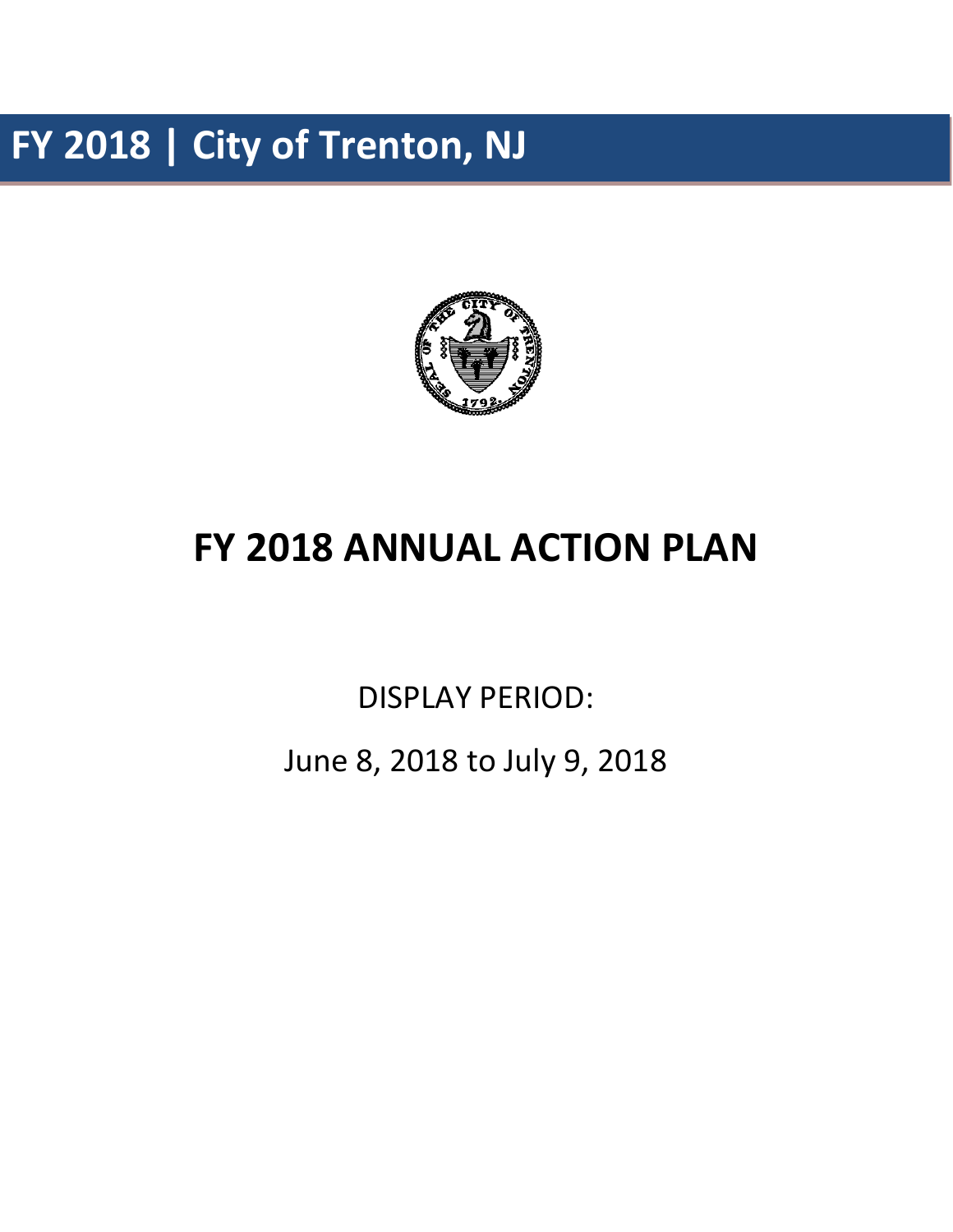# <span id="page-1-0"></span>**Table of Contents**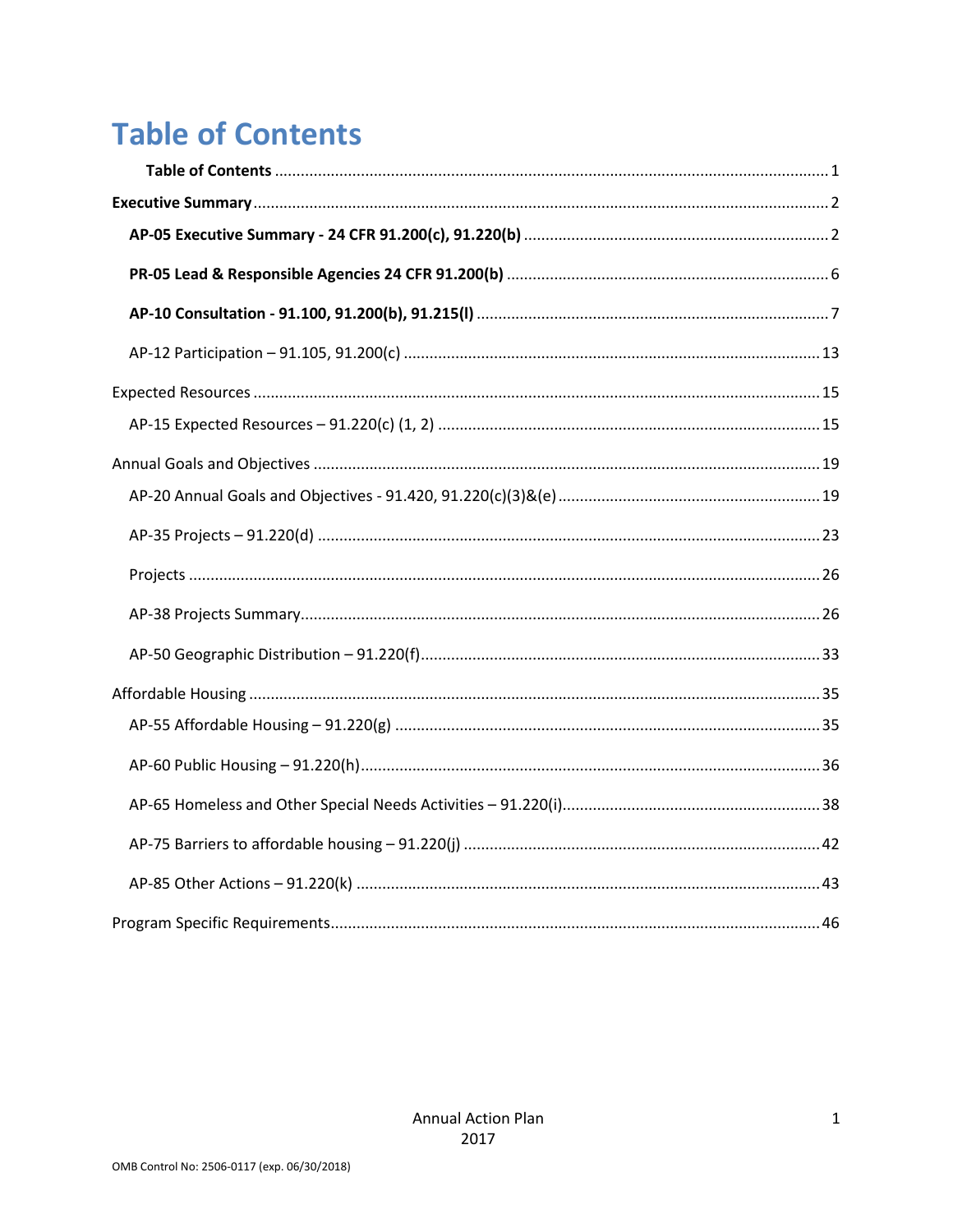# **Executive Summary**

# <span id="page-2-1"></span><span id="page-2-0"></span>**AP-05 Executive Summary - 24 CFR 91.200(c), 91.220(b)**

### **1. Introduction**

The City of Trenton receives funding annually from the U.S. Department of Housing and Urban Development under the Community Development Block Grant (CDBG), HOME Investment Partnerships (HOME), and the Emergency Solutions Grant (ESG) programs. The City of Trenton's FY 2018 Annual Action Plan (AAP) is mandated by federal law and regulations enforced by the U.S. Department of Housing and Urban Development (HUD) in order for the City to receive federal funding for affordable housing and community development initiatives benefitting primarily low- and moderate-income (LMI) persons.

The primary federal funding resources for the FY 2018 Annual Action Plan (AAP) include the following:

- 1. Community Development Block Grant (CDBG): The primary objective of this program is to develop viable urban communities by providing decent housing, a suitable living environment, and economic opportunities, principally for persons of low- and moderate-income levels. Funds can be used for a wide array of activities, including housing rehabilitation, homeownership assistance, lead-based paint detection and removal, construction or rehabilitation of public facilities and infrastructure, removal of architectural barriers, public services, rehabilitation of commercial or industrial buildings, and loans or grants to businesses.
- 2. HOME Investment Partnerships Program (HOME): The HOME program provides federal funds for the development and rehabilitation of affordable rental and ownership housing for low- and moderate-income households. HOME funds can be used for activities that promote affordable rental housing and homeownership by low- and moderate-income households, including reconstruction, moderate or substantial rehabilitation, homebuyer assistance, and tenant-based rental assistance.
- 3. Emergency Solutions Grant (ESG): The Emergency Solutions Grant program became the Emergency Solutions Grant program under the Hearth Act of 2009. Recognizing the need to end homelessness, the Hearth Act places more emphasis on homeless prevention and rapid re-housing and less on shelters and transitional housing. ESG funding can be used to support traditional shelters, transitional housing that is grandfathered from 2010 funding, supportive services, rent and utility payments and security deposits to prevent homelessness or to rapidly re-house homeless individuals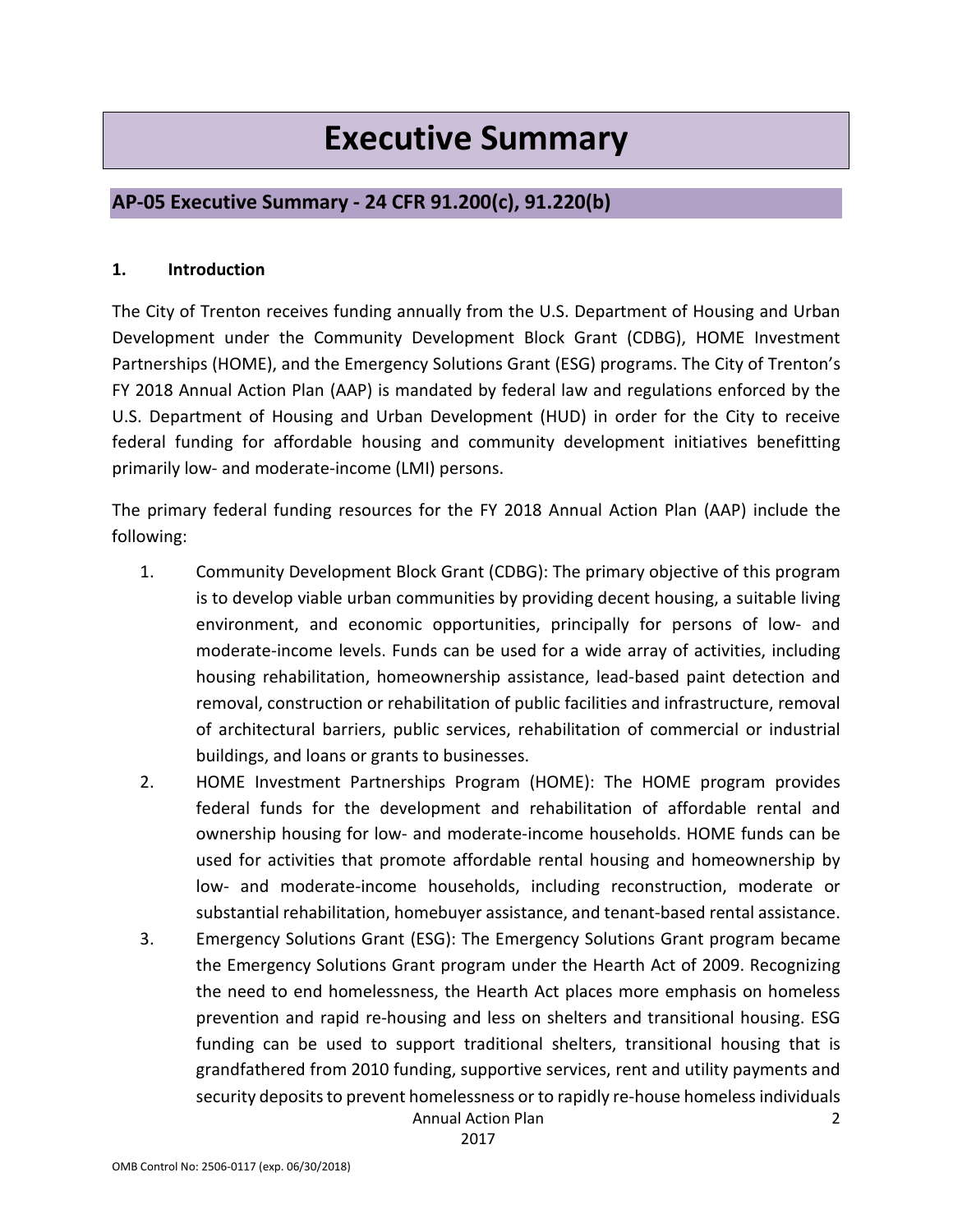and families, street outreach, and management of a homeless management information system (HMIS).

Each year, the City of Trenton receives federal grants through the U.S. Department of Housing and Urban Development (HUD) for the Community Development Block Grant (CDBG), Home Investment Partnerships (HOME) and Emergency Solutions Grant (ESG) Programs. HUD requires the City to prepare an AAP to guide the investment of CDBG, HOME and ESG grant funds to address the City's housing, community development and economic development needs. This AAP covers the period from July 1, 2018 to June 30, 2019.

The City of Trenton will receive the following federal resources in FY 2018:

- CDBG: \$1,553,874
- HOME: \$822,420
- ESG: \$210,158

### **2. Summarize the objectives and outcomes identified in the Plan**

The three overarching objectives guiding the proposed activities are:

- Providing Decent Affordable Housing
- Creating Suitable Living Environments
- Creating Economic Opportunities

Outcomes show how programs and activities benefit a community or the people served. The three outcomes that will illustrate the benefits of each activity funded by the CDBG program are:

- Improve Availability/Accessibility
- Improve Affordability
- Improve Sustainability

All future activities funded will support at least one objective and one outcome. The overall goals of the housing, and community development and planning programs covered by this Annual Action Plan are to strengthen partnerships with other jurisdictions and to extend and strengthen partnerships among all levels of government and the private sector. This includes for-profit and nonprofit organizations to enable them to provide decent housing, establish and maintain a suitable living environment, and expand economic opportunities for every American.

Trenton has identified the following goals and outcomes for the Annual Action Plan:

• Creation and preservation of rental housing for low-income households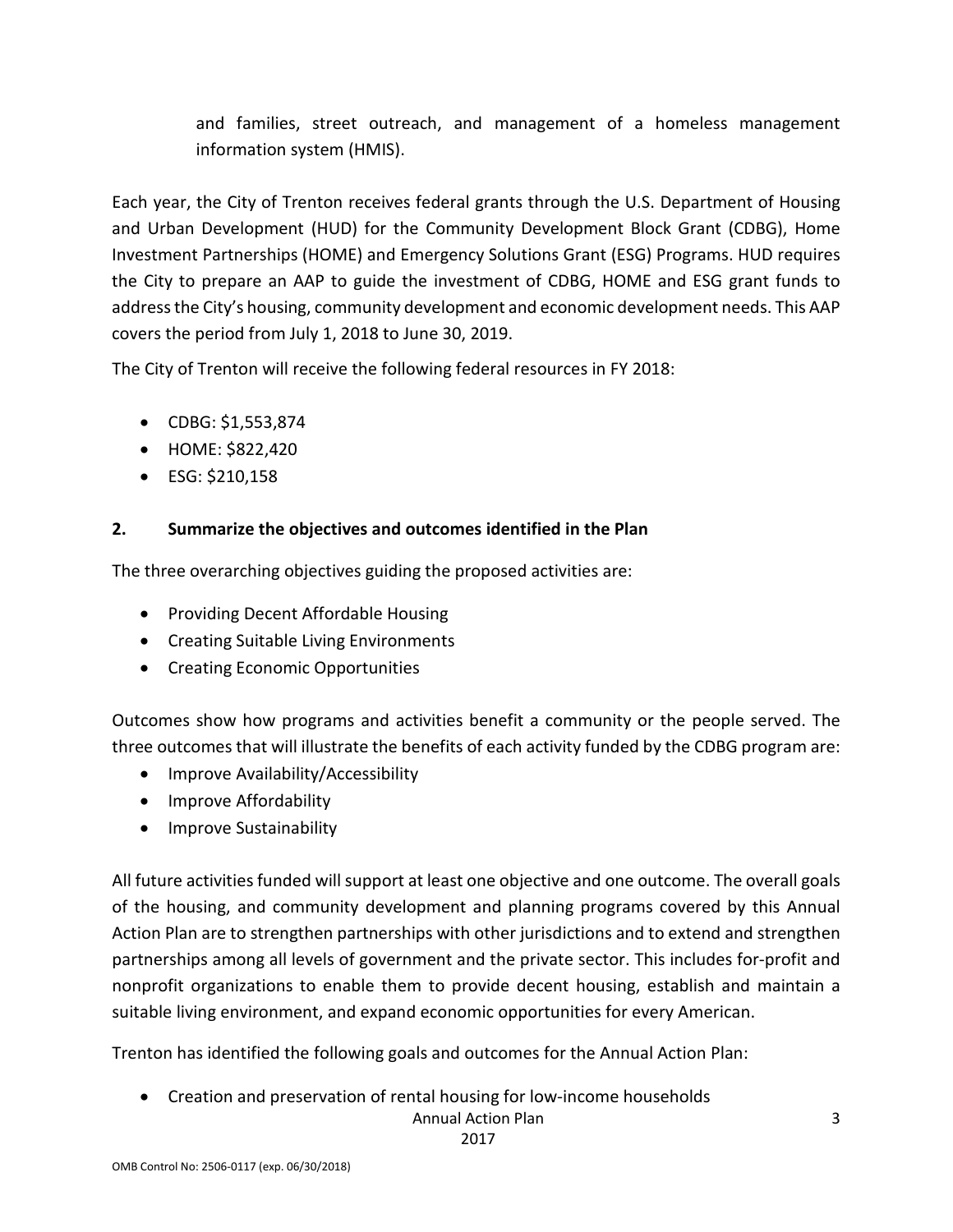- Creation and preservation of affordable homeownership housing
- Support activities that prevent homelessness
- Support the ongoing operation and preservation of shelter facilities for homeless
- Support activities that move persons experiencing homelessness to permanent housing
- Improve and expand public facilities to serve low income populations
- Improve and expand infrastructure to serve low income populations
- Support public services for children, homeless and special needs populations

### **3. Evaluation of past performance**

As outlined in the City's most recent CAPER (FY 2016), in 2016 the staff was engaged in responding to HUD on various issues from past administrations. This slowed the implementation. Also, the City did not have access to the 2015 nor 2016 funds. FY 2015 funds were released in the summer, 2017 and FY 2016 funds had not yet been released. Public services were paid for using program income (PI). During this time however, the City procured an architectural consultant to prepare bid specs for \$1 million in rehabilitation costs for 4 non-profits and prepared bid specs for bidding the street improvements estimated to be a \$1.1 million contract. Procurement of play apparatus to complete two (2) park projects was also completed. The FY 2015 public services, for almost \$1 million, were completed, monitored and paid. Program designs for economic development and the First-Time Homebuyer programs were prepared and these activities were initiated in the summer, 2017. The City is poised to complete many of the public facility and infrastructure projects that were budgeted in the past year.

CDBG funds as well as HOME, and ESG funds are allocated to address high priority needs by supporting programs and activities that address the goals of the Five-Year Plan (2015-2019), especially meeting affordable housing needs, ending homelessness and improving the quality of life for City's low- and moderate-income residents through improved services and facilities.

Through the use of a New Jersey-based housing consultant the City has retooled the rehabilitation program and dramatically increased production. The 2016-17 Housing Rehabilitation program is on track to complete thirty (30) units. In 2014, the program rehabilitated 9 homes.

### **4. Summary of Citizen Participation Process and consultation process**

The City implemented a collaborative planning process, involving a broad range of public and private agencies, to identify key activities that will foster a stronger community for the use of federal entitlement funds available through the CDBG, HOME, and ESG Programs.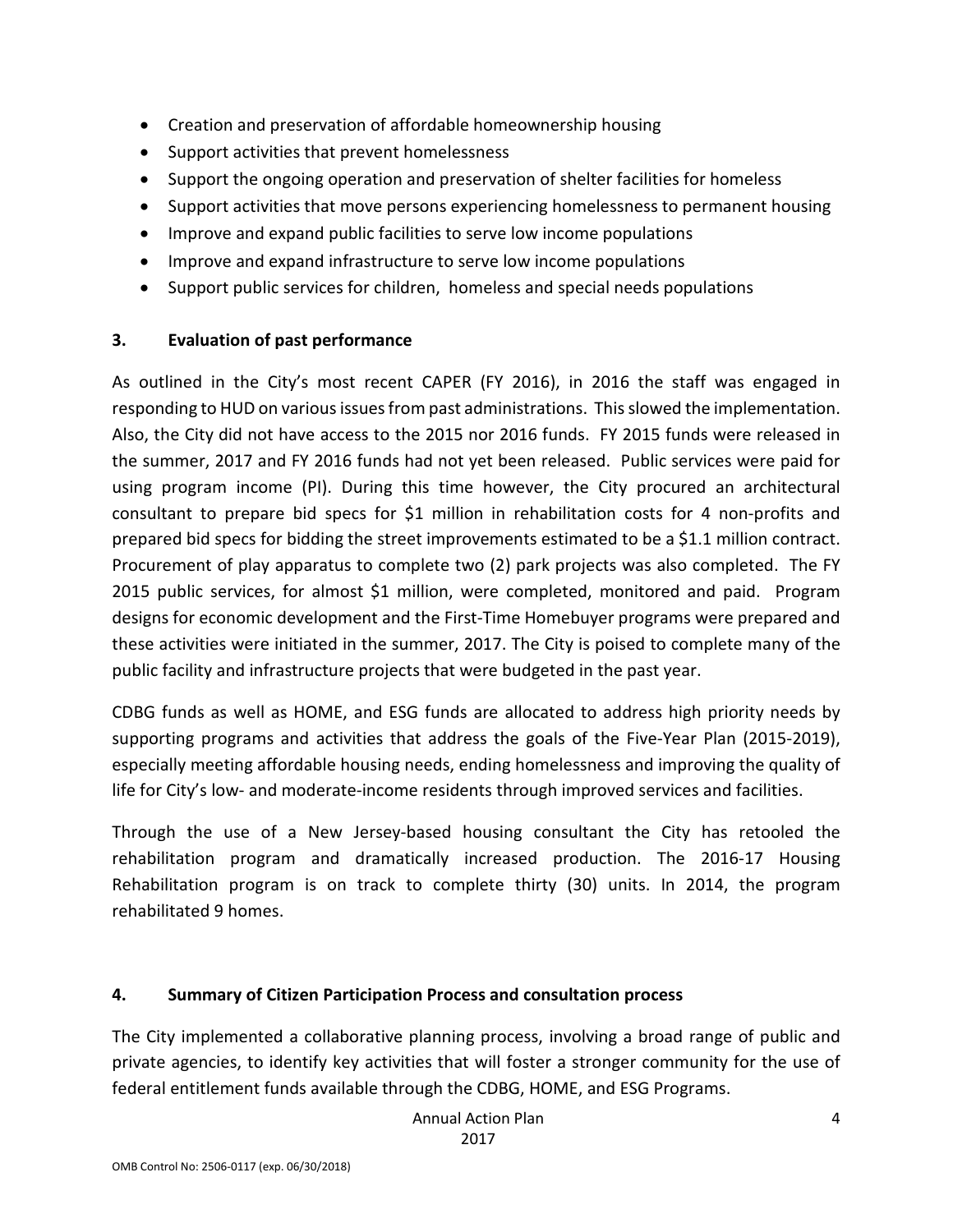In agreement with 24 CFR 91.115(e) Trenton has adopted a Citizen Participation Plan describing the citizen participation requirements of its CDBG program. The Citizen Participation Plan is on file at the City Department of Planning and on the web site.

On February 5, 2018, a public needs hearing on the FY 2018 Annual Action Plan was held to solicit input from social service agencies, housing providers, local municipalities, City agencies, and the general public.

The first public review period was from June 8, 2018 to July 9, 2018. The document was also placed on the City of Trenton's web site: [http://www.trentonnj.org/c](http://www.trentonnj.org/)dbg.

A second public hearing was held on June 15, 2018 at 11:30 A.M. The public hearing was held in the City Council Chambers, 319 East State Street.

The City Council approved submission of the Annual Action Plan at the July 19, 2018 meeting.

### **5. Summary of public comments**

### *Public Needs Hearings*

There were few comments from the public at the February 5, 2018 public hearing. Questions were asked about project eligibility and about contracting for 2017 funds.

### **6. Summary of comments or views not accepted and the reasons for not accepting them**

To be completed after the document is on public display.

### **7. Summary**

To be completed after the document is on public display.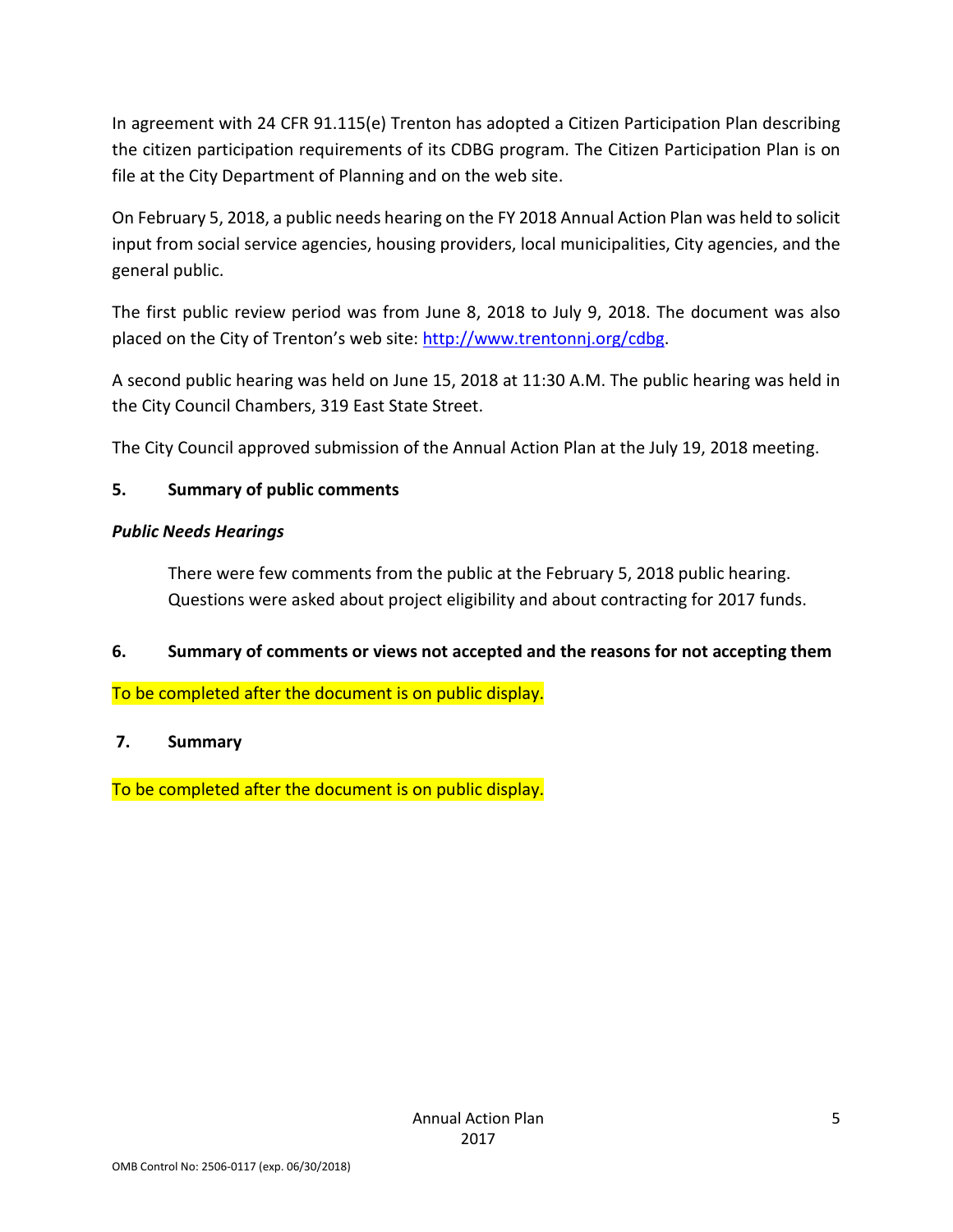# **PR-05 Lead & Responsible Agencies 24 CFR 91.200(b)**

### **1. Agency/entity responsible for preparing/administering the Consolidated Plan**

Describe the agency/entity responsible for preparing the Consolidated Plan and those responsible for administration of each grant program and funding source.

| <b>Agency Role</b>        | <b>Name</b>    | <b>Department/Agency</b>                       |  |  |
|---------------------------|----------------|------------------------------------------------|--|--|
| Lead Agency               | <b>TRENTON</b> | Department of Housing and Economic Development |  |  |
| <b>CDBG Administrator</b> | <b>TRENTON</b> | Department of Housing and Economic Development |  |  |
| <b>HOME Administrator</b> | <b>TRENTON</b> | Department of Housing and Economic Development |  |  |
| <b>ESG Administrator</b>  | <b>TRENTON</b> | Department of Health and Human Services        |  |  |

**Table 1 – Responsible Agencies**

#### <span id="page-6-0"></span>**Narrative**

The Department of Housing and Economic Development (HED) is the lead agency responsible for administering the City's CDBG and HOME programs. HED works with the Department of Health and Human Services, the Department of Recreation, Natural Resources and Culture, and the Department of Public Works to coordinate activities undertaken in the Consolidated Plan.

#### **Consolidated Plan Public Contact Information**

#### **City of Trenton Department of Housing and Economic Development**

319 E. State Street Trenton, NJ 08608 Contact: Marc Leckington, Chief of Housing Production Phone: 609.989.3536 Email: mleckington@trentonnj.org Website: www.trentonnj.org/cdbg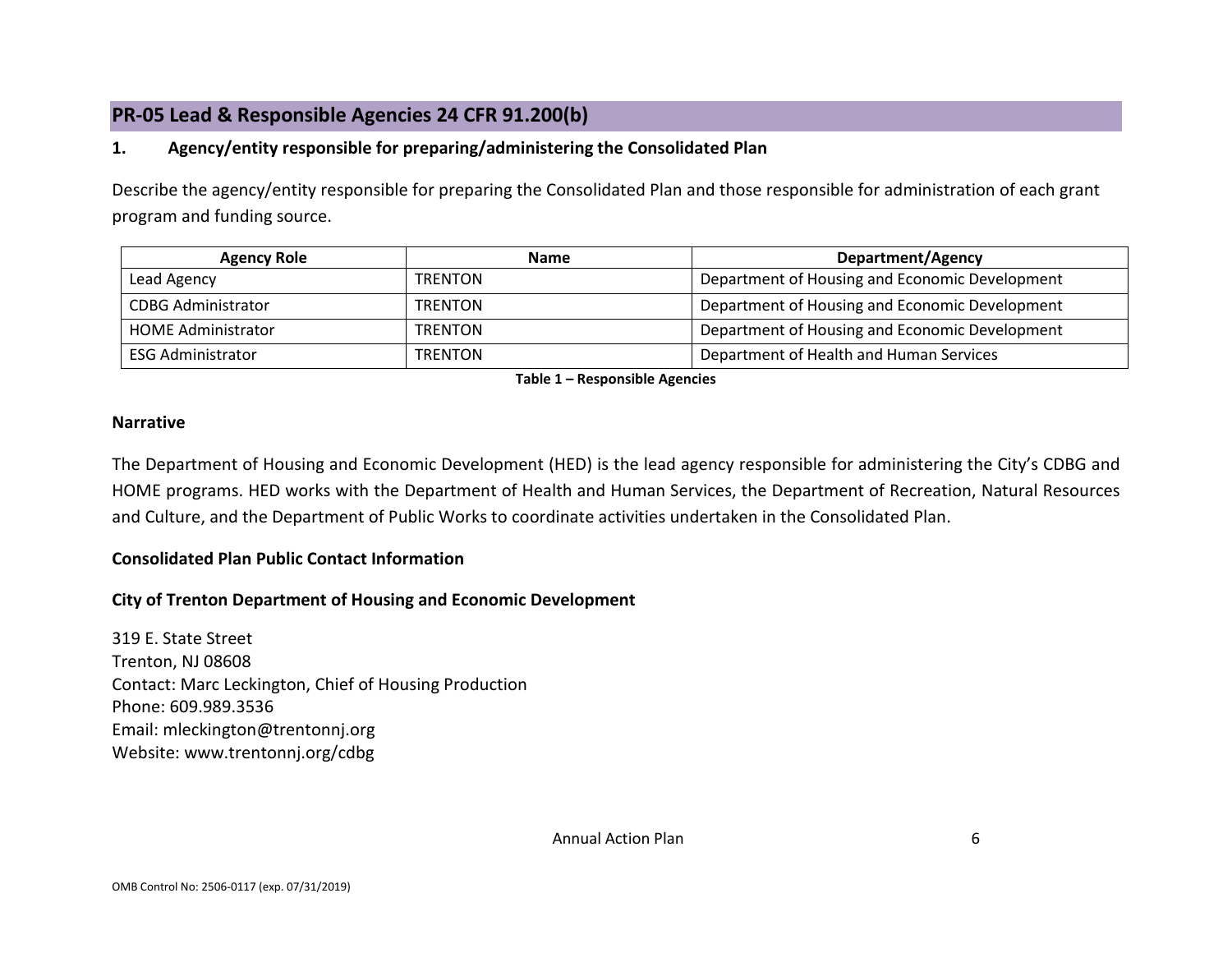### <span id="page-7-0"></span>**AP-10 Consultation - 91.100, 91.200(b), 91.215(l)**

### **1. Introduction**

The City of Trenton developed an outreach effort to maximize input from a large cross-section of stakeholders. This outreach effort included public meetings, published meeting notices, stakeholder meetings, in-person interviews, and telephone interviews.

# **Provide a concise summary of the jurisdiction's activities to enhance coordination between public and assisted housing providers and private and governmental health, mental health and service agencies (91.215(l))**

The City of Trenton is the lead entity for the Trenton/Mercer Continuum of Care (CoC). The CoC's Homeless Management Information System (HMIS) tracks aggregate CoC-wide data. This provides a high level of coordination between public and assisted housing providers. In 2016, the City began holding a monthly meeting between public and private property owners and social service agencies responsible for administering housing vouchers. The Housing Hub meetings are very well attended and productive on many fronts. Housing developments that are coming online in the short term are reviewed. Discussions often include specific cases where barriers exist to housing options.

# **Describe coordination with the Continuum of Care and efforts to address the needs of homeless persons (particularly chronically homeless individuals and families, families with children, veterans, and unaccompanied youth) and persons at risk of homelessness.**

The Trenton/Mercer Coordinated Entry & Assessment System (CEASe) targets and prioritizes the most vulnerable persons experiencing homelessness in the community. All homeless individuals, families and youth are screened, assessed and prioritized for housing based on the level of need. Individuals are linked to specific housing providers that can best serve their specific housing and service needs. The System consist of screening sites and three main assessment locations which are the emergency shelter that provides shelter and services to homeless and chronically homeless men and women, the Board of Social Services that serve, low-income and homeless individuals and families and the CEAS Center that targets and serves the highly vulnerable unsheltered and youth homeless populations. The CEAS Center coordinates all street, mobile and outreach events that are conducted in all four wards of the city targeted to "service resistant" individuals and those reluctant or unable to enter emergency shelter. Outreach events are held throughout the year and weekly evening hours are available to provide greater flexibility and accessibility. Through coordination, the mobile outreach van provides transportation to the homeless to various appointments.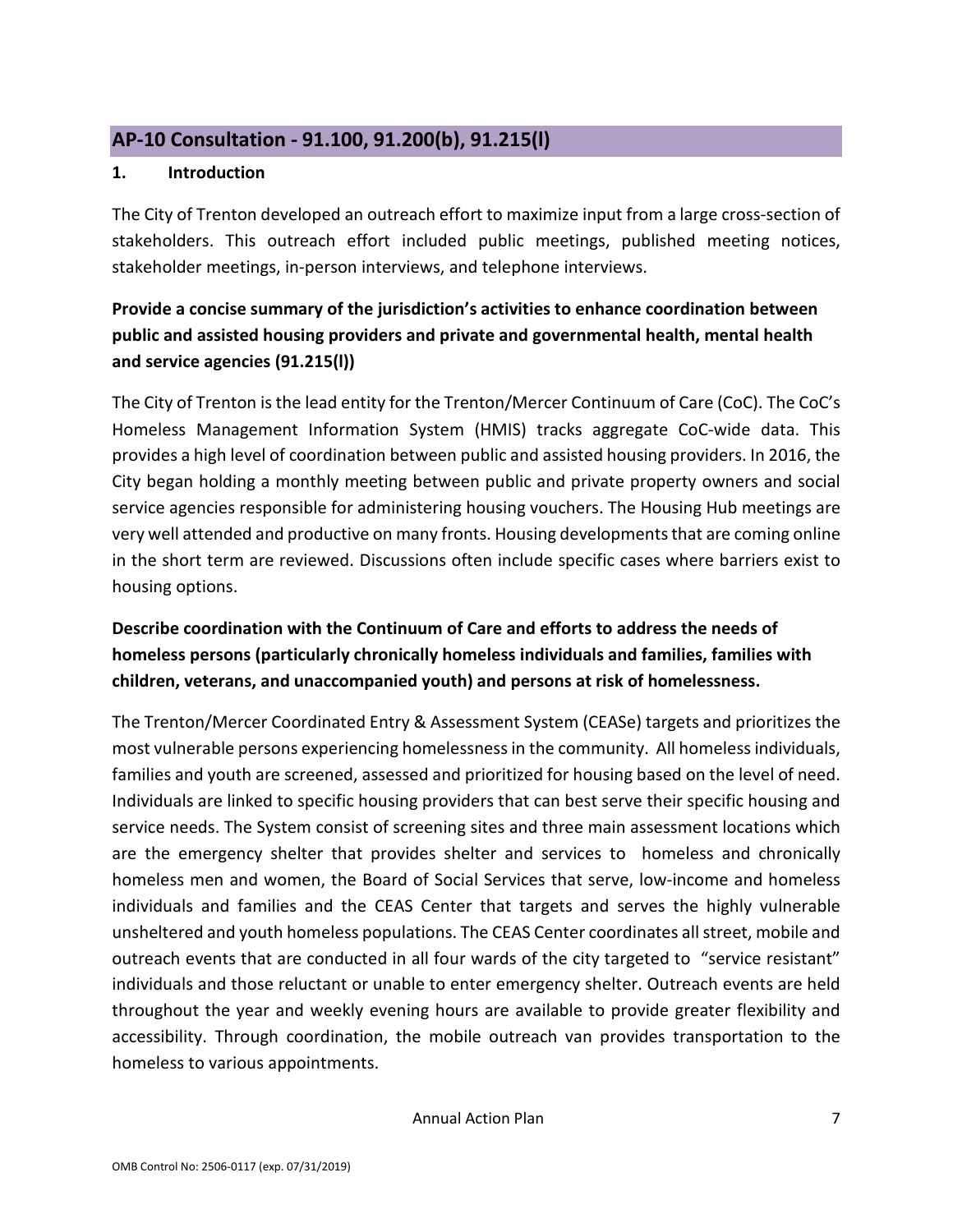The homeless delivery system in Trenton/Mercer is creating a significant system change that focuses on the national Housing First approach to house homeless individuals and families as quickly as possible.

All programs that receive CoC, ESG, SSVF, or targeted VA funding are required by their funding sources to participate in the CEASe System. All other programs serving persons who are or are at risk of experiencing homelessness are encouraged and welcome to join CEASe.

The CoC has established orders of priority outlined in CPD-16-11 Subject: Notice on Prioritizing Persons Experiencing Chronic Homelessness and Other Vulnerable Homeless Persons in Permanent Supportive Housing. These priorities ensure that all Permanent Supportive Housing funded through the CoC Program targets the persons who need it the most–whether that be a person experiencing chronic homelessness or a person with the most severe needs that do not yet meet the requirements to be considered chronically homeless. All CoC PSH projects will receive and accept referred clients on the basis of the orders of priorities set forth in CPF-16-11.

- Priority 1: Chronically homeless individuals and families with the longest history of homelessness and with the most severe service needs
- Priority 2: Chronically homeless individuals and families with the longest history of homelessness
- Priority 3: Chronically homeless individuals and families with the most severe service needs
- Priority 4: All other chronically homeless individuals and families
- Priority 5: Homeless non-chronic individuals, families, and youth with a disability and the most severe service needs

**Describe consultation with the Continuum(s) of Care that serves the jurisdiction's area in determining how to allocate ESG funds, develop performance standards for and evaluate outcomes of projects and activities assisted by ESG funds, and develop funding, policies and procedures for the operation and administration of HMIS**

The City continues to have good relationships with many of its state and local partners, including entities such as the Mercer County Alliance to End Homelessness, the Trenton Housing Authority, NJHMFA, State and County entities, supportive service providers, non-and for-profit developers, and various financial institutions. Additionally, Mercer County Human Services Advisory Council sponsors the Homeless, Outreach, Prevention and Emergency Services (H.O.P.E.) forum meetings held every month to encourage dialogue and learning among the various agencies.

The Trenton/Mercer CoC Executive Committee annually set priorities for homelessness services and housing based on analysis of community data and need, in accordance with HUD and the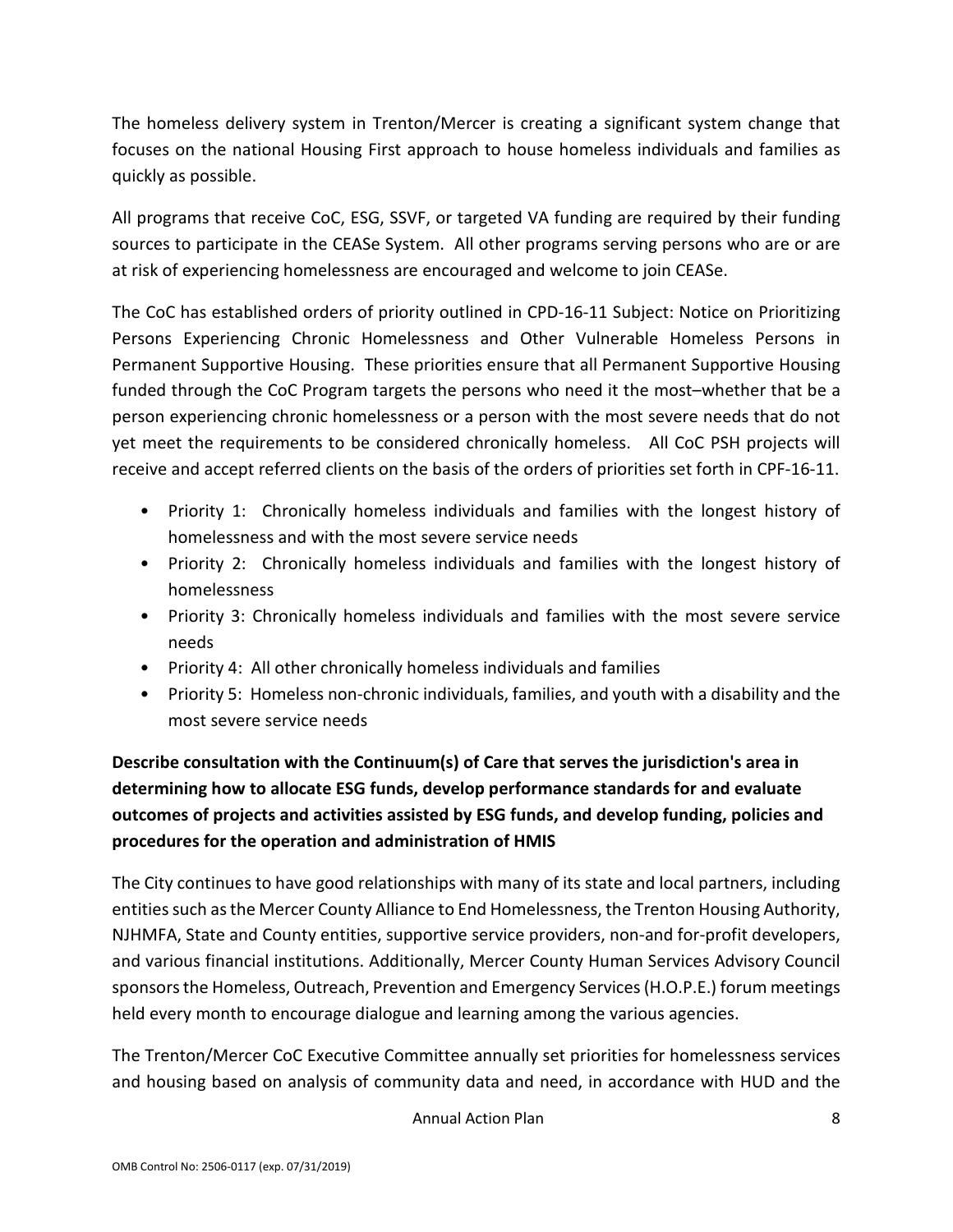State of New Jersey; to make funding recommendations to the Collaborative Applicant for the annual allocation from the U.S. Department of HUD; to assure that programs receiving HUD funding are appropriately monitored and meet program performance standards; to identify additional funding sources that contribute to the community's ability to respond to homeless populations; and to monitor the effective functioning of the COC, including review of attendance.

Members of the CoC Executive Committee set priorities for the City's annual ESG allocation as well as score and rank applications request from local agencies.

**2. Describe Agencies, groups, organizations and others who participated in the process and describe the jurisdiction's consultations with housing, social service agencies and other entities (Chart on the following page)**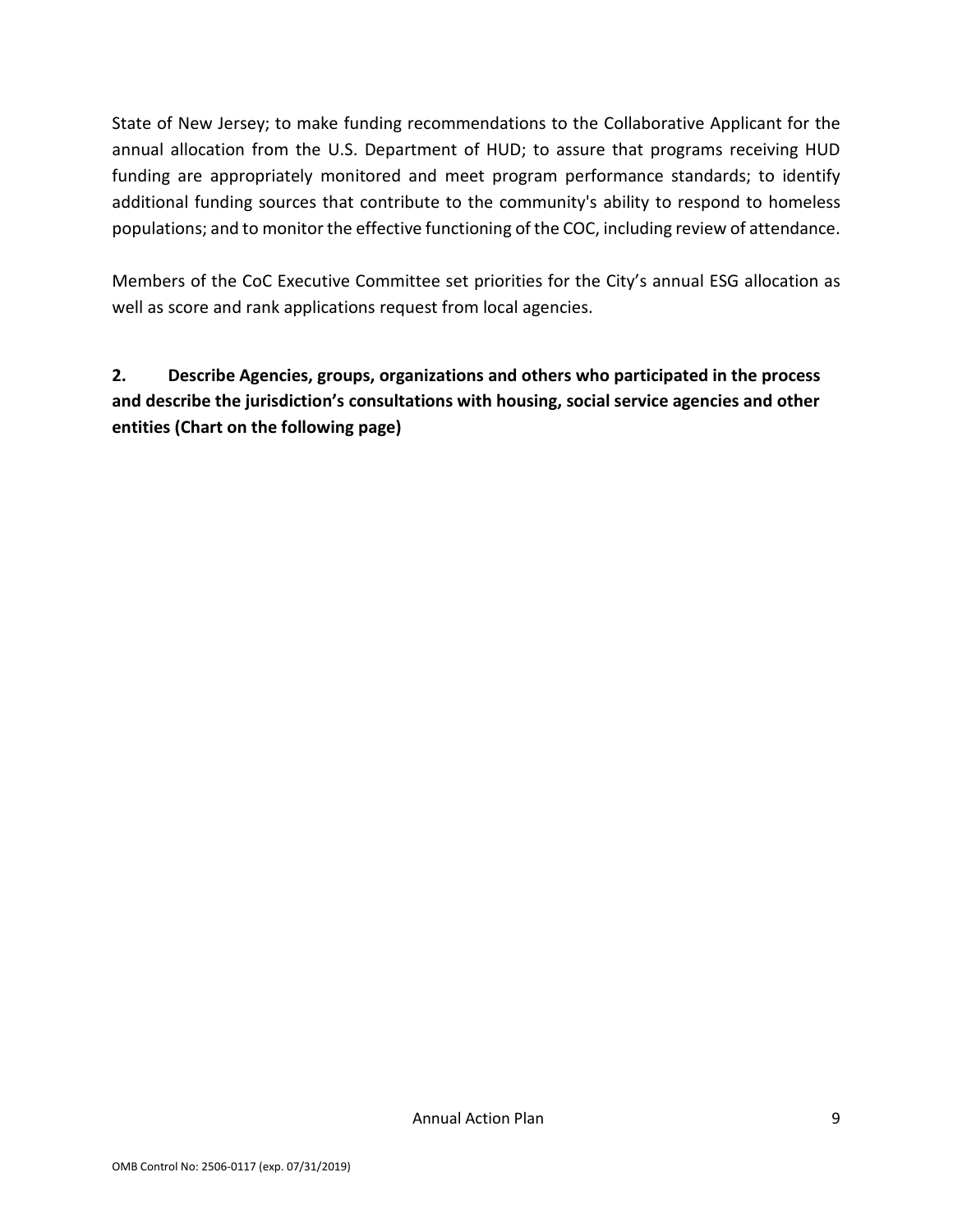| $\mathbf{1}$   | Agency/Group/Organization                                                                                                                                         | <b>CITY OF TRENTON</b>                                                                                                                                                                                                                                         |
|----------------|-------------------------------------------------------------------------------------------------------------------------------------------------------------------|----------------------------------------------------------------------------------------------------------------------------------------------------------------------------------------------------------------------------------------------------------------|
|                | <b>Agency/Group/Organization Type</b>                                                                                                                             | Housing<br>Services-Elderly Persons<br>Services-homeless<br>Services-Health<br>Other government - Local                                                                                                                                                        |
|                | What section of the Plan was addressed by Consultation?                                                                                                           | <b>Housing Need Assessment</b><br>Homeless Needs - Chronically homeless<br>Homeless Needs - Families with children<br>Homelessness Needs - Veterans<br>Homelessness Needs - Unaccompanied youth<br><b>Homelessness Strategy</b><br><b>Economic Development</b> |
|                | Briefly describe how the Agency/Group/Organization was<br>consulted. What are the anticipated outcomes of the<br>consultation or areas for improved coordination? | Various interviews and meetings with members of the Department of<br>Housing & Economic Development, Department of Health and Human<br>Services, and the Department of Public Works. These departments use<br>CDBG funds for various activities.               |
| $\overline{2}$ | Agency/Group/Organization                                                                                                                                         | <b>MERCER ALLIANCE TO END HOMELESSNESS</b>                                                                                                                                                                                                                     |
|                | <b>Agency/Group/Organization Type</b>                                                                                                                             | Planning organization                                                                                                                                                                                                                                          |
|                | What section of the Plan was addressed by Consultation?                                                                                                           | Homeless Needs - Chronically homeless<br>Homeless Needs - Families with children<br>Homelessness Needs - Veterans<br>Homelessness Needs - Unaccompanied youth<br><b>Homelessness Strategy</b>                                                                  |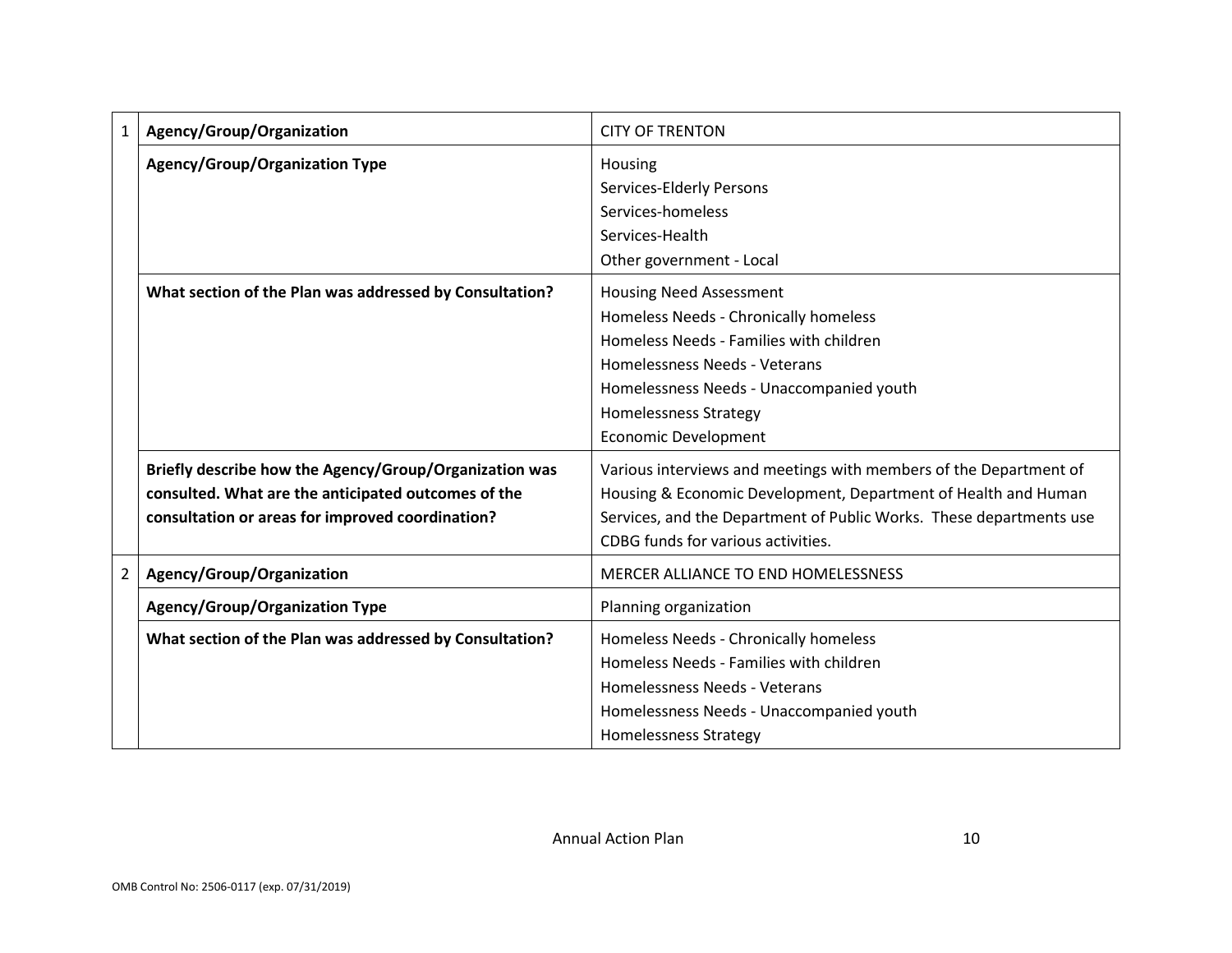| Briefly describe how the Agency/Group/Organization was | Various meetings and telephone discussions. See CoC in following section |
|--------------------------------------------------------|--------------------------------------------------------------------------|
| consulted. What are the anticipated outcomes of the    | for additional details. The Chair is the Administrator of the federal    |
| consultation or areas for improved coordination?       | grants programs.                                                         |

| Agency/Group/Organization                                                                                                                                         | <b>Trenton Housing Authority</b>                                                                                                                   |  |  |  |
|-------------------------------------------------------------------------------------------------------------------------------------------------------------------|----------------------------------------------------------------------------------------------------------------------------------------------------|--|--|--|
| <b>Agency/Group/Organization Type</b>                                                                                                                             | <b>PHA</b>                                                                                                                                         |  |  |  |
| What section of the Plan was addressed by Consultation?                                                                                                           | <b>Housing Need Assessment</b><br><b>Public Housing Needs</b>                                                                                      |  |  |  |
| Briefly describe how the Agency/Group/Organization was<br>consulted. What are the anticipated outcomes of the<br>consultation or areas for improved coordination? | Through telephone communication, the City is working closely with THA<br>to rehabilitate vacant public housing units to expand affordable housing. |  |  |  |

**Table 2 – Agencies, groups, organizations who participated**

### **Identify any Agency Types not consulted and provide rationale for not consulting**

There were no types of agencies that the City did not consult, either through focus group meetings, personal interviews and/or questionnaires.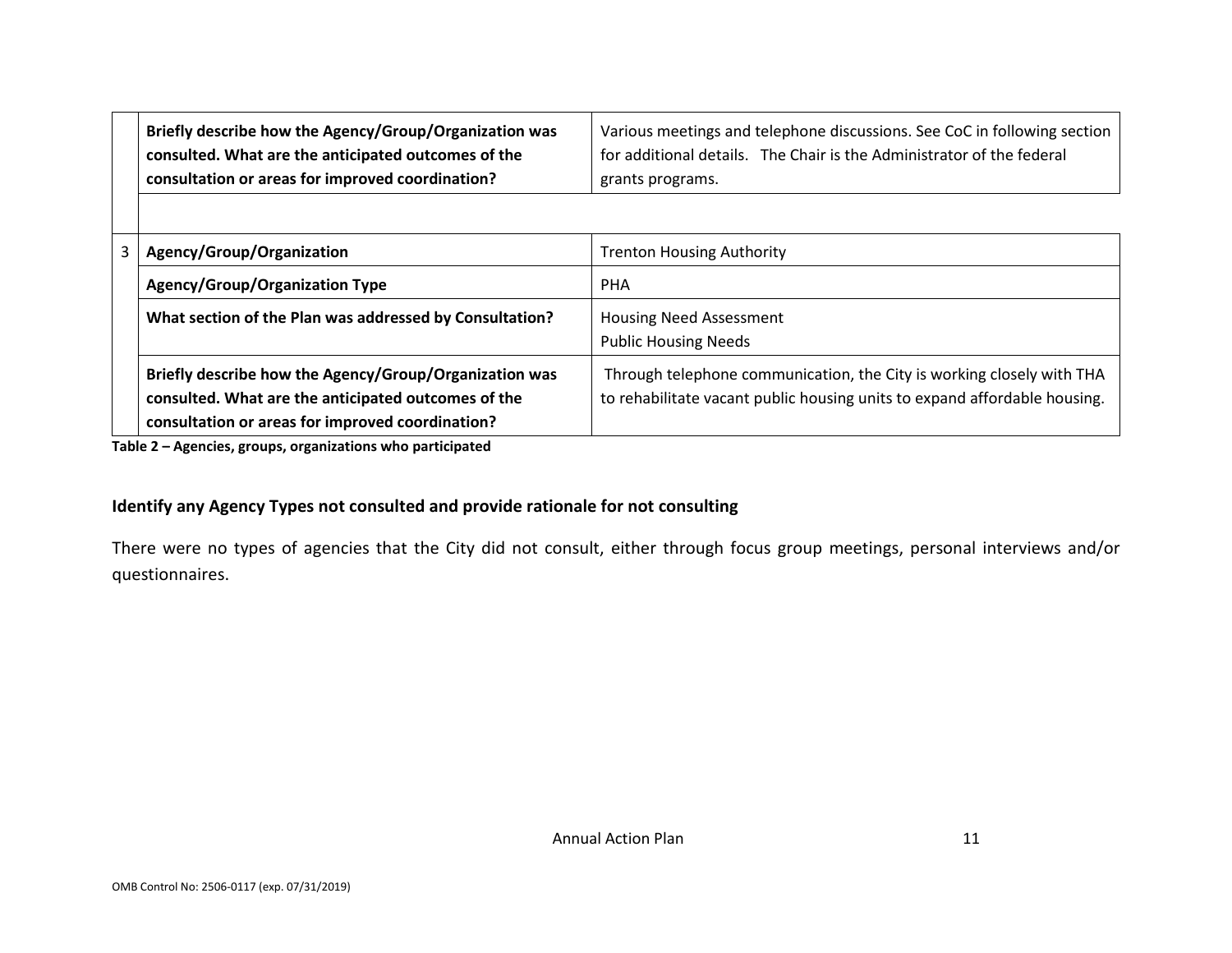### **Other local/regional/state/federal planning efforts considered when preparing the Plan**

| Name of Plan                        | <b>Lead Organization</b>                               | How do the goals of your Strategic Plan<br>overlap with the goals of each plan?      |
|-------------------------------------|--------------------------------------------------------|--------------------------------------------------------------------------------------|
| 10-year plan to End Homelessness    | City of Trenton Department of Human<br><b>Services</b> | The 10 Year plan was used to create the<br>homeless strategies and to understand the |
|                                     |                                                        | housing needs and market analysis.                                                   |
| Plan to End Veterans Homelessness   | City of Trenton Department of Human                    | ESG and CDBG public service funds for                                                |
|                                     | Services                                               | homeless projects were brought into                                                  |
|                                     |                                                        | alignment with this effort.                                                          |
| Plan to End Chronic Homelessness    | City of Trenton Department of Human                    | ESG and CDBG public service funds for                                                |
|                                     | <b>Services</b>                                        | homeless projects were brought into                                                  |
|                                     |                                                        | alignment with this effort.                                                          |
| COC Program application for FY2017  | City of Trenton, Department of Health and              | Homeless goals                                                                       |
|                                     | <b>Human Services</b>                                  |                                                                                      |
| Trenton250                          | <b>Trenton Division of Planning</b>                    | Housing and economic development efforts                                             |
| Trenton Citywide Market Study (Fall | City of Trenton's Department of Housing and            | Housing and economic development efforts                                             |
| 2014)                               | <b>Economic Development</b>                            |                                                                                      |
|                                     |                                                        |                                                                                      |

**Table 3 – Other local / regional / federal planning efforts**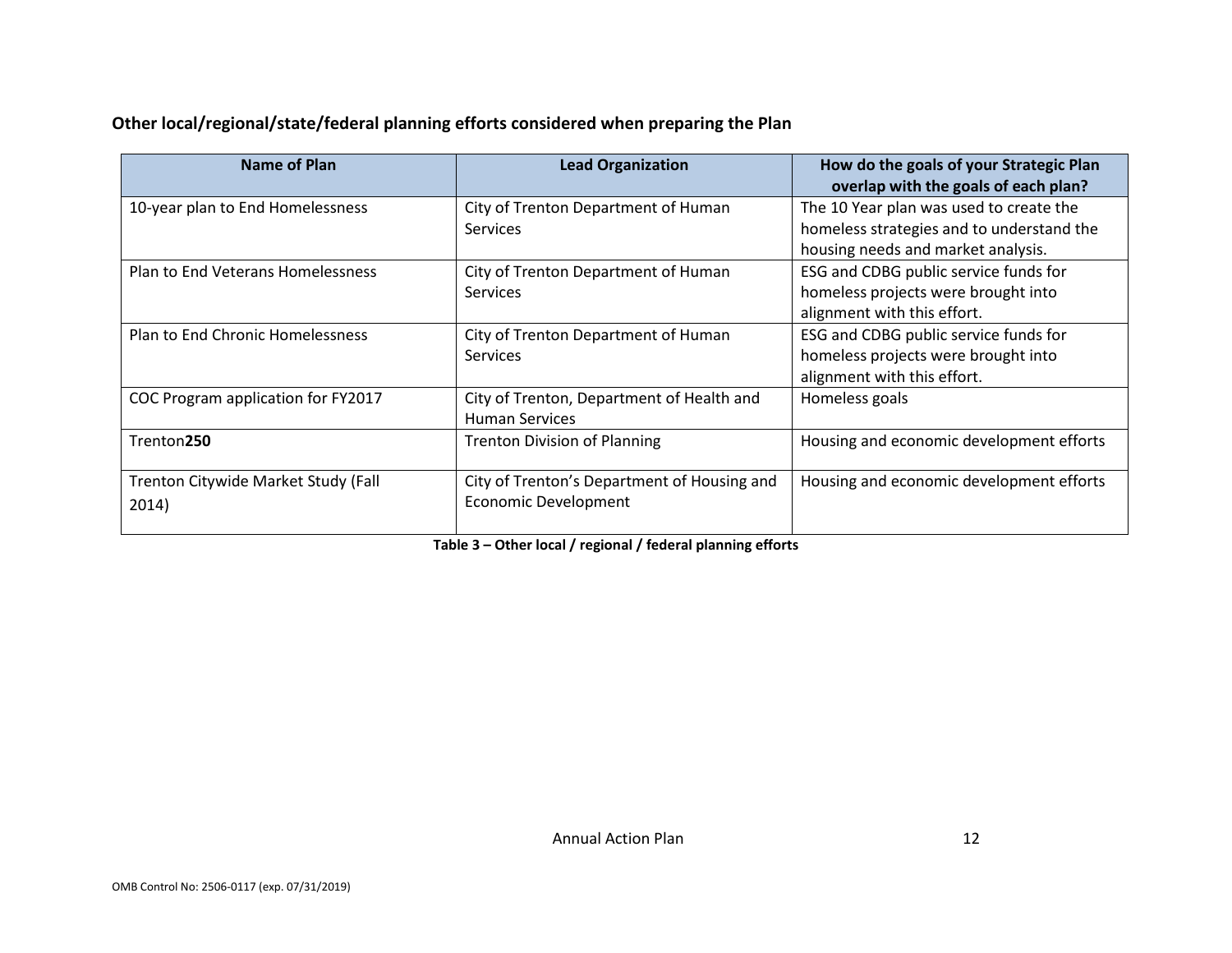# <span id="page-13-0"></span>**AP-12 Participation – 91.105, 91.200(c)**

### **1. Summary of citizen participation process/Efforts made to broaden citizen participation Summarize citizen participation process and how it impacted goal-setting**

The City of Trenton's goal for citizen participation is to ensure broad participation of City residents, housing, economic, and service providers, city departments, nonprofit organizations, neighborhood groups, and other stakeholders in the planning and implementation of community development and housing programs.

For the development of the FY 2018 Action Plan, the City of Trenton held two public meetings that included a technical assistance workshop. The meetings were advertised in the *Trenton Times as display advertisements*. A housing and community development needs meeting was held on February 5, 2018. A second public meeting was held on June 15, 2018 to present a summary of the City's draft FY 2018 Annual Action Plan (AAP), to present the City's proposed allocations of FY 2018 CDBG, HOME, and ESG funds, and to review the City's past program performance. City Council approved submission of the AAP at the July 19, 2018 meeting in City Council Chambers.

| Sort Or<br>der | Mode of Ou<br>treach | <b>Target of Ou</b><br>treach | Summary of<br>response/atte | Summary of<br>comments re | Summary of co<br>mments not | URL (If<br>applica |
|----------------|----------------------|-------------------------------|-----------------------------|---------------------------|-----------------------------|--------------------|
|                |                      |                               | ndance                      | ceived                    | accepted                    | ble)               |
|                |                      |                               |                             |                           | and reasons                 |                    |
| 1              | Public               | Non-                          | 35 persons                  | <b>Attendees</b>          | There were no               |                    |
|                | <b>Hearing</b>       | targeted/bro                  | attended the                | had more                  | comments to                 |                    |
|                | /Technical           | ad                            | February 5,                 | questions                 | accept.                     |                    |
|                | Assistance           | community                     | 2018 public                 | about the                 |                             |                    |
|                | Workshop             |                               | needs hearing.              | program than              |                             |                    |
|                |                      |                               | The attendees               | comments.                 |                             |                    |
|                |                      |                               | represented a               |                           |                             |                    |
|                |                      |                               | cross-section               |                           |                             |                    |
|                |                      |                               | of social                   |                           |                             |                    |
|                |                      |                               | service and                 |                           |                             |                    |
|                |                      |                               | community                   |                           |                             |                    |
|                |                      |                               | organizations.              |                           |                             |                    |

### **Citizen Participation Outreach**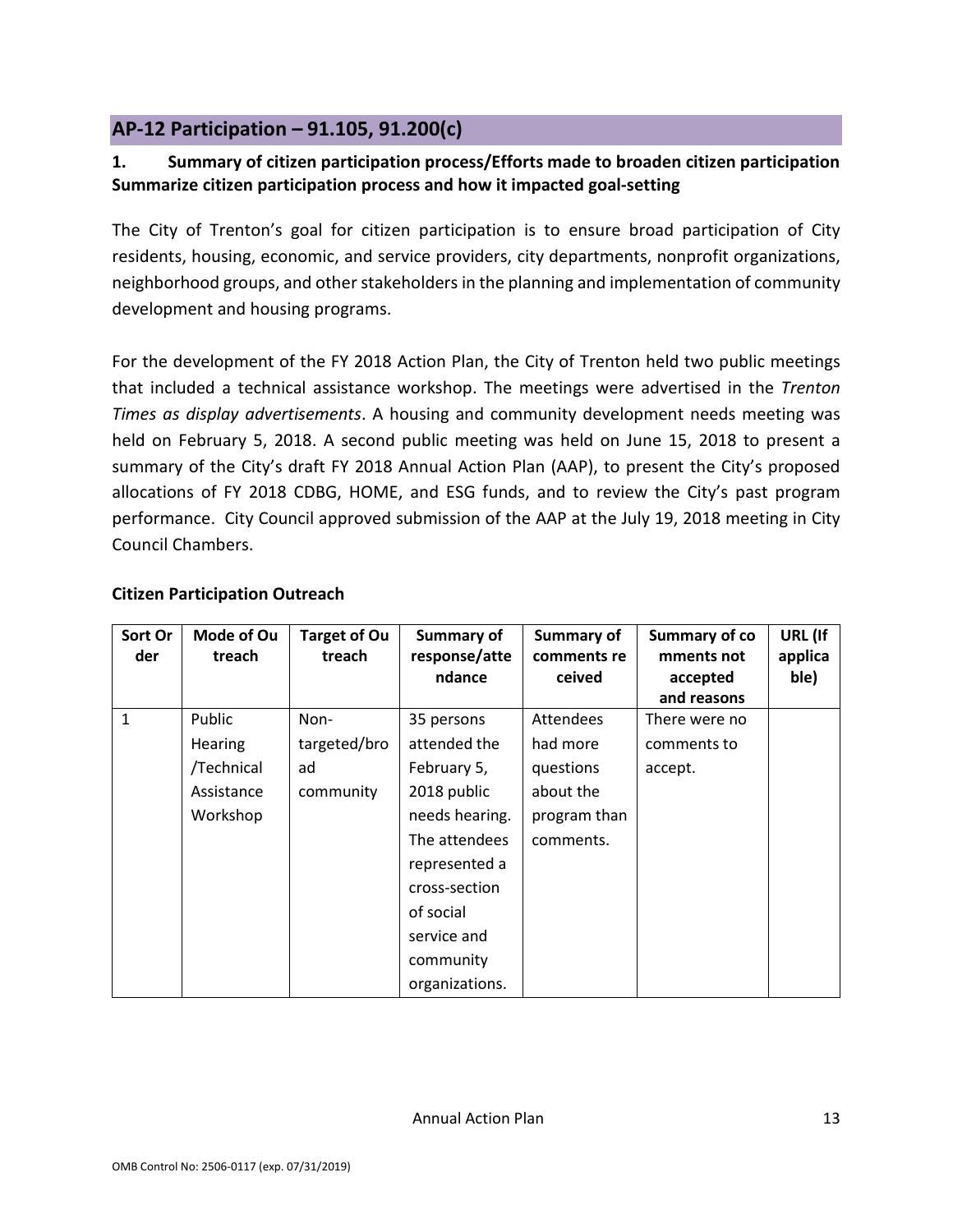| Sort Or<br>der | Mode of Ou<br>treach | <b>Target of Ou</b><br>treach           | Summary of<br>response/atte<br>ndance                                                               | Summary of<br>comments re<br>ceived | Summary of co<br>mments not<br>accepted<br>and reasons | URL (If<br>applica<br>ble) |
|----------------|----------------------|-----------------------------------------|-----------------------------------------------------------------------------------------------------|-------------------------------------|--------------------------------------------------------|----------------------------|
| $\overline{2}$ | Public<br>Hearing    | Non-<br>targeted/bro                    | 4 people<br>attended the                                                                            | <b>TBD</b>                          | <b>TBD</b>                                             |                            |
|                |                      | ad<br>community                         | June 15, 2018<br>2nd public                                                                         |                                     |                                                        |                            |
| 3              | Public<br>Meeting    | Non-<br>targeted/bro<br>ad<br>community | hearing.<br><b>City Council</b><br>provided an<br>opportunity to<br>comment prior<br>to decision to | <b>TBD</b>                          | <b>TBD</b>                                             |                            |
|                |                      |                                         | approve the<br>AAP.                                                                                 |                                     |                                                        |                            |

**Table 4 – Citizen Participation Outreach**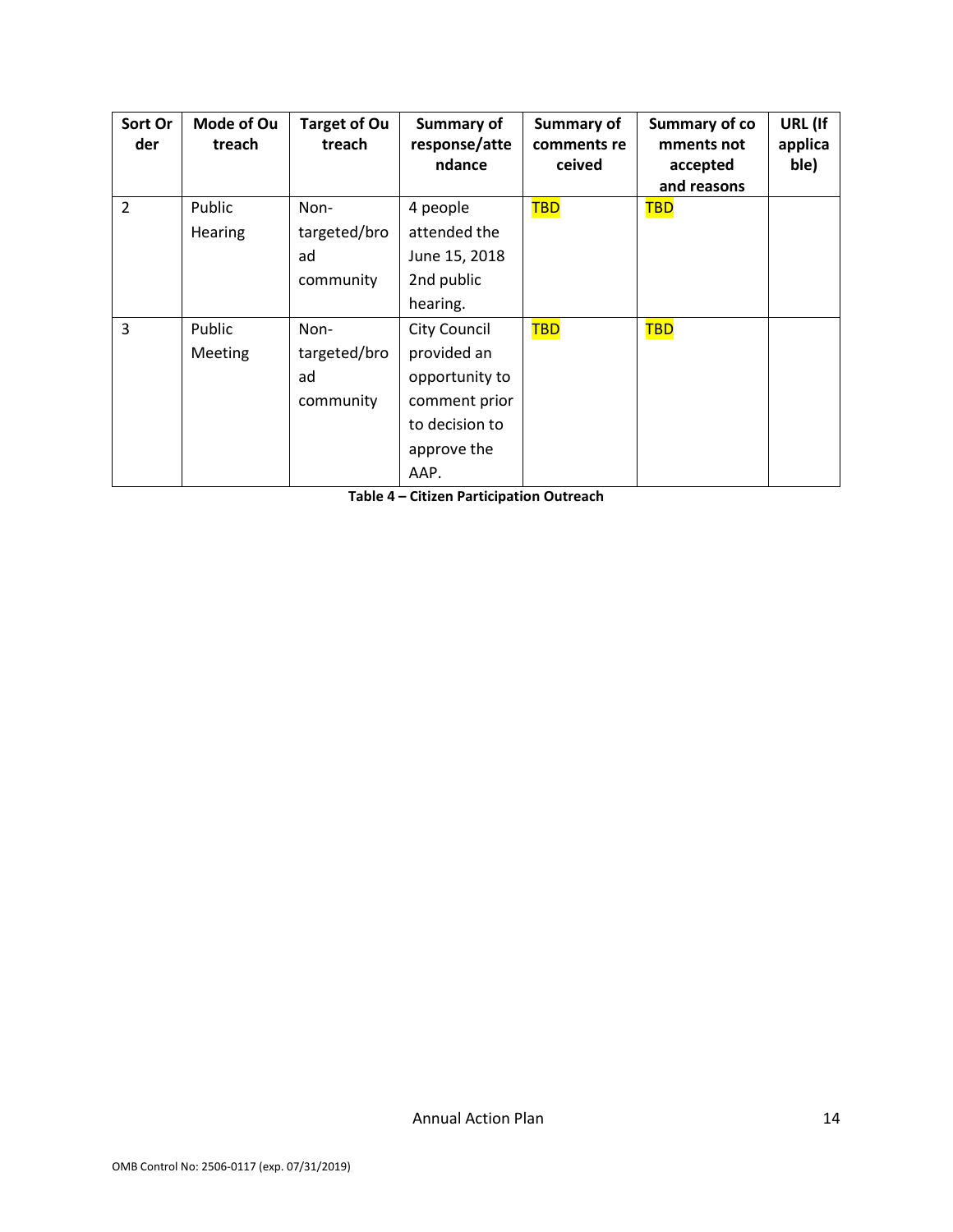# **Expected Resources**

# **AP-15 Expected Resources – 91.220(c) (1, 2)**

### **Introduction**

The City anticipates receiving the following federal resources in FY 2018.

### **Anticipated Resources**

<span id="page-15-1"></span><span id="page-15-0"></span>

| Program     | Source of    | <b>Uses of Funds</b>   |                | <b>Expected</b> | <b>Narrative</b>  |             |                  |                    |
|-------------|--------------|------------------------|----------------|-----------------|-------------------|-------------|------------------|--------------------|
|             | <b>Funds</b> |                        | Annual         | Program         | <b>Prior Year</b> | Total:      | <b>Amount</b>    | <b>Description</b> |
|             |              |                        | Allocation: \$ | Income: \$      | Resources: \$     | \$          | <b>Available</b> |                    |
|             |              |                        |                |                 |                   |             | Reminder         |                    |
|             |              |                        |                |                 |                   |             | of ConPlan       |                    |
|             |              |                        |                |                 |                   |             |                  |                    |
| <b>CDBG</b> | public -     | Acquisition            |                |                 |                   |             |                  | CDBG funds         |
|             | federal      | Admin and              |                |                 |                   |             |                  | will be            |
|             |              | Planning               |                |                 |                   |             |                  | allocated          |
|             |              | Economic               |                |                 |                   |             |                  | for activities     |
|             |              | Development            |                |                 |                   |             |                  | benefiting         |
|             |              | Housing                |                |                 |                   |             |                  | low- and           |
|             |              | Public                 |                |                 |                   |             |                  | moderate-          |
|             |              | Improvements           |                |                 |                   |             |                  | income             |
|             |              | <b>Public Services</b> | \$1,553,874    | 0               | 0                 | \$1,553,874 | \$1,553,874      | persons.           |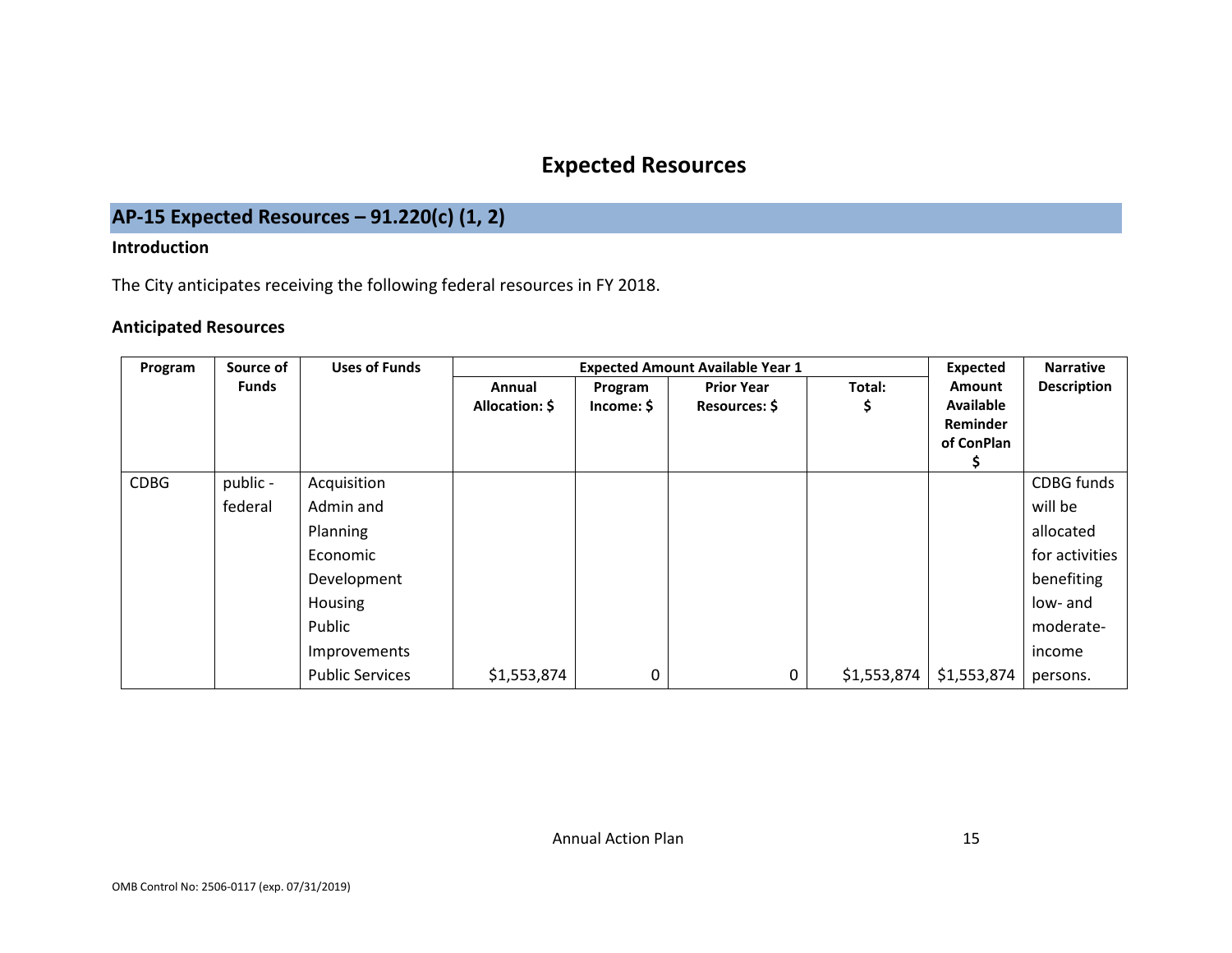| Program     | Source of    | <b>Uses of Funds</b><br><b>Expected Amount Available Year 1</b> |                |             |                   |           |                              | <b>Narrative</b>   |
|-------------|--------------|-----------------------------------------------------------------|----------------|-------------|-------------------|-----------|------------------------------|--------------------|
|             | <b>Funds</b> |                                                                 | Annual         | Program     | <b>Prior Year</b> | Total:    | Amount                       | <b>Description</b> |
|             |              |                                                                 | Allocation: \$ | Income: \$  | Resources: \$     | \$        | <b>Available</b><br>Reminder |                    |
|             |              |                                                                 |                |             |                   |           | of ConPlan                   |                    |
|             |              |                                                                 |                |             |                   |           | \$                           |                    |
| <b>HOME</b> | public -     | Acquisition                                                     |                |             |                   |           |                              | <b>HOME</b>        |
|             | federal      | Homebuyer                                                       |                |             |                   |           |                              | funds will         |
|             |              | assistance                                                      |                |             |                   |           |                              | be allocated       |
|             |              | Homeowner rehab                                                 |                |             |                   |           |                              | for activities     |
|             |              | Multifamily rental                                              |                |             |                   |           |                              | benefiting         |
|             |              | new construction                                                |                |             |                   |           |                              | low- and           |
|             |              | Multifamily rental                                              |                |             |                   |           |                              | moderate-          |
|             |              | rehab                                                           |                |             |                   |           |                              | income             |
|             |              | New construction                                                |                |             |                   |           |                              | persons.           |
|             |              | for ownership                                                   |                |             |                   |           |                              |                    |
|             |              | <b>TBRA</b>                                                     | \$822,420      | $\mathbf 0$ | $\mathbf 0$       | \$822,420 | \$822,420                    |                    |
| <b>ESG</b>  | public -     | Financial                                                       |                |             |                   |           |                              | <b>ESG funds</b>   |
|             | federal      | Assistance                                                      |                |             |                   |           |                              | will be            |
|             |              | Shelter Support                                                 |                |             |                   |           |                              | allocated          |
|             |              | <b>Street Outreach</b>                                          |                |             |                   |           |                              | for activities     |
|             |              |                                                                 |                |             |                   |           |                              | benefiting         |
|             |              | Rapid re-housing                                                |                |             |                   |           |                              | qualified          |
|             |              | (rental assistance)                                             |                |             |                   |           |                              | persons.           |
|             |              | <b>Rental Assistance</b>                                        |                |             |                   |           |                              |                    |
|             |              | Services                                                        |                |             |                   |           |                              |                    |
|             |              |                                                                 | \$210,158      | 0           | 0                 | \$210,158 | \$210,158                    |                    |

**Table 5 - Expected Resources – Priority Table**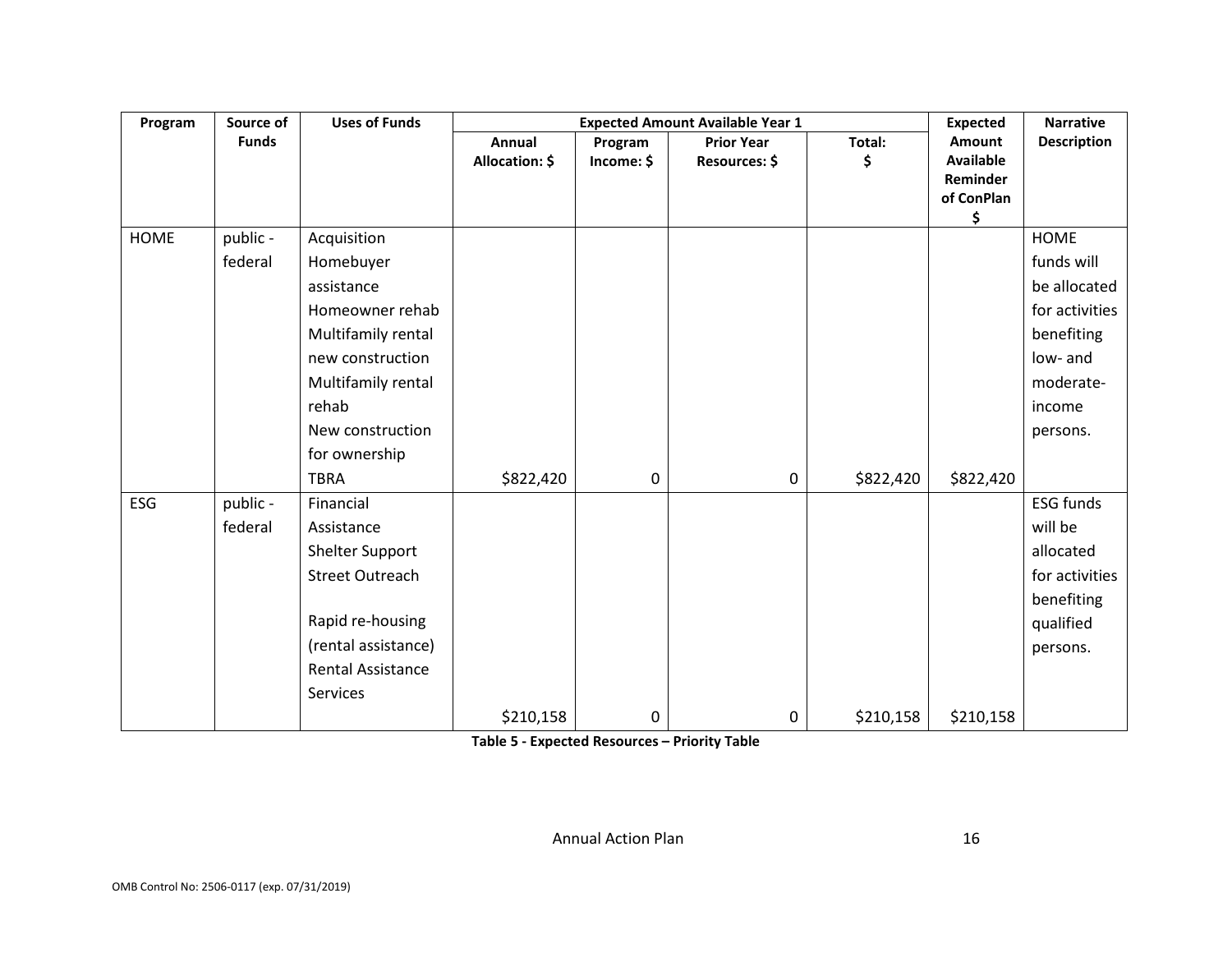# **Explain how federal funds will leverage those additional resources (private, state and local funds), including a description of how matching requirements will be satisfied**

The City has continuously sought public and private resources to leverage its entitlement funds in assisting with implementation of policies and programs to create the vision. This Annual Action Plan leverages many different resources, beyond CDBG, ESG, and HOME to meet the priority needs and goals set forth in the Consolidated Plan. The City of Trenton is adept at leveraging resources from all levels of government, as well as from for-profit and non-profit organizations to address the many needs in the community.

The City will utilize CDBG funds to administer housing rehabilitation hard costs allocated from the City's Regional Contribution Agreements. The City has revised the program guidelines of these local funds to meet Federal regulations.

The City is allocating \$131,998 from FY 2018 from CDBG funds to leverage a \$2.1M award from HUD's Lead Hazard Reduction Demonstration Grant.

The Emergency Solutions Grant Program and the HOME Program require matching funds. All applicants to these programs must identify the match in the applications for funding from the Department of Housing and Economic Development. All matching sources are verified prior to commitment of any federal funds. The City has not committed any funds specifically to provide a monetary match to any activity, but may provide the match for Emergency Solutions activities through local grant-in-aid to homeless service providers. Sponsors of HOME activities are responsible to provide their match. Specific matching requirements will be met as follows:

- HOME: Anticipated sources of match will be provided by activities requiring match the total value of which will meet or exceed 25% of the total HOME award, with the exception of program administration activities which do not require match. Sources will include waiver of fees, in-kind donations, donations of land, private, state and local government funds. The City of Trenton has a 100% match reduction.
- ESG: The City must provide a 1:1 match for funding provided from the Emergency Solutions Grant Program. The City continues to fund a coordinated entry and assessment center known as the CEAS Center at 509 Perry Street. Funds from the City's operating budget in the amount of \$449,062 are used for the operation of the CEASE Center which provides adequate match for the ESG program.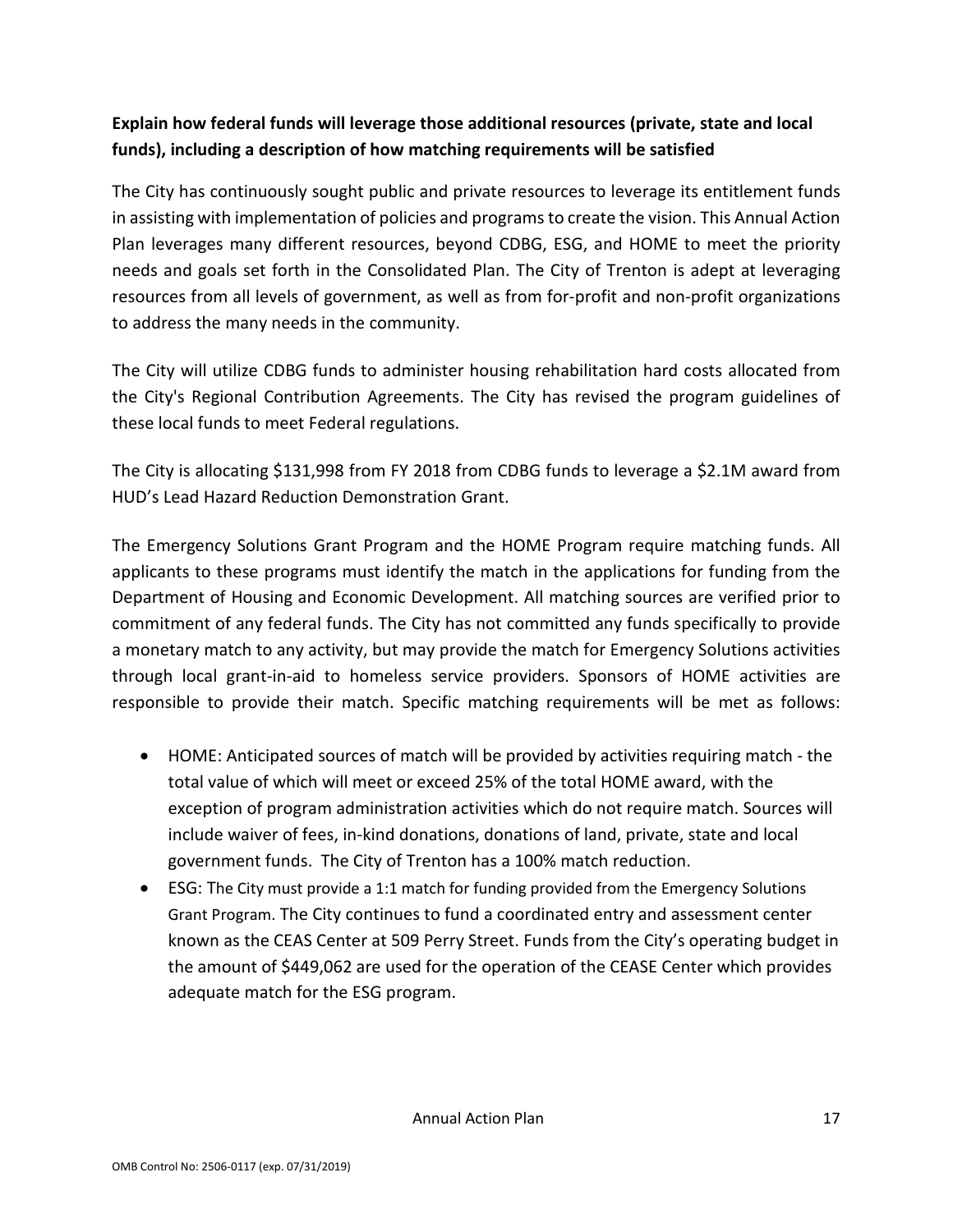# **If appropriate, describe publicly owned land or property located within the jurisdiction that may be used to address the needs identified in the plan**

The City of Trenton owns land within the City that may be used for future housing and nonhousing development.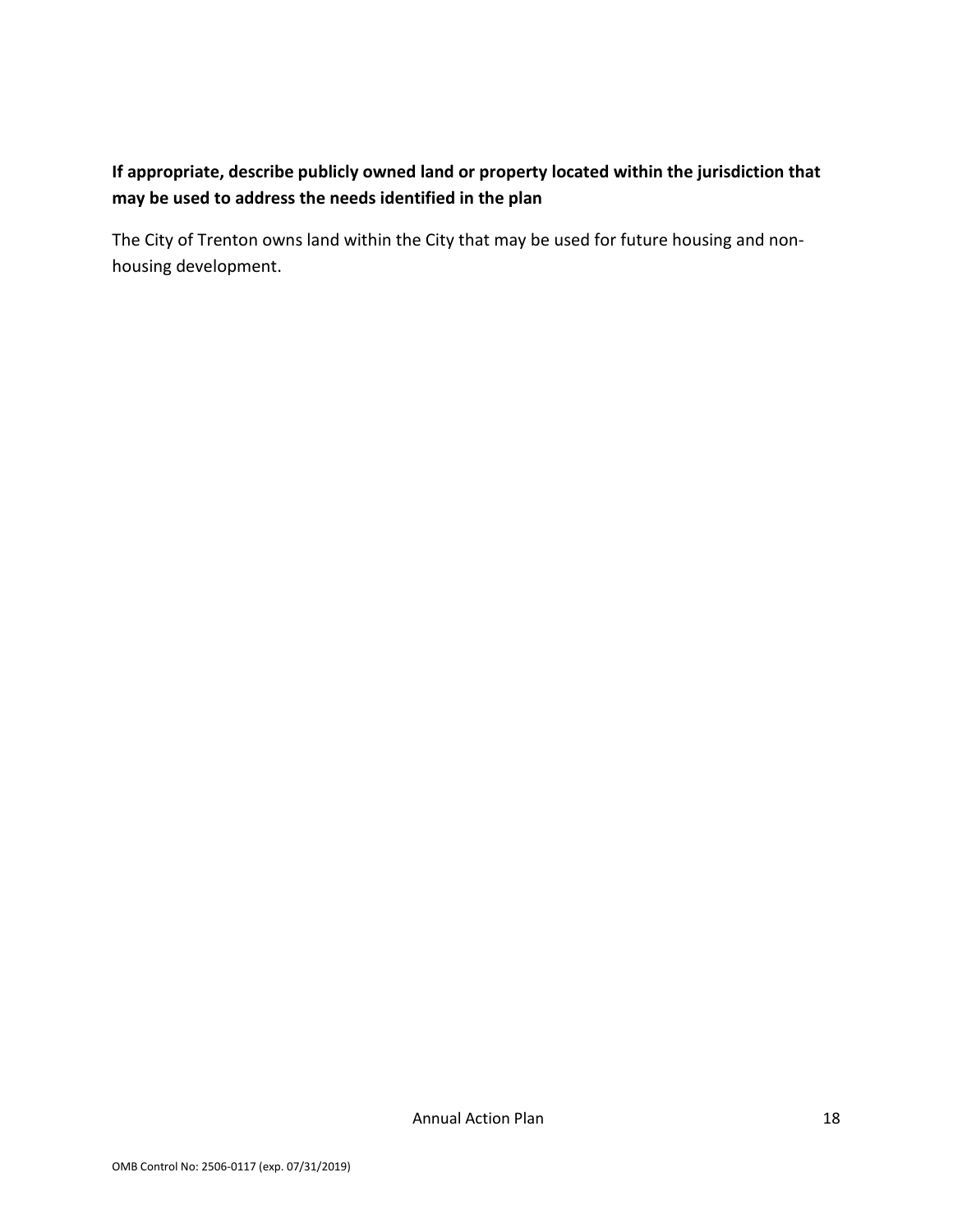# **Annual Goals and Objectives**

# **AP-20 Annual Goals and Objectives - 91.420, 91.220(c)(3)&(e)**

### **Goals Summary Information**

<span id="page-19-1"></span><span id="page-19-0"></span>

| Sort<br>Order  | <b>Goal Name</b> | <b>Start</b><br>Year | End<br>Year | Category    | Geographic<br>Area | <b>Needs Addressed</b> | <b>Funding</b> | <b>Goal Outcome</b><br><b>Indicator</b> |
|----------------|------------------|----------------------|-------------|-------------|--------------------|------------------------|----------------|-----------------------------------------|
| $\mathbf{1}$   | Increase the     | 2018                 | 2019        | Affordable  | <b>CITY OF</b>     | Create and             | CDBG:          | Rental units                            |
|                | number of        |                      |             | Housing     | <b>TRENTON</b>     | Maintain               | \$361,233      | constructed: 10                         |
|                | affordable units |                      |             |             | <b>RESIDENTS</b>   | Affordable             | HOME:          | <b>Household Housing</b>                |
|                |                  |                      |             |             |                    | Housing                | \$740,178      | Unit                                    |
|                |                  |                      |             |             |                    |                        |                | <b>Homeowner Housing</b>                |
|                |                  |                      |             |             |                    |                        |                | Rehabilitated: -10                      |
|                |                  |                      |             |             |                    |                        |                | <b>Household Housing</b>                |
|                |                  |                      |             |             |                    |                        |                | Unit                                    |
| $\overline{2}$ | Improve public   | 2018                 | 2019        | Non-Housing | <b>CITY OF</b>     | Improve Public         | CDBG:          | Public Facility or                      |
|                | facilities       |                      |             | Community   | <b>TRENTON</b>     | <b>Facilities</b>      | \$381,168      | Infrastructure                          |
|                |                  |                      |             | Development | <b>RESIDENTS</b>   |                        |                | Activities other than                   |
|                |                  |                      |             |             |                    |                        |                | Low/Moderate                            |
|                |                  |                      |             |             |                    |                        |                | Income Housing                          |
|                |                  |                      |             |             |                    |                        |                | Benefit: 2,500                          |
|                |                  |                      |             |             |                    |                        |                | <b>Persons Assisted</b>                 |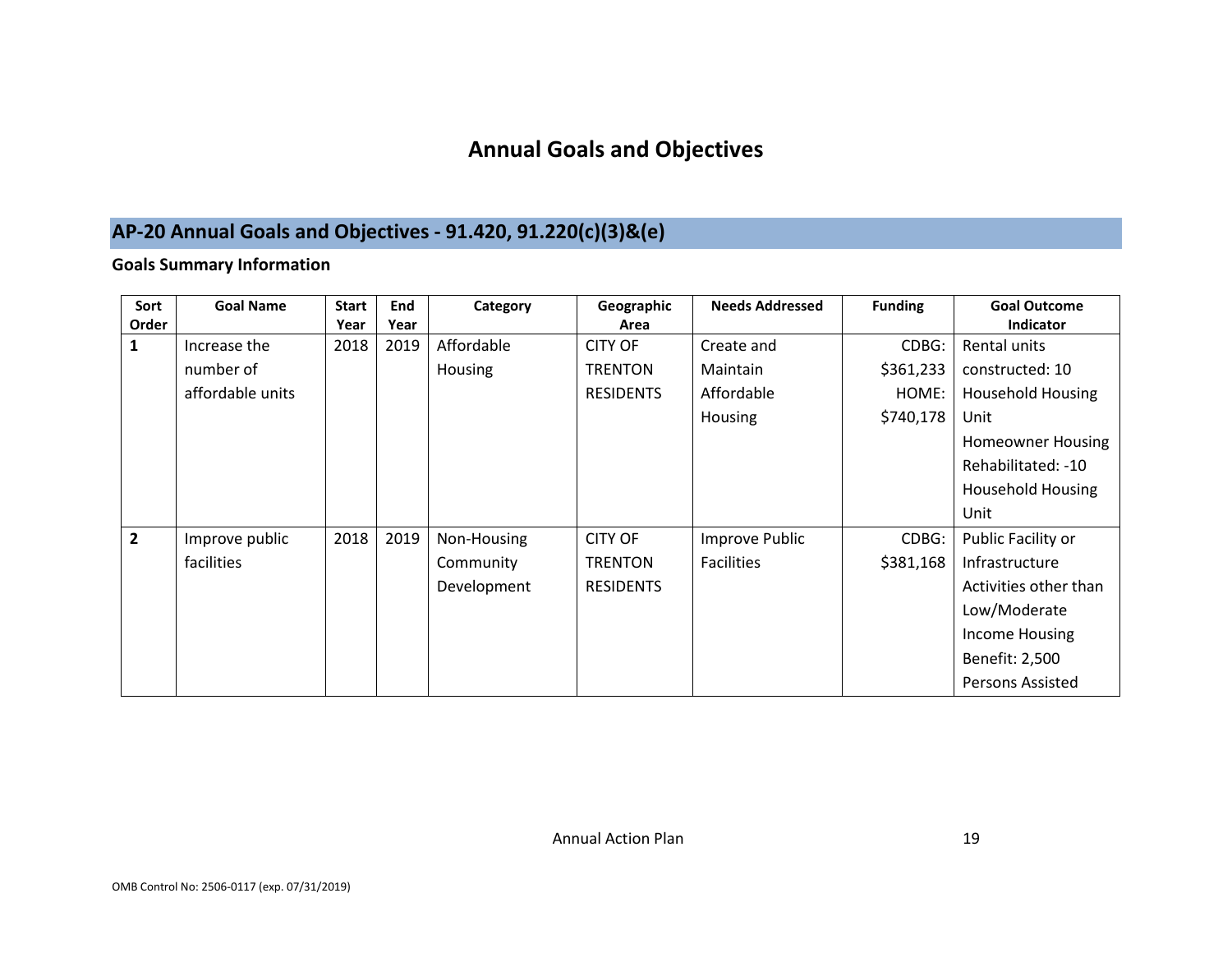| Sort           | <b>Goal Name</b> | <b>Start</b> | End  | Category       | Geographic       | <b>Needs Addressed</b>  | <b>Funding</b> | <b>Goal Outcome</b>   |
|----------------|------------------|--------------|------|----------------|------------------|-------------------------|----------------|-----------------------|
| Order          |                  | Year         | Year |                | Area             |                         |                | Indicator             |
| 3              | Provide public   | 2018         | 2019 | Non-Housing    | <b>CITY OF</b>   | Provide Public          | CDBG:          | Public service        |
|                | services         |              |      | Community      | <b>TRENTON</b>   | Services                | \$380,699      | activities other than |
|                |                  |              |      | Development    | <b>RESIDENTS</b> |                         |                | Low/Moderate          |
|                |                  |              |      |                |                  |                         |                | Income Housing        |
|                |                  |              |      |                |                  |                         |                | Benefit: 10,000       |
|                |                  |              |      |                |                  |                         |                | Persons Assisted      |
| $\overline{4}$ | Provide homeless | 2018         | 2019 | Homeless       | <b>CITY OF</b>   | <b>Provide Homeless</b> | ESG:           | Rapid Rehousing: 16   |
|                | housing and      |              |      |                | <b>TRENTON</b>   | Housing and             | \$194,730      | Households Assisted;  |
|                | services         |              |      |                | <b>RESIDENTS</b> | Services                |                | shelter support       |
|                |                  |              |      |                |                  |                         |                | persons assisted      |
|                |                  |              |      |                |                  |                         |                | 1700; HMIS system;    |
|                |                  |              |      |                |                  |                         |                | shelter supplies.     |
| 5              | Planning and     | 2018         | 2019 | Planning and   | <b>CITY OF</b>   | Planning and            | CDBG:          | Other: 3 Other        |
|                | administration   |              |      | administration | <b>TRENTON</b>   | administration          | \$310,774      |                       |
|                |                  |              |      |                | <b>RESIDENTS</b> |                         | HOME:          |                       |
|                |                  |              |      |                |                  |                         | \$82,242       |                       |
|                |                  |              |      |                |                  |                         | ESG: \$15,788  |                       |

**Table 6 – Goals Summary**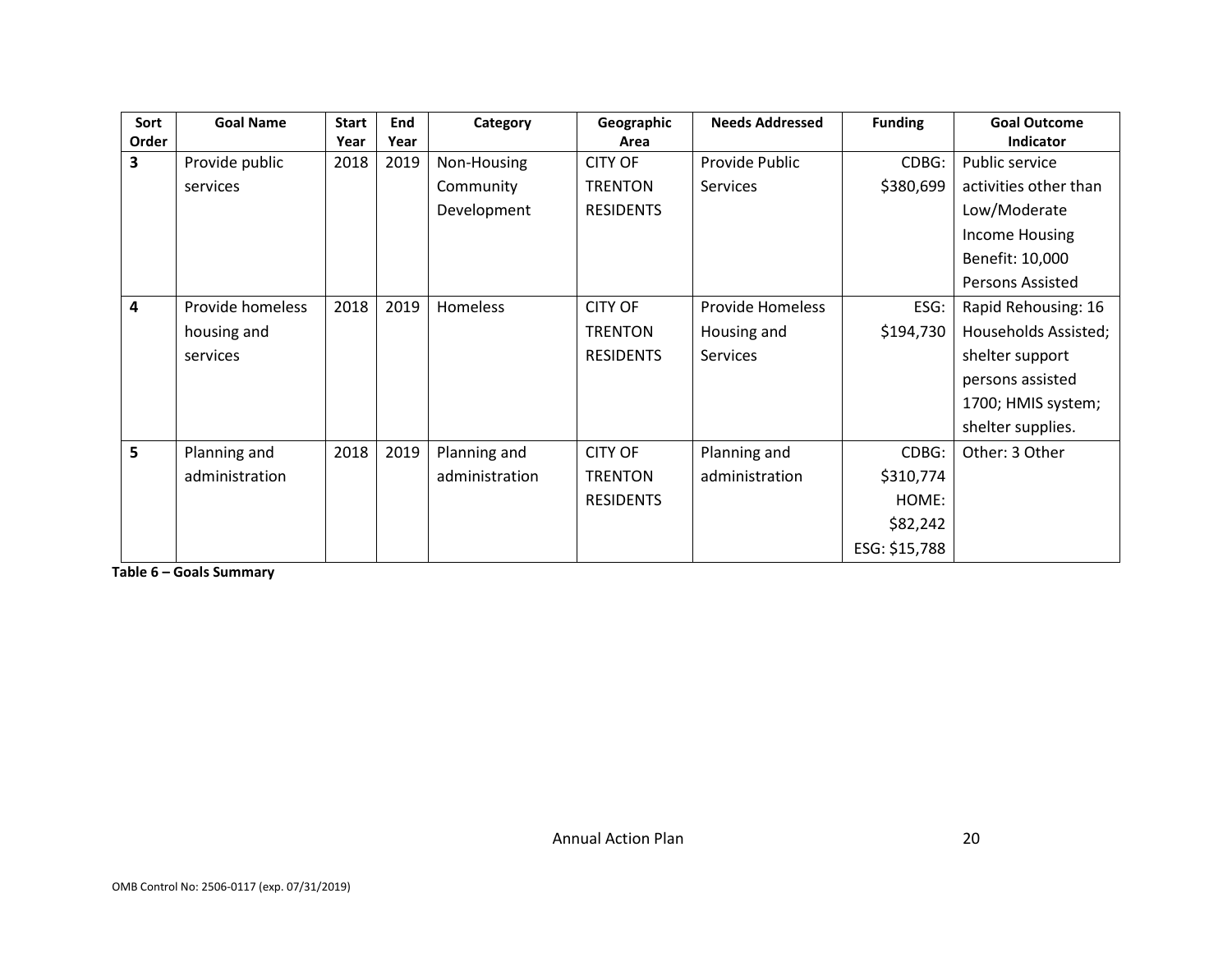### **Goal Descriptions**

| $\mathbf{1}$                                                    | <b>Goal Name</b>           | Increase the Number of Affordable Units                                                                                                                                                |  |
|-----------------------------------------------------------------|----------------------------|----------------------------------------------------------------------------------------------------------------------------------------------------------------------------------------|--|
|                                                                 | Goal<br><b>Description</b> | Continue the housing rehabilitation, first-time homebuyer, and new housing construction activities to support an<br>increase in the number of affordable units in the City of Trenton. |  |
| $\overline{2}$<br><b>Goal Name</b><br>Improve public facilities |                            |                                                                                                                                                                                        |  |
|                                                                 | Goal<br><b>Description</b> | Public facilities serving low income residents including senior centers that require capital improvements.                                                                             |  |
| 3<br><b>Goal Name</b><br><b>Public Services</b>                 |                            |                                                                                                                                                                                        |  |
|                                                                 | Goal<br><b>Description</b> | Expand and continue non-housing community development supportive services.                                                                                                             |  |
| <b>Goal Name</b><br>Provide homeless housing and services<br>4  |                            |                                                                                                                                                                                        |  |
|                                                                 | Goal<br><b>Description</b> | Funds will be used for Rapid Rehousing, shelter support; HMIS system; shelter supplies.                                                                                                |  |
| 5                                                               | <b>Goal Name</b>           | Administration                                                                                                                                                                         |  |
|                                                                 | Goal<br><b>Description</b> | Provide administrative support for the CDBG, HOME, and ESG programs.                                                                                                                   |  |

**Table 7 – Goal Descriptions**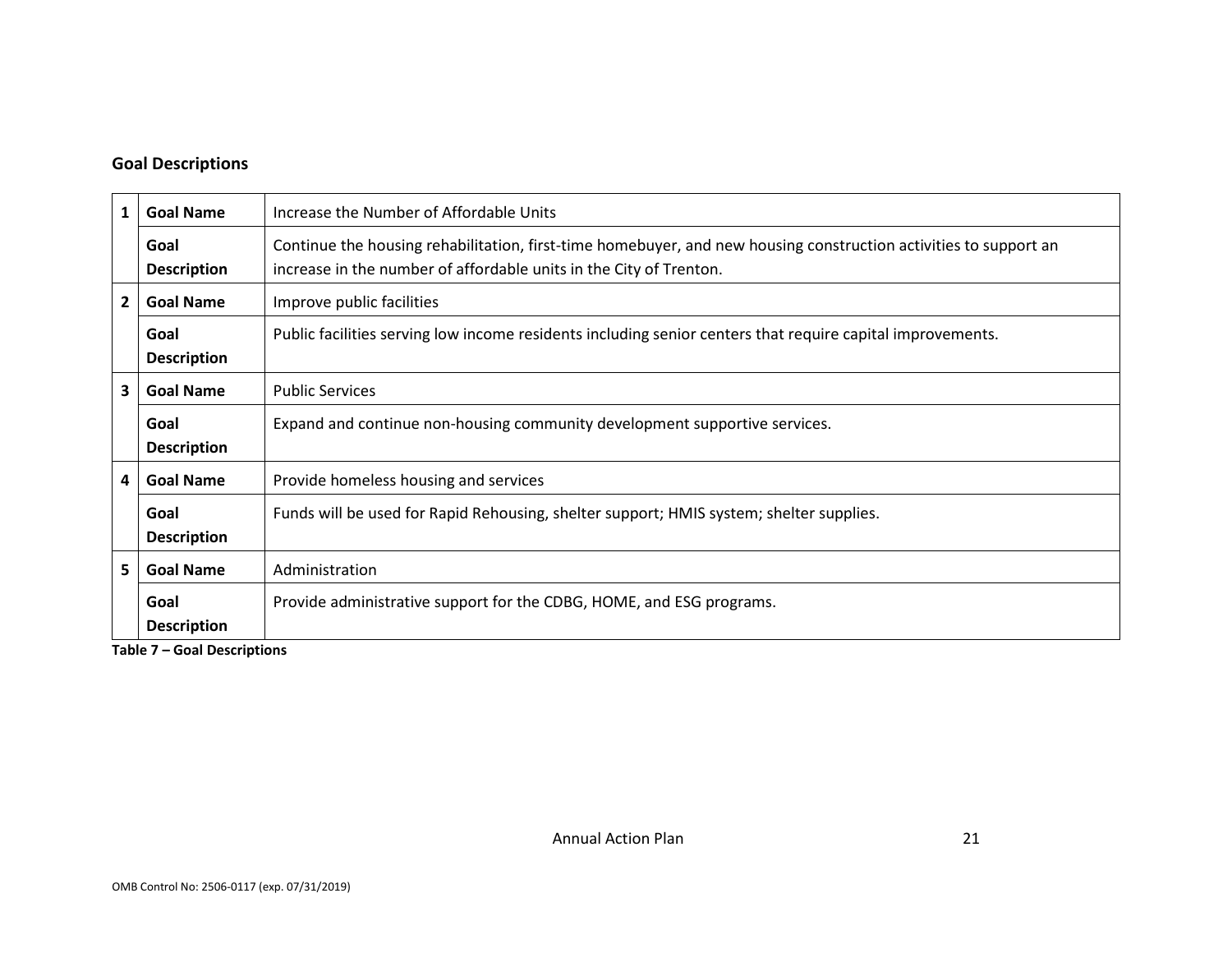## **Estimate the number of extremely low-income, low-income, and moderate-income families to whom the jurisdiction will provide affordable housing as defined by HOME 91.215(b):**

HOME funds will be used to support rental housing construction of eleven units for households with incomes under 50% of the MFI. CDBG funds will be used to rehabilitate approximately 10 homes and Lead Hazard Control funds will benefit approximately 50 households. Both programs target households under 80% of median income.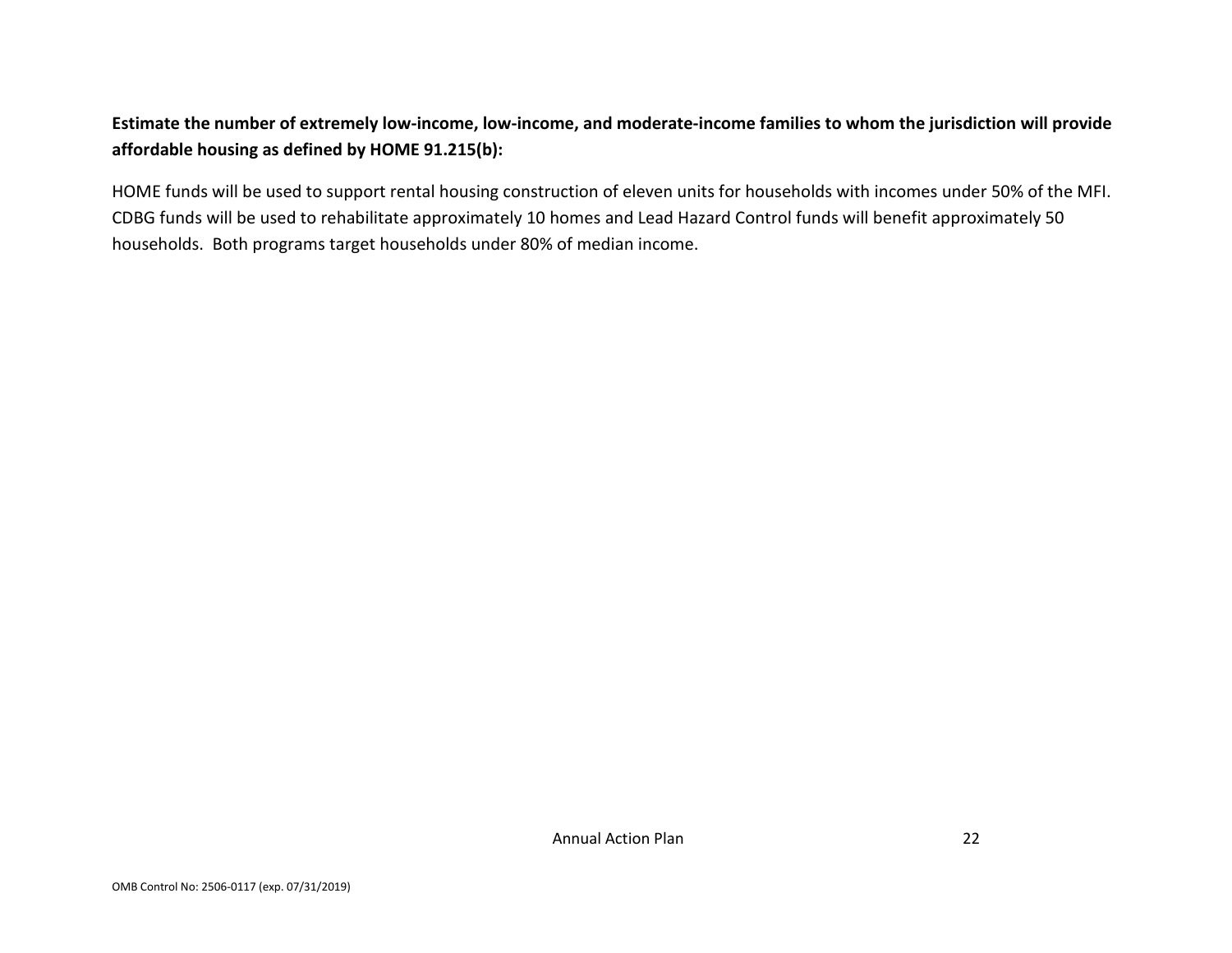# **AP-35 Projects – 91.220(d)**

#### **Introduction**

The City's FY 2018 planned actions will address the City's priority housing and community development needs.

#### **Projects**

<span id="page-23-0"></span>

| #  | <b>Project Name</b>                                      |
|----|----------------------------------------------------------|
| 1  | Housing Rehabilitation of Owner-Occupied Housing         |
| 2  | Housing Rehabilitation Administration                    |
| 3  | <b>HOME CHDO Setaside</b>                                |
| 4  | <b>HOME Housing Development</b>                          |
| 5. | Lead Hazard Reduction Demonstration Grant Matching Funds |
| 6  | <b>Public Service Projects</b>                           |
| 7  | <b>Public Facilities Improvements</b>                    |
| 8  | <b>CDBG Administration</b>                               |
| q  | <b>HOME Administration</b>                               |
| 10 | ESG                                                      |

**Table 8 – Project Information**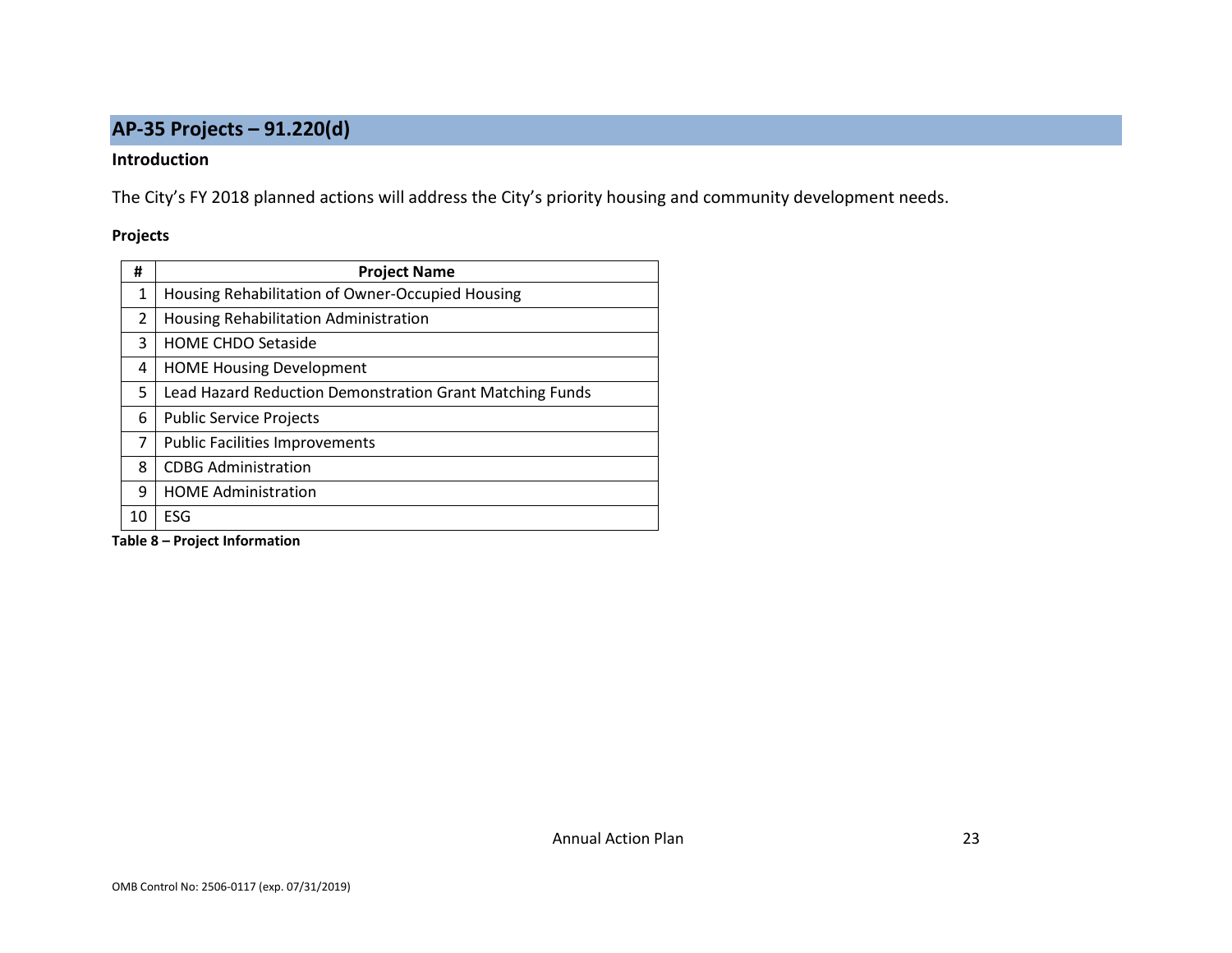### **Describe the reasons for allocation priorities and any obstacles to addressing underserved needs**

The City of Trenton's 2018 Action Plan is based on anticipated FY 2018 CDBG, HOME, and ESG allocations.

The City anticipates that 100% of its CDBG resources this year, other than those allocated for administration/planning will be spent to benefit low- and moderate-income residents. The primary obstacle to meeting underserved needs is limited resources to meet the competing demands.

The City released funding application guidelines in June 2018. The City utilized a ZoomGrants system in order to process, prioritize, and approve the funding applications from recipients. The City of Trenton substantially changed the 2018 application process to reflect more limited funding and a more focused and targeted approach. An applicant's past performance on projects previously funded CDBG/ESG projects was taken into consideration. To streamline the application process, CDBG and ESG applications were combined into one application.

The CDBG category were limited to Public Services Youth Engagement only. Eligible CDBG activities were limited to three Youth Engagement categories

- Public Services Youth Engagement: Educational
- Public Services Youth Engagement: Life Skills
- Public Services Youth Engagement: Career Exploration

Eligible ESG activities were limited to: Rapid Rehousing, Street Outreach and Emergency Shelter Operations. Funding for ESG activities was divided into three categories: 1) Rapid Re-Housing for Individuals, 2) Street Outreach; and 3) Operations and Support for Emergency Shelters. The City awarded the Rapid Re-Housing for Individuals Program to one (1) agency and Street Outreach Program to one (1) agency. Multiple awards were made for Emergency Shelter projects. The selection process was outlined to give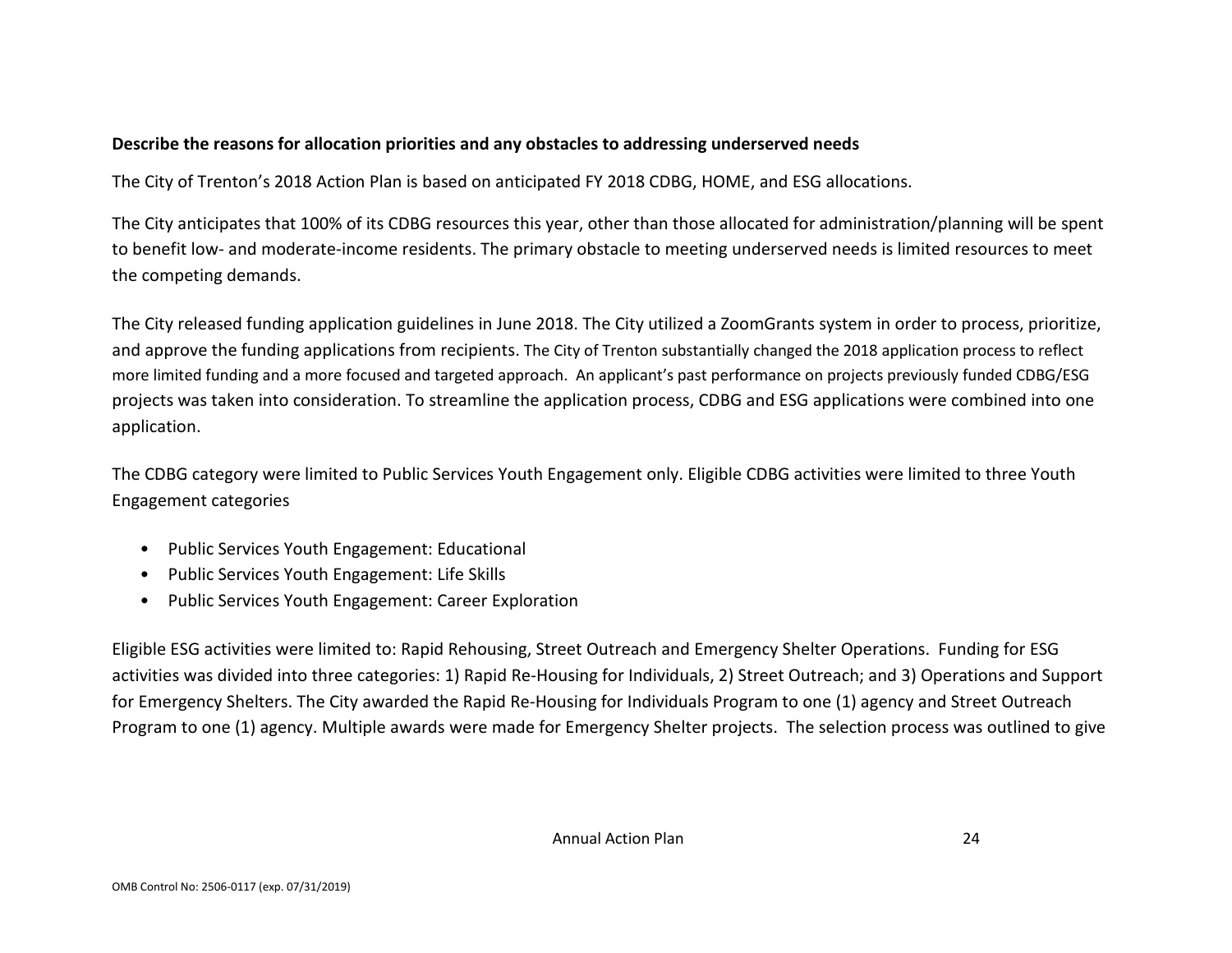funding priority to projects that:

- Were clearly defined as to scope, location, need, budget, and goals;
- Met the 2015-19 Consolidated Five-Year Housing and Community Development Plan Strategic Goals</div><div>• Can begin immediately and finish within the contracted time;
- Demonstrate the applicant has the capacity and the capability to carry out the project successfully;
- Establish means for program evaluation and accomplishment tracking;
- Have adequate community support, and address an identified community need;
- Impact a significant number and/or percentage of low- and moderate-income persons;
- Maximize the use of outside funds and services and coordinate with other public and private efforts;
- Help end homelessness and/or create connections with employment in the community.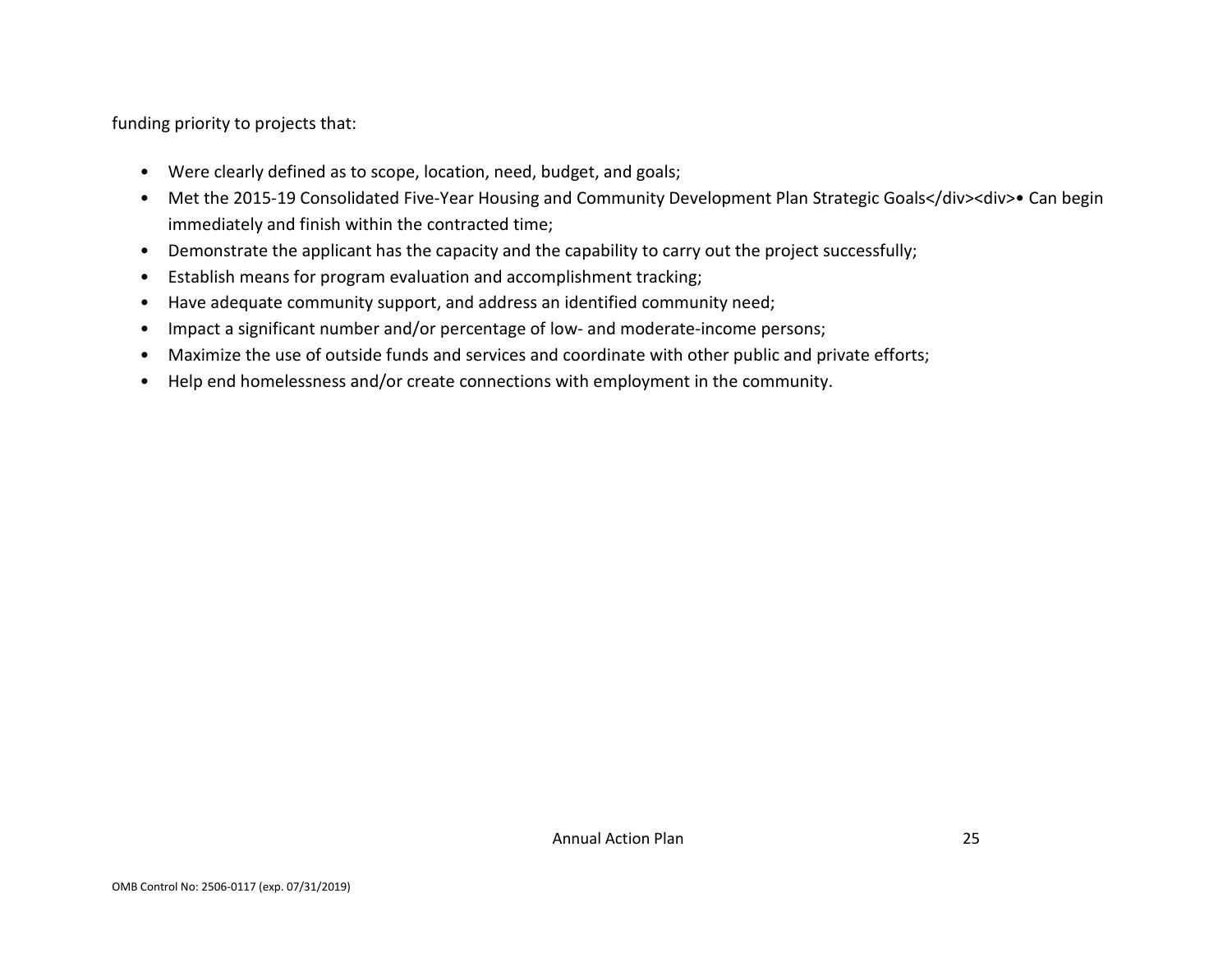# **Projects**

# **AP-38 Projects Summary**

### **Project Summary Information**

<span id="page-26-1"></span><span id="page-26-0"></span>

| $\mathbf{1}$ | <b>Project Name</b>                                                                                     | Housing Rehabilitation of Owner-Occupied Housing                                                                                                                                                                                                                                                                                                                                                                                                                                                                                                                                             |  |
|--------------|---------------------------------------------------------------------------------------------------------|----------------------------------------------------------------------------------------------------------------------------------------------------------------------------------------------------------------------------------------------------------------------------------------------------------------------------------------------------------------------------------------------------------------------------------------------------------------------------------------------------------------------------------------------------------------------------------------------|--|
|              | <b>Target Area</b>                                                                                      | <b>CITY OF TRENTON RESIDENTS</b>                                                                                                                                                                                                                                                                                                                                                                                                                                                                                                                                                             |  |
|              | <b>Goals Supported</b>                                                                                  | Increase the number of affordable units                                                                                                                                                                                                                                                                                                                                                                                                                                                                                                                                                      |  |
|              | <b>Needs Addressed</b>                                                                                  | Create and Maintain Affordable Housing                                                                                                                                                                                                                                                                                                                                                                                                                                                                                                                                                       |  |
|              | <b>Funding</b>                                                                                          | CDBG: \$229,235                                                                                                                                                                                                                                                                                                                                                                                                                                                                                                                                                                              |  |
|              | <b>Description</b>                                                                                      | The housing rehabilitation program provides home improvement assistance to income-eligible<br>homeowners. The program provides up to \$25,000 to abate code violations and bring owner-occupied<br>homes up to a safe and decent condition. CDBG funds will be leveraged 1:1 with Regional Contribution<br>Agreement funds and all assisted units will meet applicable HUD regulations (including lead-based paint<br>regulations) as well as be credit-worthy for the RCA sending municipality. The policies and procedures<br>manual for the program is included in the Unique Appendices. |  |
|              | <b>Target Date</b>                                                                                      | 6/30/2019                                                                                                                                                                                                                                                                                                                                                                                                                                                                                                                                                                                    |  |
|              | <b>Estimate the number and</b><br>type of families that will<br>benefit from the proposed<br>activities | Rehabilitation hard costs and administration costs have been allocated to provide assistance to<br>approximately ten (10) low- and moderate- income households.                                                                                                                                                                                                                                                                                                                                                                                                                              |  |
|              | <b>Location Description</b>                                                                             | Assistance from this program is available City-wide.                                                                                                                                                                                                                                                                                                                                                                                                                                                                                                                                         |  |
|              | <b>Planned Activities</b>                                                                               | Housing rehabilitation. Matrix code: 14A.                                                                                                                                                                                                                                                                                                                                                                                                                                                                                                                                                    |  |
| $\mathbf{2}$ | <b>Project Name</b>                                                                                     | Housing Rehabilitation Administration                                                                                                                                                                                                                                                                                                                                                                                                                                                                                                                                                        |  |
|              | <b>Target Area</b>                                                                                      | <b>CITY OF TRENTON RESIDENTS</b>                                                                                                                                                                                                                                                                                                                                                                                                                                                                                                                                                             |  |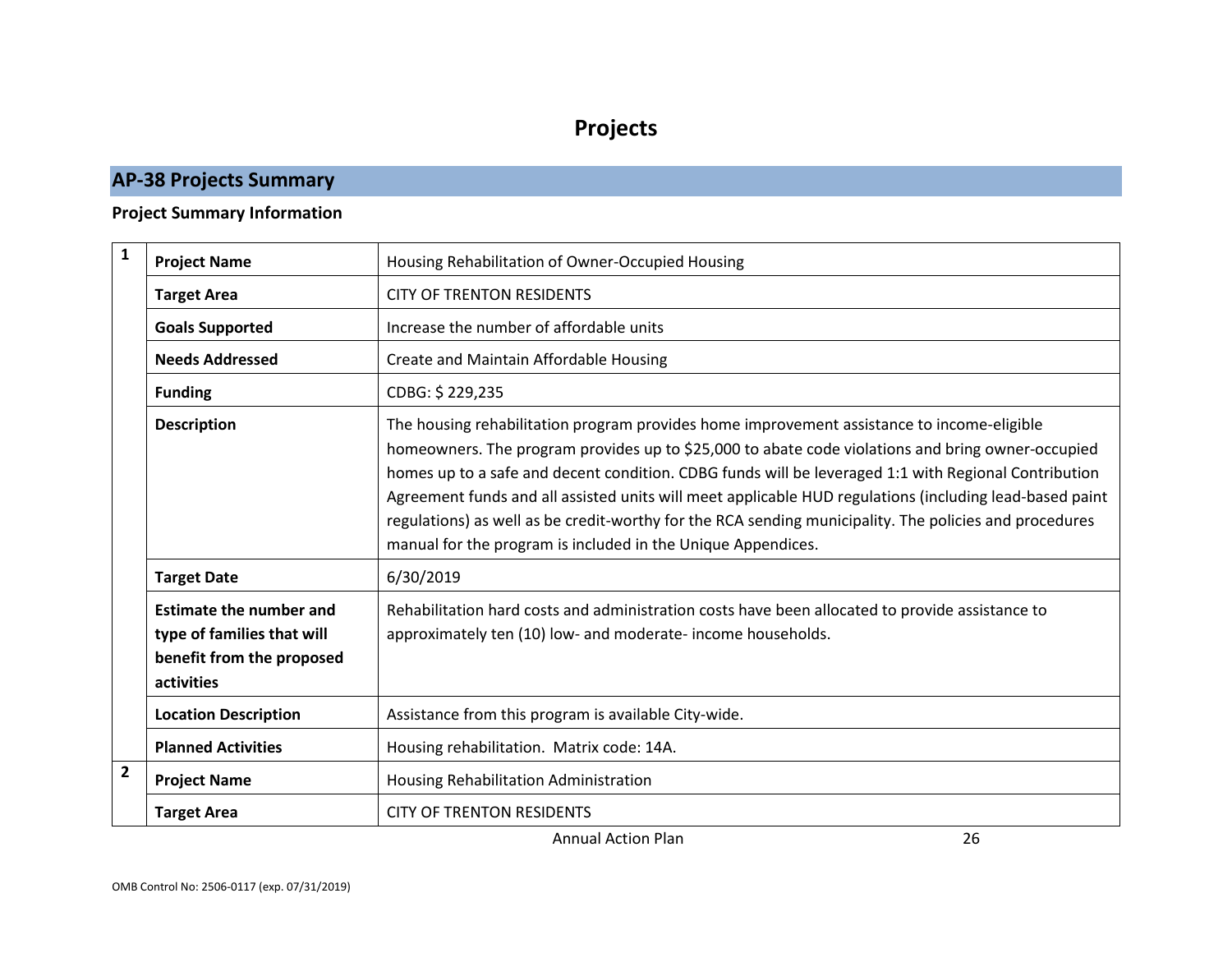|                         | <b>Goals Supported</b>                                                                                  | Increase the number of affordable units                                                                                                                                                                                                                   |
|-------------------------|---------------------------------------------------------------------------------------------------------|-----------------------------------------------------------------------------------------------------------------------------------------------------------------------------------------------------------------------------------------------------------|
|                         | <b>Needs Addressed</b>                                                                                  | Create and Maintain Affordable Housing                                                                                                                                                                                                                    |
|                         | <b>Funding</b>                                                                                          | CDBG: \$120,000                                                                                                                                                                                                                                           |
|                         | <b>Description</b>                                                                                      | Funds will be used to pay personnel and consultant costs directly related to implementing the City's<br>Housing Rehabilitation Program.                                                                                                                   |
|                         | <b>Target Date</b>                                                                                      | 6/30/2019                                                                                                                                                                                                                                                 |
|                         | <b>Estimate the number and</b><br>type of families that will<br>benefit from the proposed<br>activities | N/A                                                                                                                                                                                                                                                       |
|                         | <b>Location Description</b>                                                                             | City-wide                                                                                                                                                                                                                                                 |
|                         | <b>Planned Activities</b>                                                                               | Housing rehabilitation program administration. HUD Matrix Code: 14H                                                                                                                                                                                       |
| $\overline{\mathbf{3}}$ | <b>Project Name</b>                                                                                     | HOME CHDO set aside                                                                                                                                                                                                                                       |
|                         | <b>Target Area</b>                                                                                      | <b>CITY OF TRENTON RESIDENTS</b>                                                                                                                                                                                                                          |
|                         | <b>Goals Supported</b>                                                                                  | Increase the number of affordable units                                                                                                                                                                                                                   |
|                         | <b>Needs Addressed</b>                                                                                  | Create and Maintain Affordable Housing                                                                                                                                                                                                                    |
|                         | <b>Funding</b>                                                                                          | HOME: \$123,363                                                                                                                                                                                                                                           |
|                         | <b>Description</b>                                                                                      | The City is working with an existing CDC to develop the capacity for the organization to become a<br>CHDO. The organization is interested in purchasing and rehabilitating homes in their neighborhood for<br>resale to low- and moderate- income buyers. |
|                         | <b>Target Date</b>                                                                                      | 6/30/2019                                                                                                                                                                                                                                                 |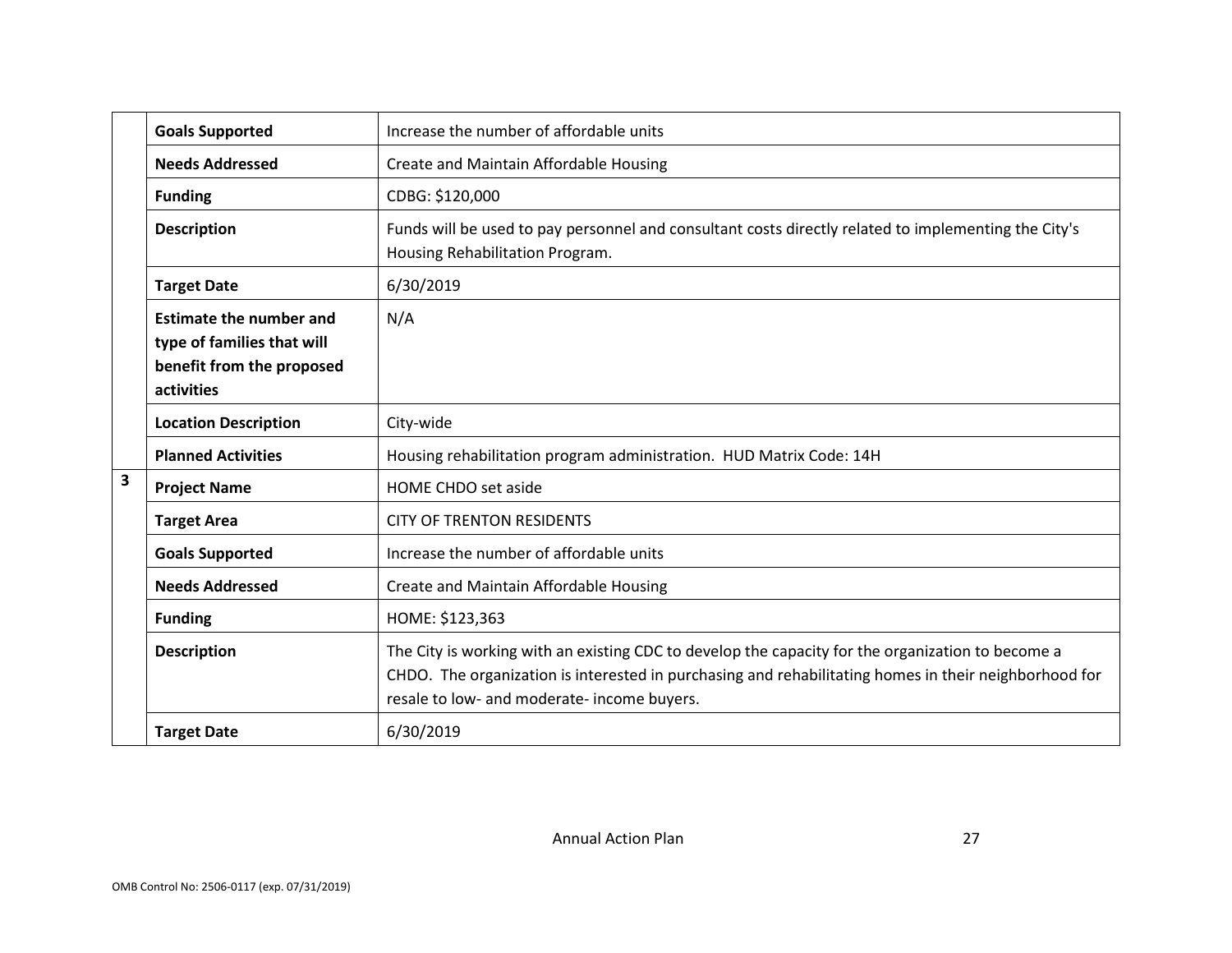|   | <b>Estimate the number and</b><br>type of families that will<br>benefit from the proposed<br>activities | It is anticipated that the CHDO set aside will benefit two (2) low income families.                                                                                    |
|---|---------------------------------------------------------------------------------------------------------|------------------------------------------------------------------------------------------------------------------------------------------------------------------------|
|   | <b>Location Description</b>                                                                             | City of Trenton.                                                                                                                                                       |
|   | <b>Planned Activities</b>                                                                               | The City is currently working to build a CHDO organization with the capacity to undertake single-family<br>rehabilitations that will improve the City's housing stock. |
| 4 | <b>Project Name</b>                                                                                     | <b>HOME Housing Development</b>                                                                                                                                        |
|   | <b>Target Area</b>                                                                                      | <b>CITY OF TRENTON RESIDENTS</b>                                                                                                                                       |
|   | <b>Goals Supported</b>                                                                                  | Increase the number of affordable units                                                                                                                                |
|   | <b>Needs Addressed</b>                                                                                  | Create and Maintain Affordable Housing                                                                                                                                 |
|   | <b>Funding</b>                                                                                          | HOME: \$616,815                                                                                                                                                        |
|   | <b>Description</b>                                                                                      | <b>Housing Development</b>                                                                                                                                             |
|   | <b>Target Date</b>                                                                                      | 6/30/2019                                                                                                                                                              |
|   | <b>Estimate the number and</b><br>type of families that will<br>benefit from the proposed<br>activities | An estimated 11 families will benefit from the housing development activity.                                                                                           |
|   | <b>Location Description</b>                                                                             | City of Trenton.                                                                                                                                                       |
|   | <b>Planned Activities</b>                                                                               | A rental housing development has been identified that will utilize HOME funds to create 11 new<br>housing units targeting households below 50% of the MFI.             |
| 5 | <b>Project Name</b>                                                                                     | Lead Hazard Reduction Demonstration Grant Matching Funds                                                                                                               |
|   | <b>Target Area</b>                                                                                      | <b>CITY OF TRENTON RESIDENTS</b>                                                                                                                                       |
|   | <b>Goals Supported</b>                                                                                  | Increase the number of affordable units                                                                                                                                |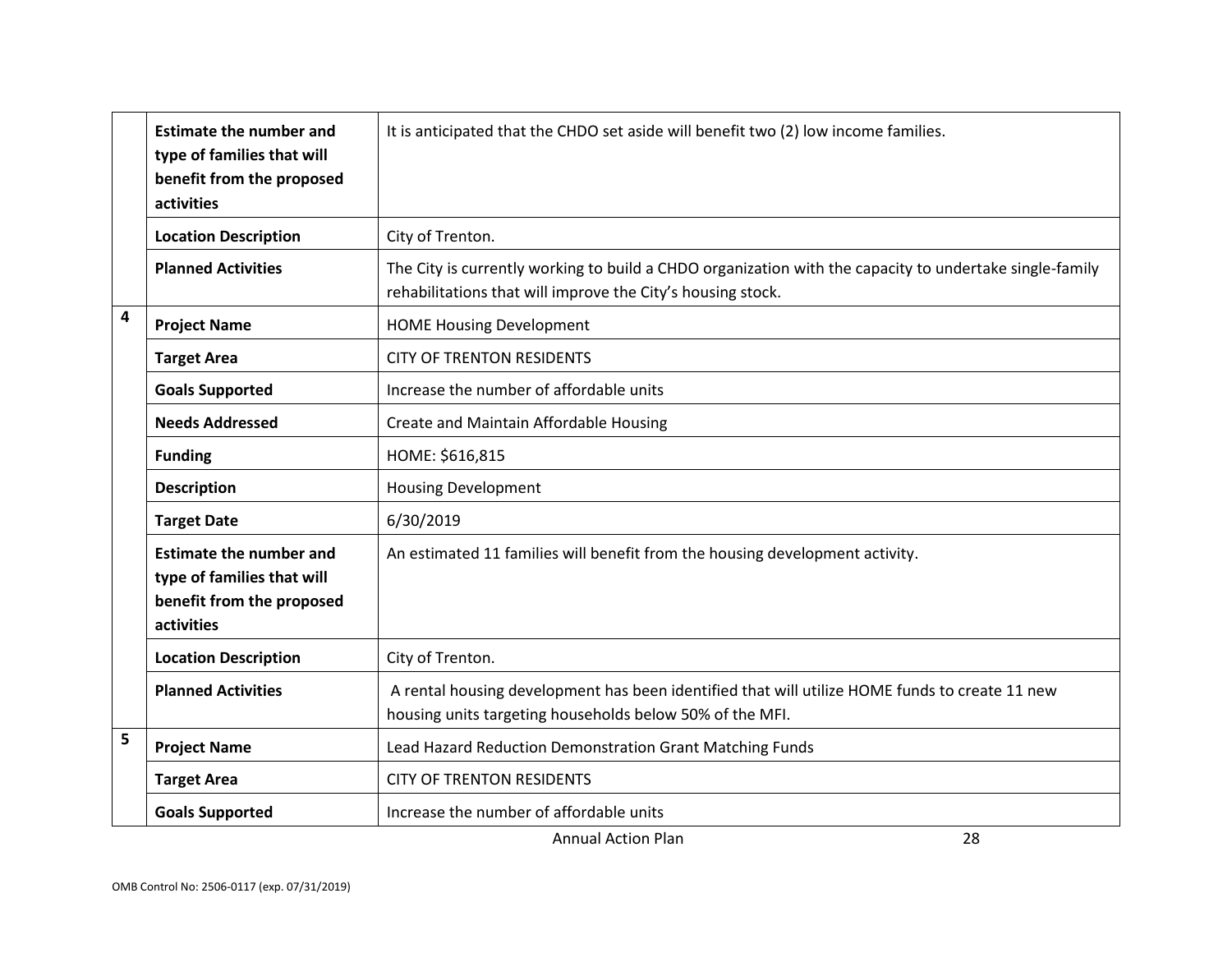|   | <b>Needs Addressed</b>                                                                                                                 | Create and Maintain Affordable Housing                                                                                                                              |
|---|----------------------------------------------------------------------------------------------------------------------------------------|---------------------------------------------------------------------------------------------------------------------------------------------------------------------|
|   | <b>Funding</b>                                                                                                                         | CDBG: \$131,998                                                                                                                                                     |
|   | <b>Description</b>                                                                                                                     | Year 2 funding to match a grant award from the Lead Hazard Reduction Grant.                                                                                         |
|   | <b>Target Date</b>                                                                                                                     | 6/30/2019                                                                                                                                                           |
|   | <b>Estimate the number and</b><br>type of families that will<br>benefit from the proposed<br>activities                                | It is anticipated that fifty (50) households will benefit each year of the three-year Lead Hazard<br><b>Reduction Grant.</b>                                        |
|   | <b>Location Description</b>                                                                                                            | City-wide                                                                                                                                                           |
|   | <b>Planned Activities</b>                                                                                                              | Funding will be leveraged with Lead Hazard Reduction Grant to abate lead hazards in Trenton homes<br>where a child has been identified with an elevated lead level. |
| 6 | <b>Project Name</b>                                                                                                                    | <b>Public Service Projects</b>                                                                                                                                      |
|   | <b>Target Area</b>                                                                                                                     | <b>CITY OF TRENTON RESIDENTS</b>                                                                                                                                    |
|   | <b>Goals Supported</b>                                                                                                                 | Provide public services                                                                                                                                             |
|   | <b>Needs Addressed</b>                                                                                                                 | <b>Provide Public Services</b>                                                                                                                                      |
|   | <b>Funding</b>                                                                                                                         | CDBG: \$380,699                                                                                                                                                     |
|   | <b>Description</b>                                                                                                                     | <b>Public Services</b>                                                                                                                                              |
|   | <b>Target Date</b>                                                                                                                     | 6/30/2019                                                                                                                                                           |
|   | <b>Estimate the number and</b><br>type of families that will<br>benefit from the proposed<br>activities<br><b>Location Description</b> |                                                                                                                                                                     |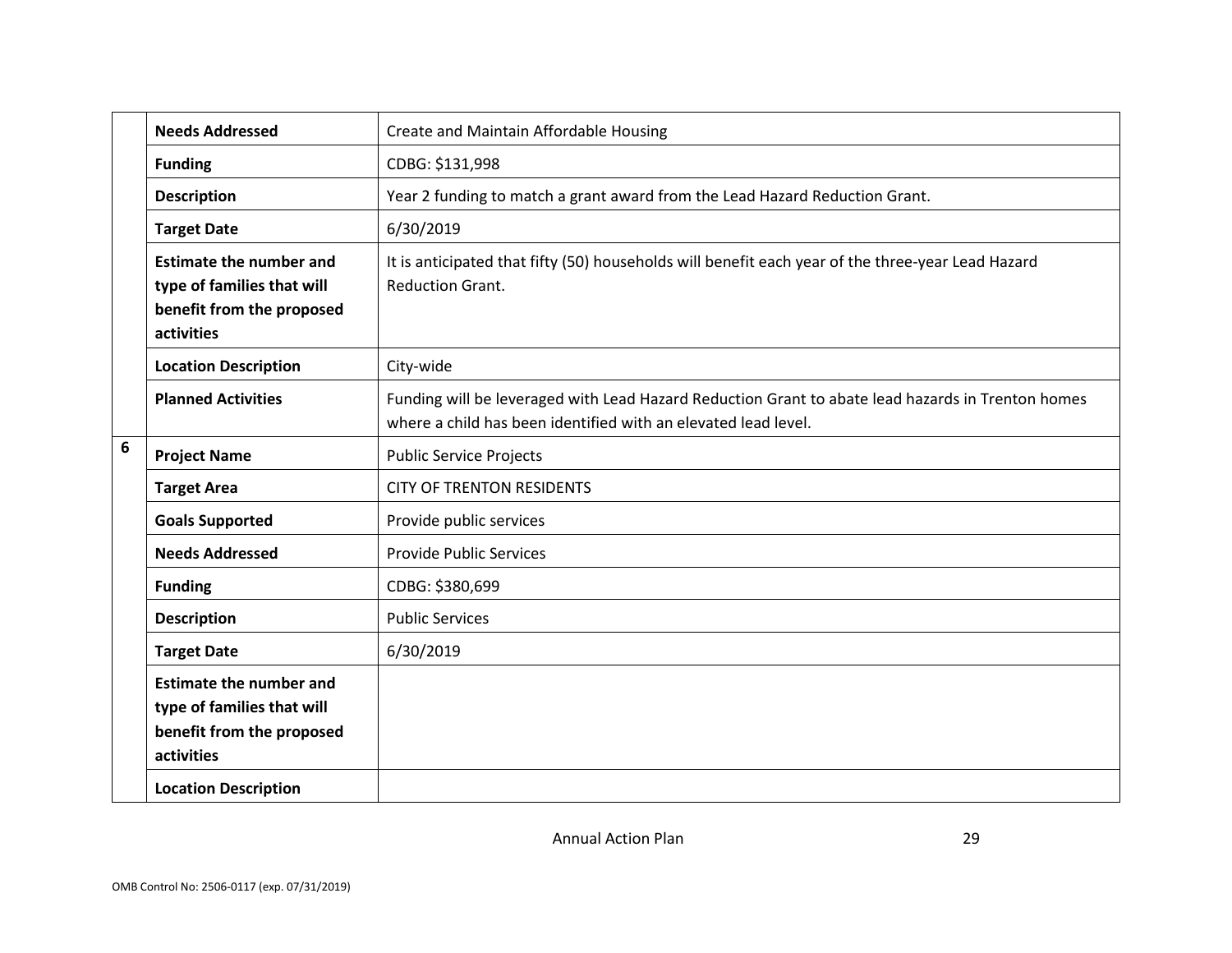|                                                                                                         | <b>Planned Activities</b>   | <b>Provide Public Services</b>                                                                               |
|---------------------------------------------------------------------------------------------------------|-----------------------------|--------------------------------------------------------------------------------------------------------------|
|                                                                                                         | <b>Planned Activities</b>   | The City will select non-profit organizations that will provide the youth services that are a high priority. |
| $\overline{\mathbf{z}}$                                                                                 | <b>Project Name</b>         | <b>Public Facility Improvements</b>                                                                          |
|                                                                                                         | <b>Target Area</b>          | <b>CITY OF TRENTON RESIDENTS</b>                                                                             |
|                                                                                                         | <b>Goals Supported</b>      | Improve public facilities                                                                                    |
|                                                                                                         | <b>Needs Addressed</b>      | <b>Improve Public Facilities</b>                                                                             |
|                                                                                                         | <b>Funding</b>              | CDBG: \$381,168                                                                                              |
| <b>Description</b><br>replacement.                                                                      |                             | North Clinton Community Center Improvements: Interior renovations, including restrooms; HVAC                 |
| 6/30/2019<br><b>Target Date</b>                                                                         |                             |                                                                                                              |
| <b>Estimate the number and</b><br>type of families that will<br>benefit from the proposed<br>activities |                             |                                                                                                              |
|                                                                                                         | <b>Location Description</b> | 454 N. Clinton Street                                                                                        |
|                                                                                                         | <b>Planned Activities</b>   | Rehabilitation of the facility                                                                               |
| 17                                                                                                      | <b>Project Name</b>         | <b>CDBG Administration</b>                                                                                   |
|                                                                                                         | <b>Target Area</b>          | <b>CITY OF TRENTON RESIDENTS</b>                                                                             |
|                                                                                                         | <b>Goals Supported</b>      | Planning and administration                                                                                  |
|                                                                                                         | <b>Needs Addressed</b>      | Planning and administration                                                                                  |
|                                                                                                         | <b>Funding</b>              | CDBG: \$310,774                                                                                              |
|                                                                                                         | <b>Description</b>          | Administration of the CDBG Program.                                                                          |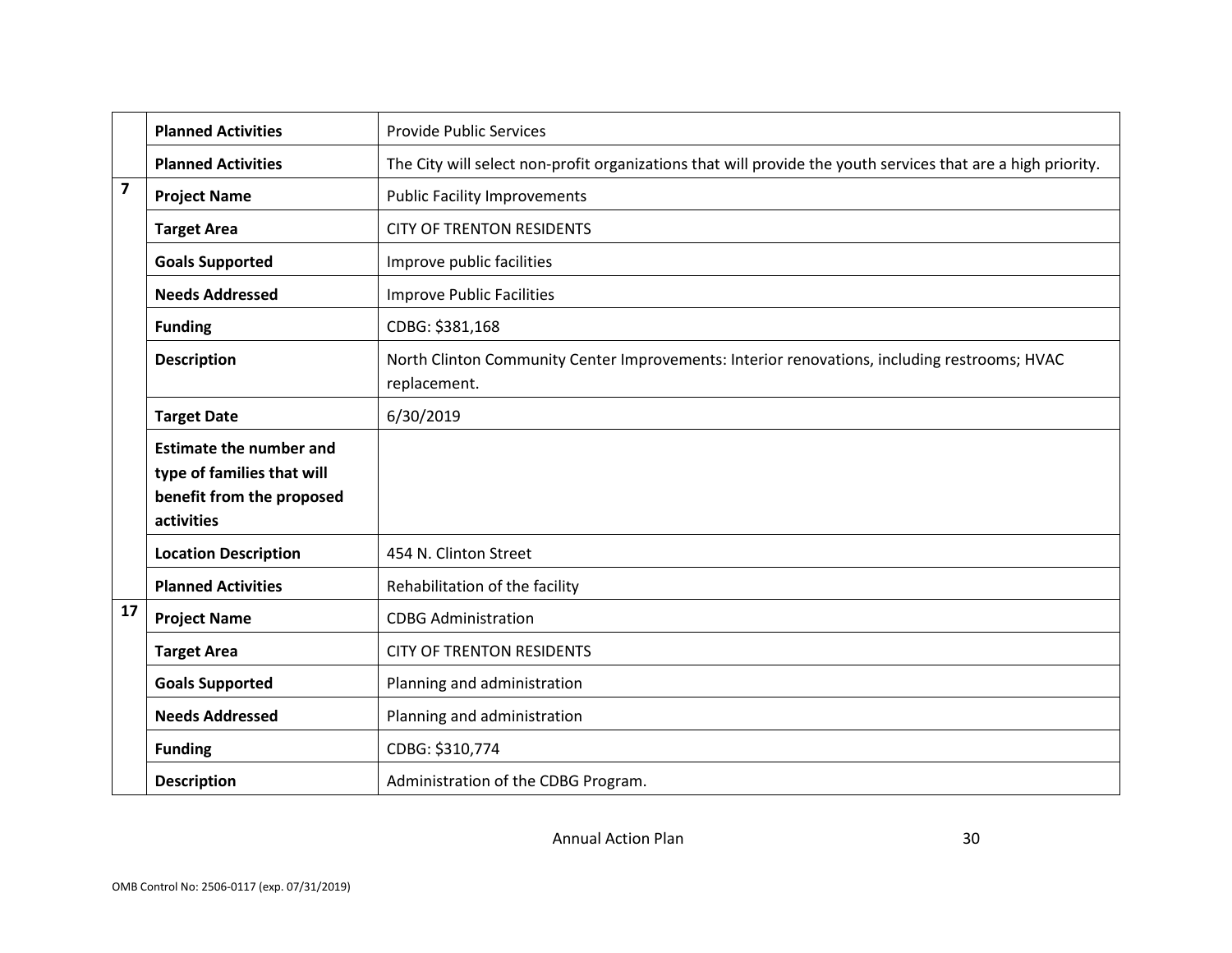|    | <b>Target Date</b>                                                                                      | 6/30/2019                             |
|----|---------------------------------------------------------------------------------------------------------|---------------------------------------|
|    | <b>Estimate the number and</b><br>type of families that will<br>benefit from the proposed<br>activities | N/A                                   |
|    | <b>Location Description</b>                                                                             | N/A                                   |
|    | <b>Planned Activities</b>                                                                               | Planning and administration.          |
| 18 | <b>Project Name</b>                                                                                     | <b>HOME Administration</b>            |
|    | <b>Target Area</b>                                                                                      | <b>CITY OF TRENTON RESIDENTS</b>      |
|    | <b>Goals Supported</b>                                                                                  | Planning and administration           |
|    | <b>Needs Addressed</b>                                                                                  | Planning and administration           |
|    | <b>Funding</b>                                                                                          | HOME: \$82,242                        |
|    | <b>Description</b>                                                                                      | HOME program administration.          |
|    | <b>Target Date</b>                                                                                      | 6/30/2019                             |
|    | <b>Estimate the number and</b><br>type of families that will<br>benefit from the proposed<br>activities | N/A                                   |
|    | <b>Location Description</b>                                                                             | N/A                                   |
|    | <b>Planned Activities</b>                                                                               | HOME program administration.          |
| 19 | <b>Project Name</b>                                                                                     | <b>ESG Trenton</b>                    |
|    | <b>Target Area</b>                                                                                      | <b>CITY OF TRENTON RESIDENTS</b>      |
|    | <b>Goals Supported</b>                                                                                  | Provide homeless housing and services |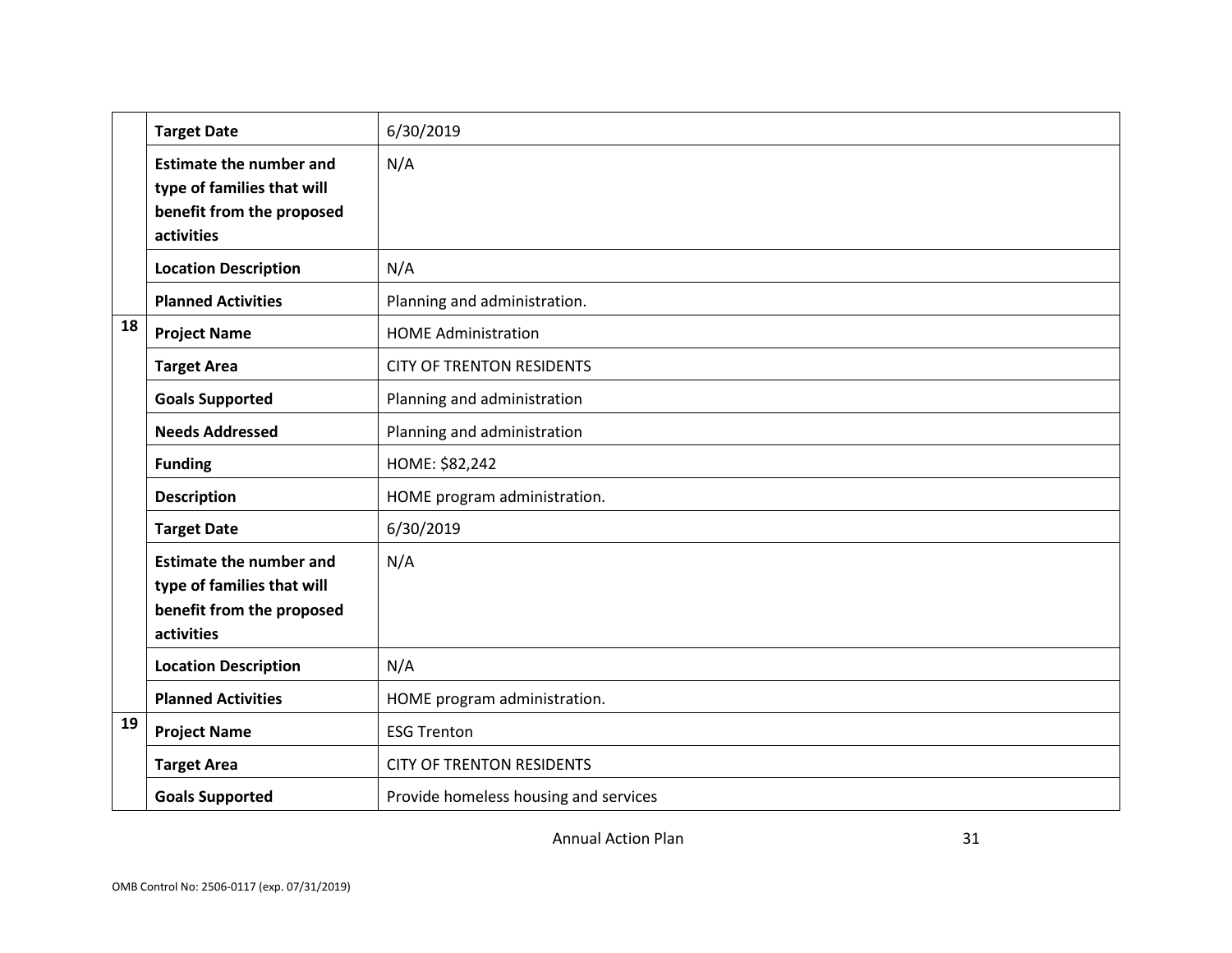| <b>Needs Addressed</b>                                                                                  | Provide Homeless Housing and Services                                                                                                                                                                                                                                                                                                                                                                                                                                                                                                                                                                                                                                                    |
|---------------------------------------------------------------------------------------------------------|------------------------------------------------------------------------------------------------------------------------------------------------------------------------------------------------------------------------------------------------------------------------------------------------------------------------------------------------------------------------------------------------------------------------------------------------------------------------------------------------------------------------------------------------------------------------------------------------------------------------------------------------------------------------------------------|
| <b>Funding</b>                                                                                          | ESG: \$210,518                                                                                                                                                                                                                                                                                                                                                                                                                                                                                                                                                                                                                                                                           |
| <b>Description</b>                                                                                      | ESG funds will provide funds for Rapid Rehousing and Street Outreach, administration of the ESG<br>program, emergency shelter repairs to the following facilities: Womanspace (\$10,000), Anchor House<br>(\$16,730), and Homefront (\$10,000). Also, funds will be supplied to the Rescue Mission for shelter<br>operations (\$10,000). ESG funds will also be provided for street outreach and rapid rehousing activities<br>to Catholic Charities (\$30,000) and Arm and Arm (\$20,000). In addition, ESG funds will be used to<br>support the HMIS system (\$14,000). Funds for Rapid Rehousing will be provided to Catholic Charities<br>((\$84,000). ESG Administration: \$15,788. |
| <b>Target Date</b>                                                                                      | 6/30/2019                                                                                                                                                                                                                                                                                                                                                                                                                                                                                                                                                                                                                                                                                |
| <b>Estimate the number and</b><br>type of families that will<br>benefit from the proposed<br>activities | It is estimated that more than 1500 homeless individuals and families will benefit from the various<br>activities under the ESG Program.                                                                                                                                                                                                                                                                                                                                                                                                                                                                                                                                                 |
| <b>Location Description</b>                                                                             | Various.                                                                                                                                                                                                                                                                                                                                                                                                                                                                                                                                                                                                                                                                                 |
| <b>Planned Activities</b>                                                                               | ESG funds will provide funds for Rapid Rehousing and Street Outreach, administration of the ESG<br>program, emergency shelter operations support.<br>Matrix code: 05S.                                                                                                                                                                                                                                                                                                                                                                                                                                                                                                                   |

**Table 9 – Project Summary**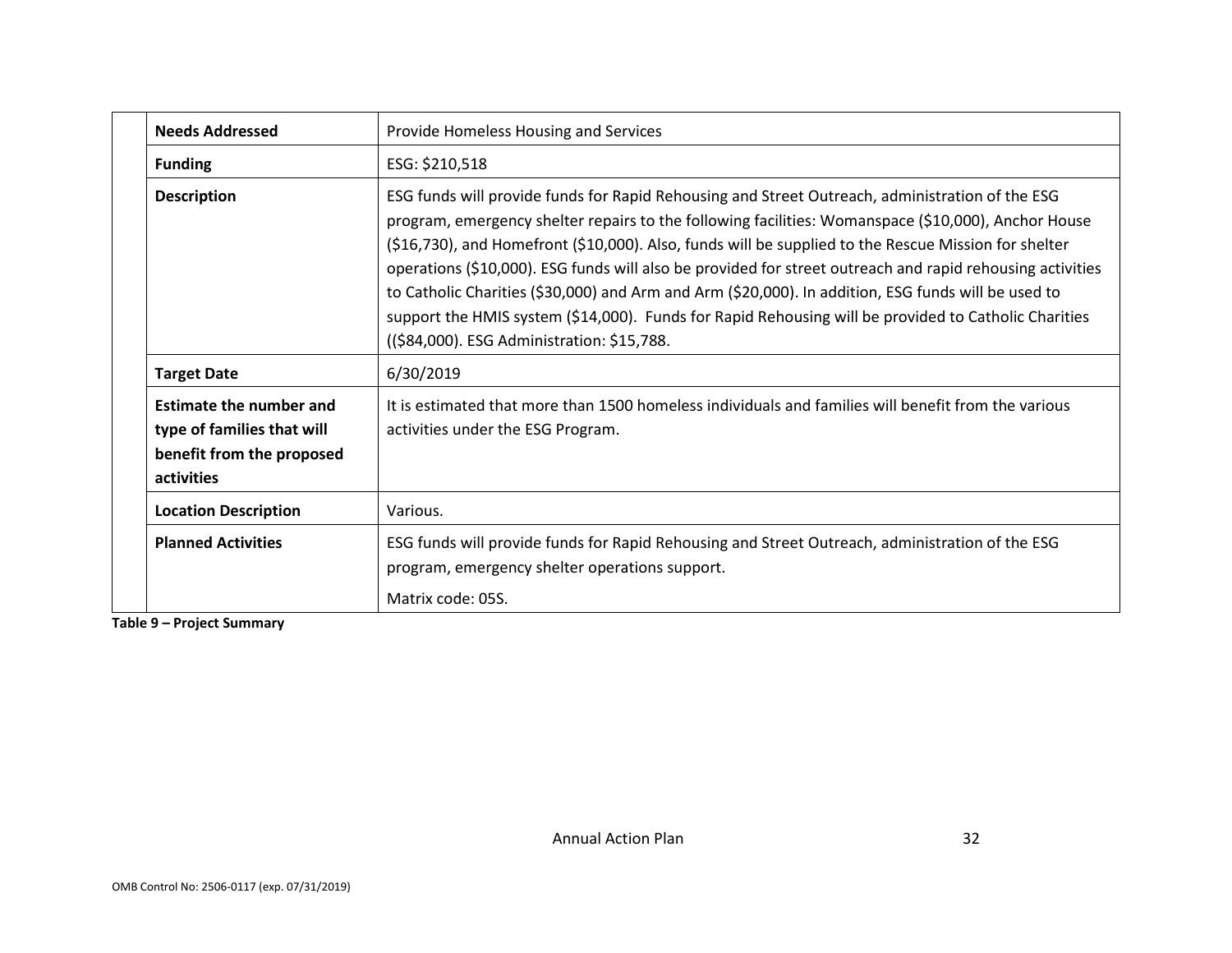# <span id="page-33-0"></span>**AP-50 Geographic Distribution – 91.220(f)**

# **Description of the geographic areas of the entitlement (including areas of low-income and minority concentration) where assistance will be directed**

By federal regulation, 70% of CDBG funds must be spent in neighborhoods where at least 51% of the population is Low and Moderate Income (LMI). Portions of all census tracts in the city meet the LMI criteria with one exception (Census Tract 6, or the Villa Park neighborhood). Census Tract 13 is the only other non-LMI census tract.

In Trenton itself, there are clear patterns of racial segregation throughout the City. Tract data from the 2010 Census shows evidence of minority concentration with respect to both the African-American and Latino populations. Approximately 62% of the City's African-American population lived in tracts in which 65% or more of the population was African-American. The Latino population was concentrated in the city's South and East wards, Census Tracts 1, 4, 9, 10, 21 and 22.

### **Geographic Distribution**

| Target Area                      | <b>Percentage of Funds</b> |
|----------------------------------|----------------------------|
| <b>CITY OF TRENTON RESIDENTS</b> | 100                        |

**Table 10 - Geographic Distribution** 

### **Rationale for the priorities for allocating investments geographically**

CDBG and HOME funds are intended to provide low and moderate-income households with viable communities, including decent housing, a suitable living environment, and expanded economic opportunities. Eligible activities to be funded with CDBG funds include public improvements, housing rehabilitation and preservation, affordable housing development activities, public services, economic development, planning, and administration. ESG funds are intended to address homelessness.

The system for establishing the priority for the selection of these projects is predicated upon the following criteria:

- Meeting the statutory requirements of the CDBG program;
- Meeting the needs of very-low, low-, and moderate-income residents;
- Focusing on low- and moderate-income persons, areas, or neighborhoods;
- Coordinating and leveraging of resources;
- Responding to expressed needs;
- Achieving sustainability and/or long-term impact;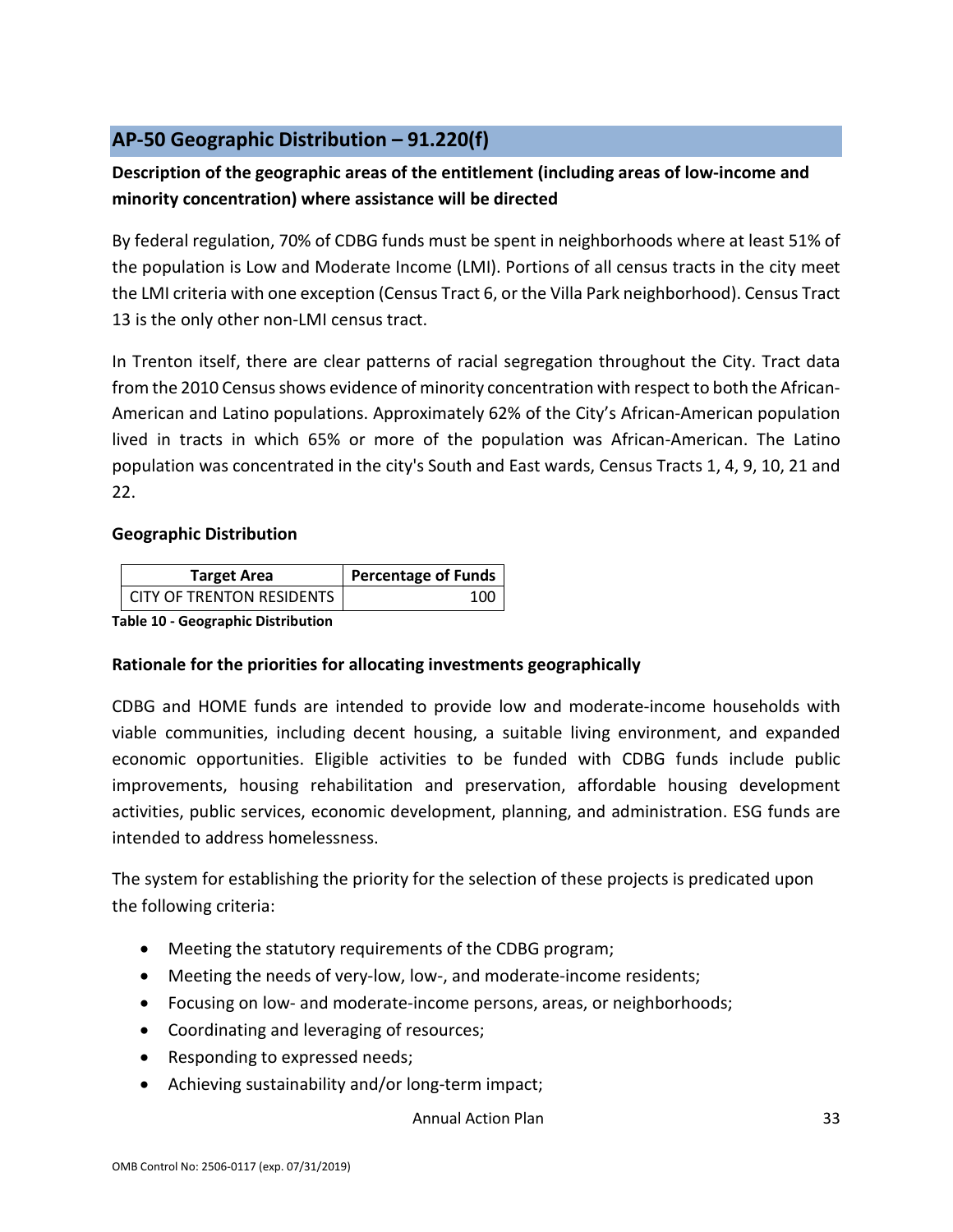• Having the ability to measure or demonstrate progress and success.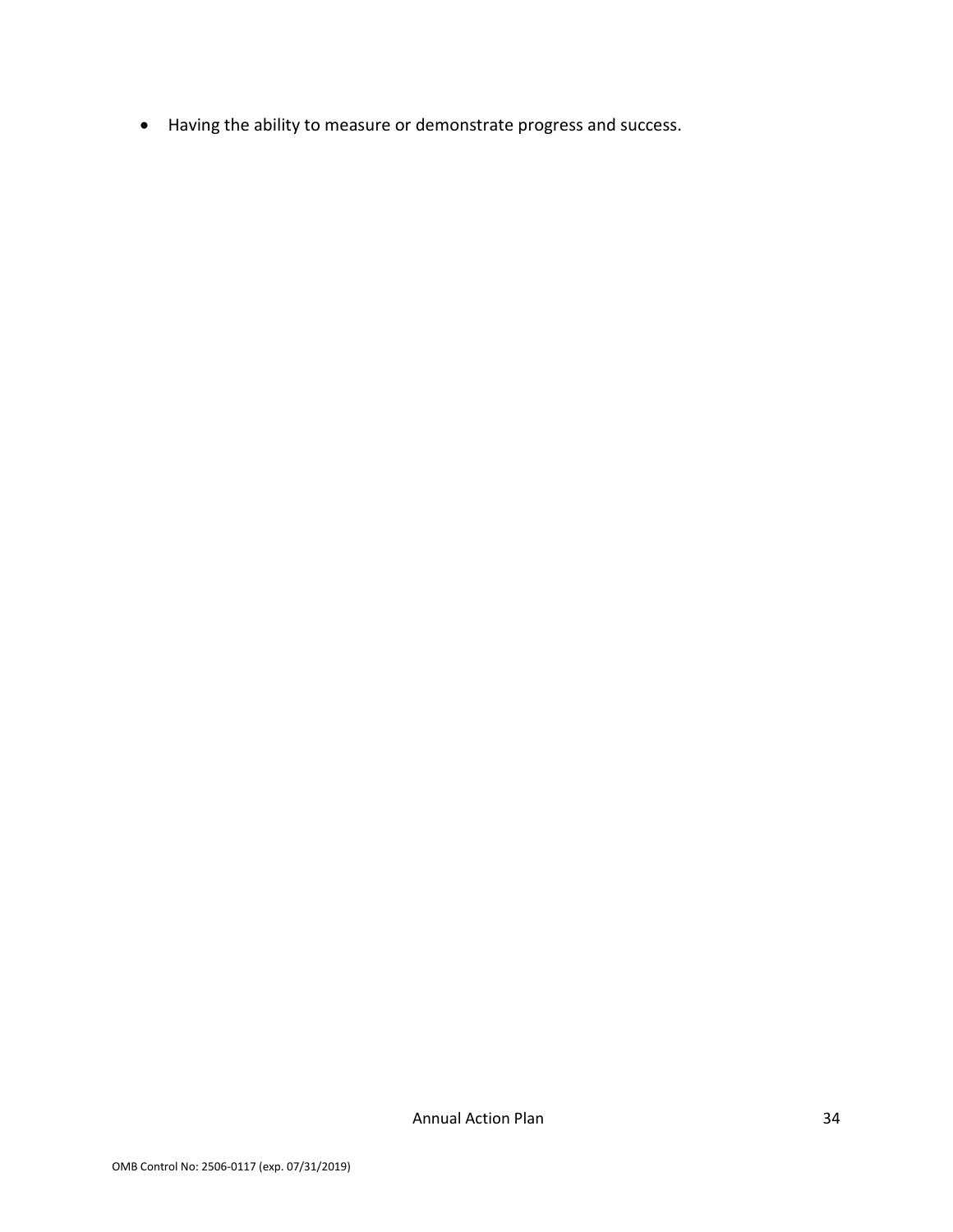# **Affordable Housing**

# <span id="page-35-1"></span><span id="page-35-0"></span>**AP-55 Affordable Housing – 91.220(g)**

#### **Introduction**

| One Year Goals for the Number of Households to be Supported |       |
|-------------------------------------------------------------|-------|
| <b>Homeless</b>                                             | 1,500 |
| Non-Homeless                                                |       |
| Special-Needs                                               |       |
| Total                                                       | 1.500 |

**Table 11 - One Year Goals for Affordable Housing by Support Requirement**

| One Year Goals for the Number of Households Supported Through |    |
|---------------------------------------------------------------|----|
| Rental Assistance                                             |    |
| The Production of New Units                                   | 11 |
| <b>Rehab of Existing Units</b>                                | 60 |
| <b>Acquisition of Existing Units</b>                          |    |
| Total                                                         |    |

**Table 12 - One Year Goals for Affordable Housing by Support Type**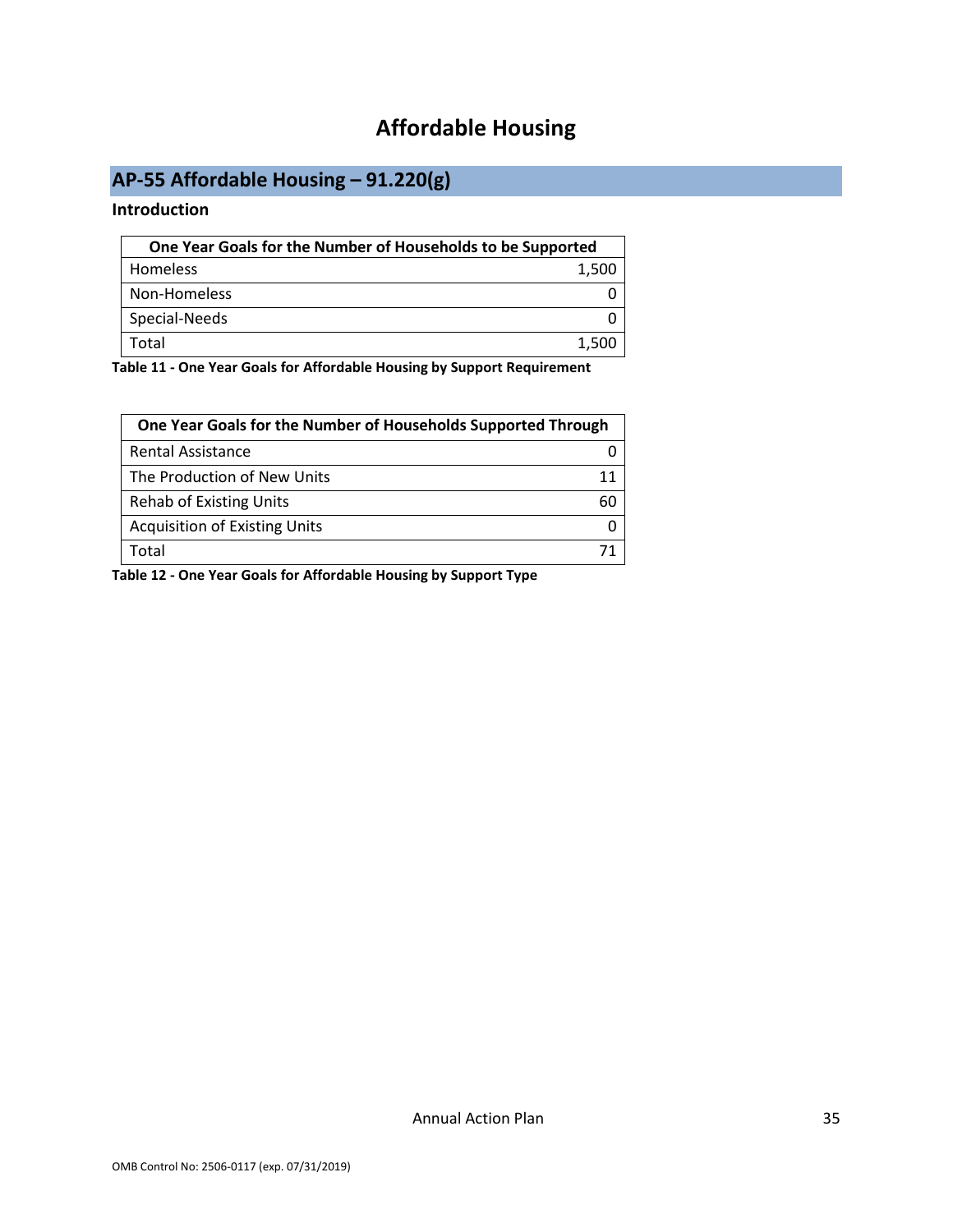### <span id="page-36-0"></span>**AP-60 Public Housing** *–* **91.220(h)**

#### **Introduction**

The Trenton Housing Authority (THA) provides public housing within the City of Trenton.

### **Actions planned during the next year to address the needs to public housing**

THA will continue to use its Capital Fund grant to make, physical, operational and management improvements at its various housing developments and administrative sites.

The Trenton Housing Authority has received a commitment from HUD to convert up to 77 public housing units as part of the Redevelopment to project-based funding under HUD's Rental Assistance Demonstration ("RAD") program. The Redevelopment will consist of a single phase, and will include the demolition of the existing Page Homes Site (159 units) and the new construction of 77 dwelling units, including 7 one-bedroom units, 39 two-bedroom units and 31 three-bedroom units. The Page Homes calls for complete demolition and reconstruction at the existing site. THA applied for demolition approval from HUD to demolish all existing residential structures, sidewalks and parking areas at the Page Homes site. The Page Homes site is part of the Authority's Project NJ 005000003 (Donnelly Homes).

All of the Redevelopment units will be RAD-assisted units (the "RAD-Assisted Units"). The Page Homes project is part of the City of Trenton's larger objective of revitalizing and stabilizing immediate neighborhoods with high concentration of vacancy and abandonment. In addition, this project is aligned with the City's goals to create and preserve rental housing for low-income households.

### **Actions to encourage public housing residents to become more involved in management and participate in homeownership**

The Trenton Housing Authority (THA) has established a Resident Advisory Board. Tenants were recommended to this board by their property managers as a tenant who is involved in their residential community and is in good tenant standing with THA. The purpose of the RAB is to include THA residents in the THA's strategic planning and redevelopment efforts. The RAB will provide THA staff and residents with a forum for sharing information and providing input concerning the THA's Annual and Five-Year Plans. The main role of the RAB is to make recommendations regarding the development of the THA's Annual and Five-Year Plans and to provide input related to THA's public housing redevelopment efforts.

Trenton Housing Authority has promoted the development of resident councils for the various housing sites and encourage resident leaders to participate. The resident council are charged with communicating with THA and property management staff about programming and service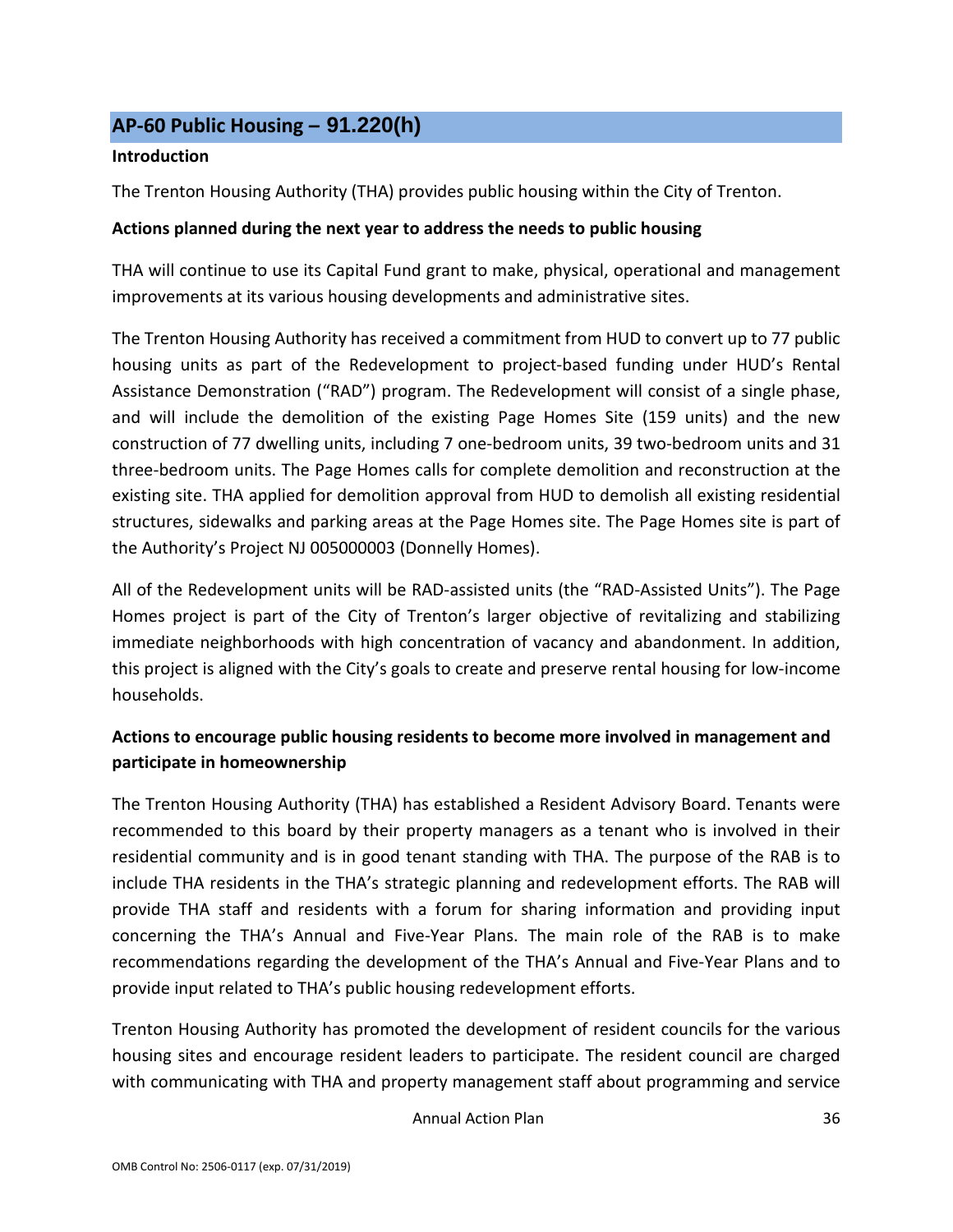needs and other resident concerns that may emerge. These resident councils have input/involvement with THA management operations and modernization needs. The resident council is opened to all families at their residential developments. Some Resident council officers serve on THA's Resident Advisory Board (RAB).

Trenton Housing Authority created an endowment trust from the remaining HOPE VI program funds. These funds were designed to continue services for households in meeting their selfsufficiency goals, especially those associated with maintaining residency, and for some, moving out of subsidized housing. In addition, these funds will go to promote family self-sufficiency through family stability and increased opportunities for case management, supportive services, stable employment, job training, education programs, higher paying jobs, financial literacy, and homeownership.

### **If the PHA is designated as troubled, describe the manner in which financial assistance will be provided or other assistance**

Not applicable.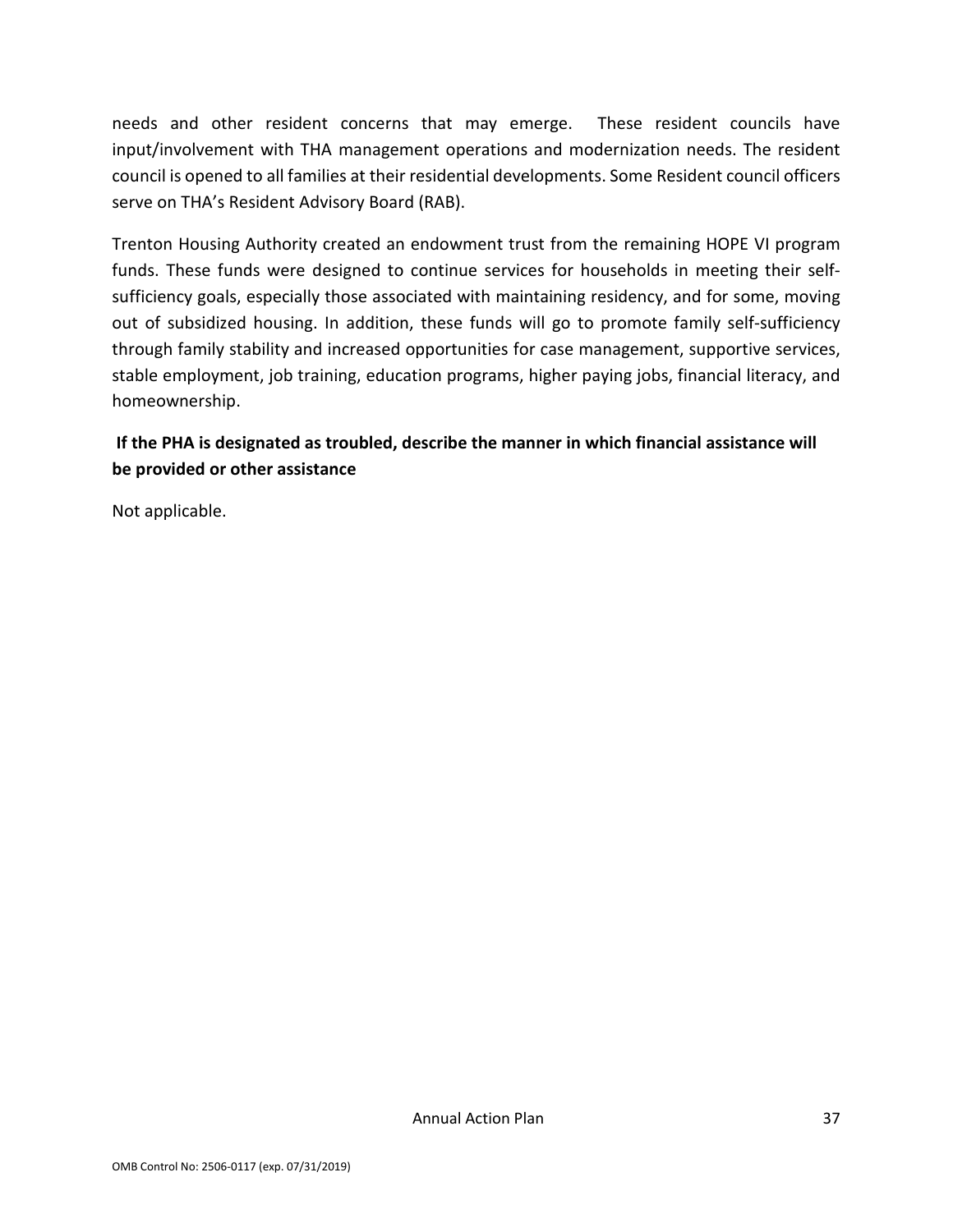### <span id="page-38-0"></span>**AP-65 Homeless and Other Special Needs Activities – 91.220(i)**

#### **Introduction**

The Trenton/Mercer Continuum of Care has a comprehensive Coordinated Assessment System that targets and prioritizes the most vulnerable persons experiencing homelessness in the community. The CoC Program interim rule (24 CFR 578) released by HUD in 2012 requires that CoCs establish and operate a "centralized or coordinated assessment system," hereafter referred to as a coordinated entry system. The rule defines coordinated entry as a centralized or coordinated process designed to coordinate program participant intake assessment and provision of referrals. [Such a] system covers the [CoC's] geographic area, is easily accessed by individuals and families seeking housing or services, is well advertised, and includes a comprehensive and standardize assessment tool. (24 CFR part 578.3)

**Describe the jurisdictions one-year goals and actions for reducing and ending homelessness including:**

### **Reaching out to homeless persons (especially unsheltered persons) and assessing their individual needs**

The Trenton/Mercer Coordinated Assessment System has a process for homeless individuals and families.

a. For individuals unaccompanied by children, CoC has a Coordinated Entry and Assessment System (CEASe) for individuals experiencing homelessness. This system operates as the point of entry to access housing and community services for homeless individuals. Through a coordinated assessment process, the needs of the homeless are identified and prioritized and a plan to move from homelessness to housing is developed. The goal of this system is to prioritize chronically homeless individuals and families with the longest history of homelessness and with the most severe service needs. The CEAS Center targets and serves the highly vulnerable unsheltered and homeless youth populations. The CEAS Center coordinates all street, mobile and outreach events that are conducted in all four wards of the city targeted to "service resistant" individuals and those reluctant or unable to enter emergency shelter. Outreach events are held throughout the year and weekly evening hours are available to provide greater flexibility and accessibility.

b. For homeless households with children, a centralized intake is in place at the Mercer County Board of Social Services that seeks to mediate/prevent homelessness whenever possible and reduce the length of time families are homeless through a rapid rehousing - a model that places a priority on moving a family experiencing homelessness into permanent housing as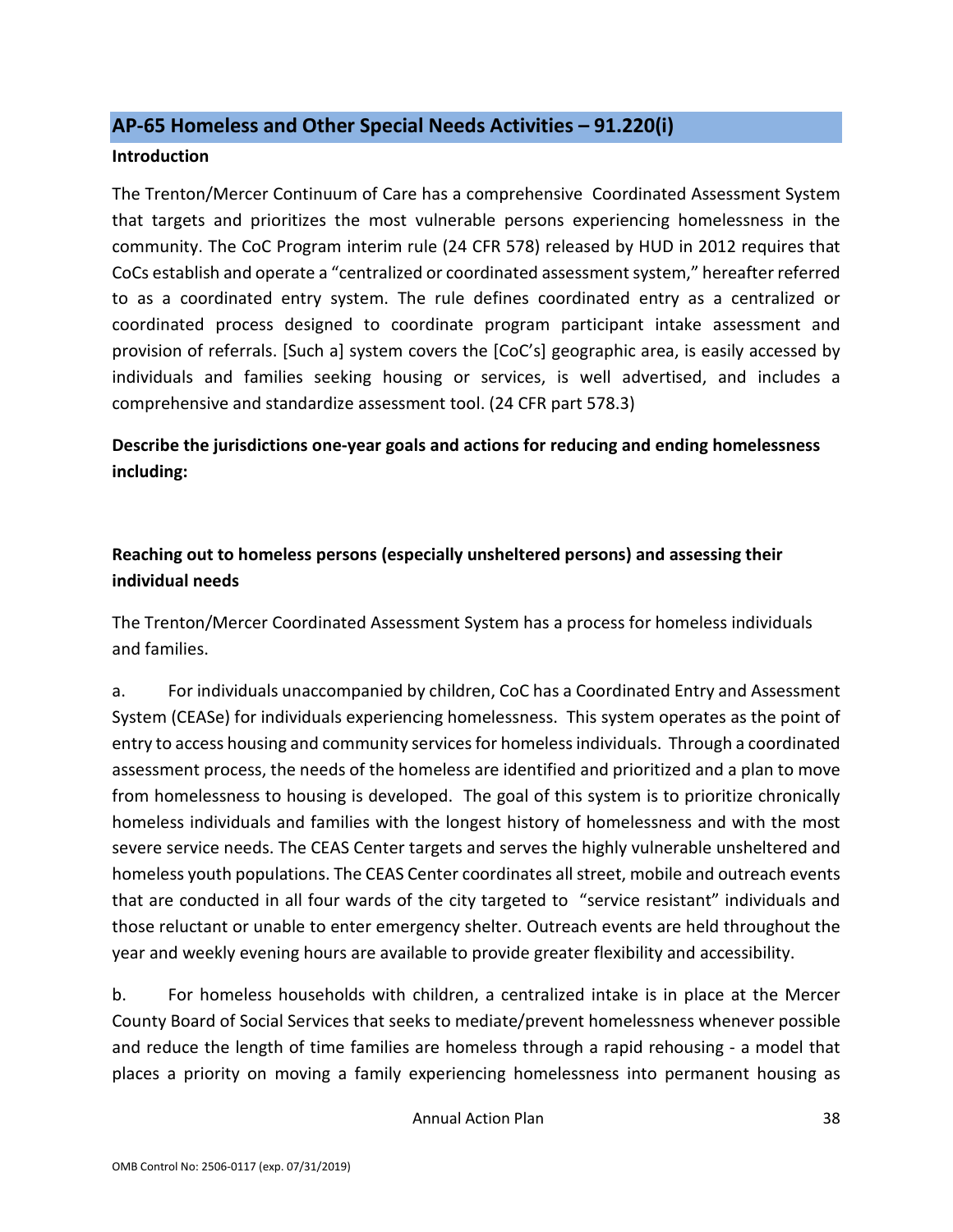quickly as possible, ideally within 30 days of a family becoming homeless. A Universal screening Tool is used to identify and prioritize families for services with a primary goal of returning the family to permanent housing.

The Mercer Alliance to End Homelessness with its system partners, the City of Trenton, the Mercer County Department of Human Services and the Mercer County Board of Social Services have been pursuing a system change planning and implementation process centered around Mercer County's Ten-Year Plan to End Homelessness. The City of Trenton, Department of Health and Human Services is the lead agency for planning and grant applications under the Trenton/Mercer Continuum of Care process. The Continuum is made up of over 40 social service providers; both governmental and non-profit organizations.

The Trenton/Mercer CoC coordinates a broad array of services that includes, but is not limited to:

- Coordinated Entry
- Outreach Assessments
- Prevention of Homelessness
- Emergency Shelter/Services
- Rapid Rehousing
- Transitional Housing
- Case management/Support Services
- Permanent Housing
- Education Resources

### **Addressing the emergency shelter and transitional housing needs of homeless persons**

The agencies in the City provide an array of Shelter and Transitional housing facilities, although the latter are being phased out and converted to permanent housing. The City is supporting emergency shelters with support for both operations and capital improvements from the Emergency Solutions Grant for repairs and operations. The following facilities will receive ESG funds for emergency shelter operations: Womanspace (\$10,000), Anchor House (\$16,730), Homefront (\$10,000), and Rescue Mission (\$10,000). Also, funds for street outreach will be provided to Catholic Charities (\$30,0000 and Arm in Arm (\$20,000). Rapid rehousing funds will be provided to Catholic Charities (\$84,000).

**Helping homeless persons (especially chronically homeless individuals and families, families with children, veterans and their families, and unaccompanied youth) make the transition to permanent housing and independent living, including shortening the period of time that**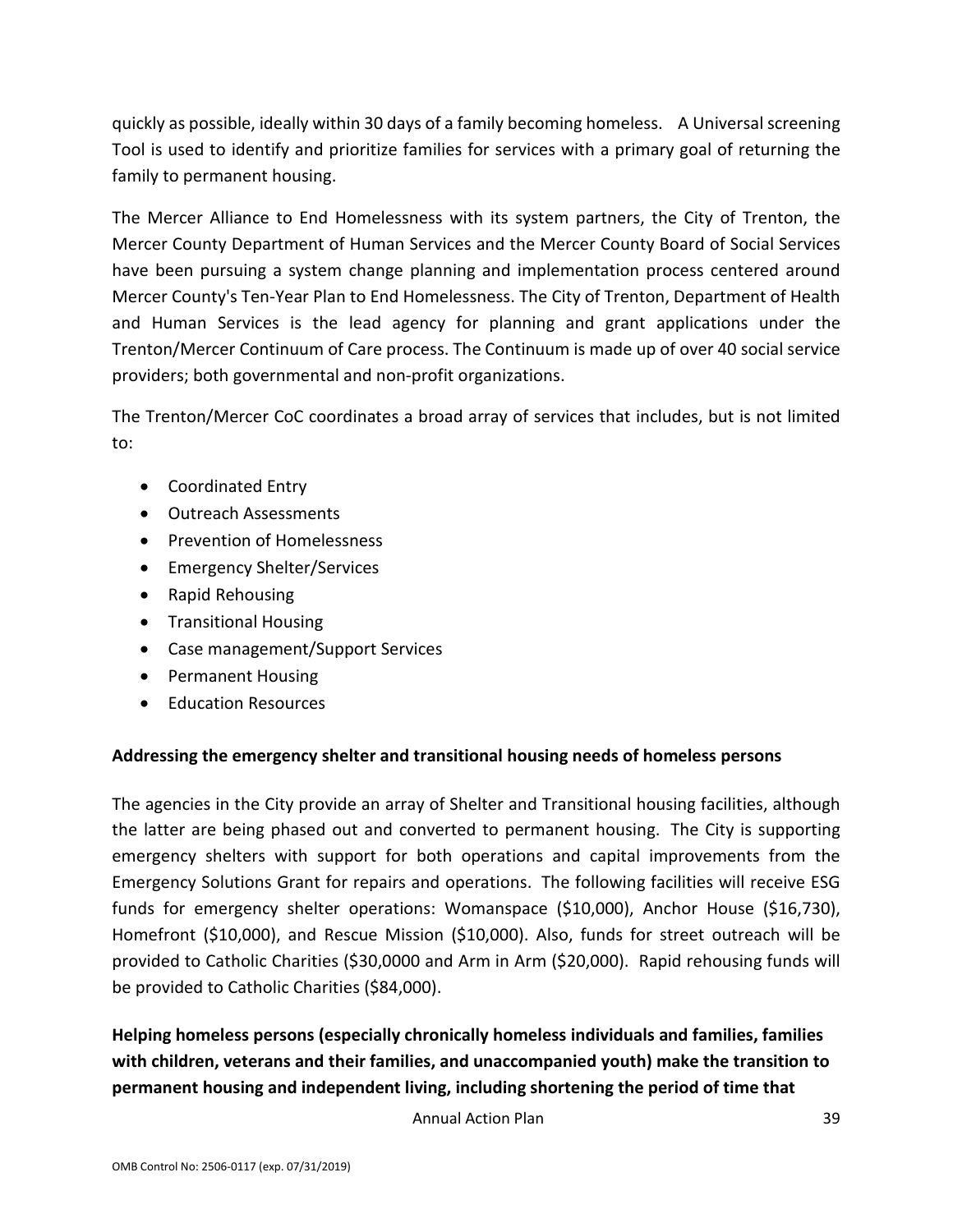**individuals and families experience homelessness, facilitating access for homeless individuals and families to affordable housing units, and preventing individuals and families who were recently homeless from becoming homeless again**

The Trenton/Mercer CoC, led by the City of Trenton, has made great strides in helping families and individuals move from homelessness to housing. The CEASe System is designed to prioritize the most vulnerable persons experiencing homelessness in the community by utilization the prioritization policy established by the CoC. The goal is to move those designated with the highest priority to housing within 30 days. The CEAS Center serves as one of three major coordinated entry and assessment locations for homeless individuals to collect information on homeless individuals and coordinate resources, services and outreach activities that facilitate housing for homeless singles and youth. All individuals, both sheltered and unsheltered, are screened and assessed and a housing plan is developed based on the person's homeless history and level of need, with priority given to the chronically homeless.

Over the past five years, the total number of homeless persons has been largely trending downward in Mercer County. During the five-year period from 2013 to 2017, the overall number of homeless persons in Mercer County is down by 190 persons (28.4%). The number of homeless persons in emergency shelter and transitional housing has gone down since 2013 as well. Though the number of unsheltered persons has fluctuated, according to the Point-in-Time Counts, from 2017 to 2018, the total sheltered and unsheltered count of chronically homeless person went from 69 in 2017 to 46 in 2018.

Families receiving rapid re-housing have been very successful at remaining stably housed. Since the CoC transitioned to a rehousing service model 94% of families that were rehoused did not become homeless again. Pilot projects targeting the singles population, during the same period of time, show similar success with 98.5% of participants not returning to homelessness.

**Helping low-income individuals and families avoid becoming homeless, especially extremely low-income individuals and families and those who are: being discharged from publicly funded institutions and systems of care (such as health care facilities, mental health facilities, foster care and other youth facilities, and corrections programs and institutions); or, receiving assistance from public or private agencies that address housing, health, social services, employment, education, or youth needs.**

The Trenton/Mercer CoC worked with the New Jersey Policy academy to develop the State's discharge plan. The vision for this plan is one that plans for greater coordination of services and programs required to address homelessness in New Jersey including the promotion of prevention strategies and services to prevent homelessness and reduce the risk of homelessness for families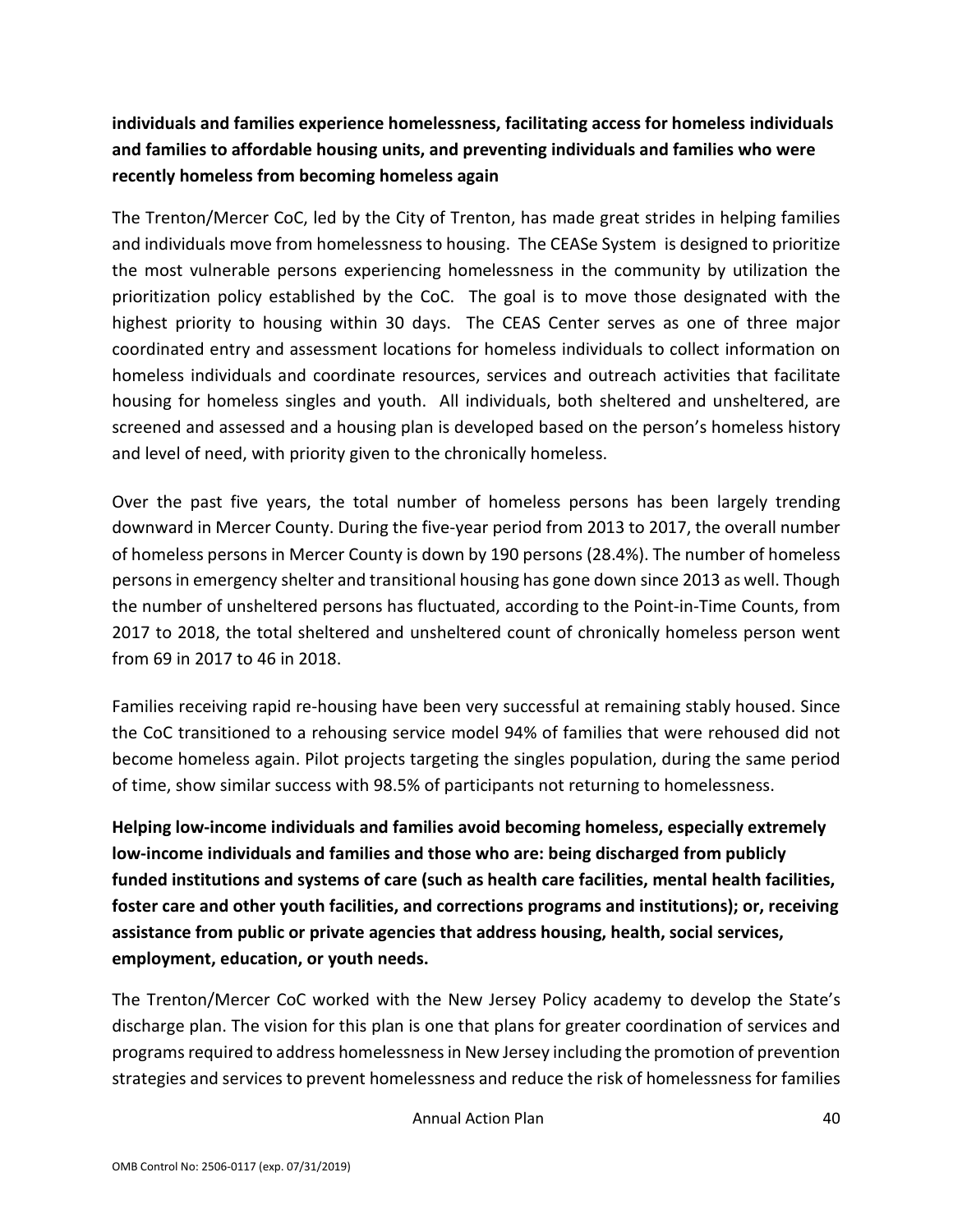and individuals.

The New Jersey Department of Human Services Division of Mental Health Services, New Jersey Department of Children and Families, Division of Youth and Family Services, Division of Developmental Disabilities, and the New Jersey Department of Corrections in conjunction with the Department of Health and Senior Services Division of AIDS, prevents discharges from facilities without the immediate provision of shelter. The State's plan guarantees no persons being discharged from and institutional setting into homelessness.

Since Foster Care in New Jersey is a statewide system it is part of this statewide discharge policy. Specially, the case worker works with the youth to identify available Trenton and Mercer County City and County resources and appropriate housing. Under current New Jersey child welfare reform legislation, several new programs have been implemented that allow for a more seamless transition from youth to adulthood. Many of these programs include permanent housing.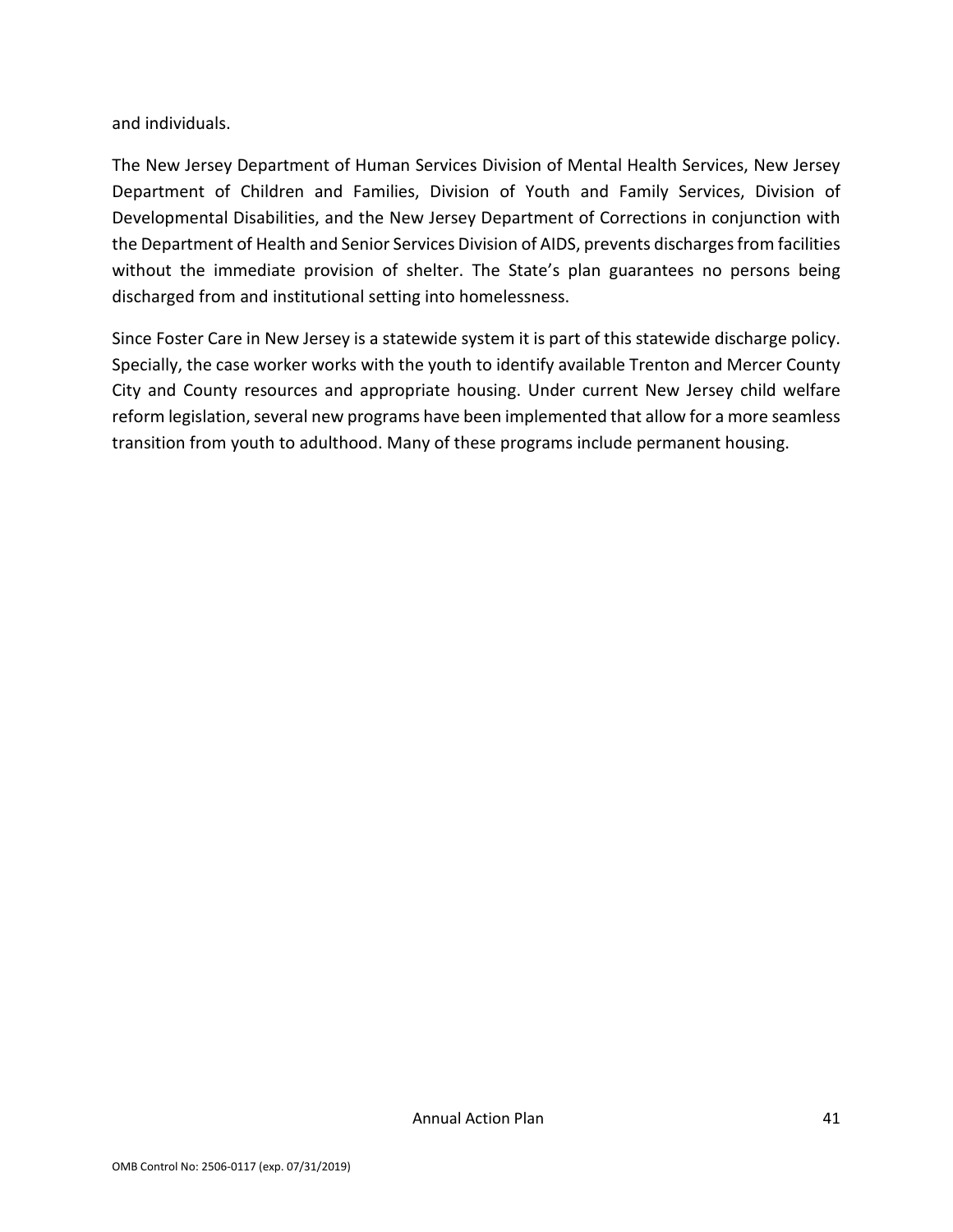### <span id="page-42-0"></span>**AP-75 Barriers to affordable housing – 91.220(j)**

### **Introduction**

The City of Trenton completed its Analysis of Impediments to Fair Housing Choice in 2013. The most significant identified barrier to affordable housing in Trenton was, and continues to be, the difficulty with home buyer financing. The City has outlined several new initiatives for 2015 to help address housing needs, including a Homesteading Program and the auctioning of City-owned properties.

# **Actions it planned to remove or ameliorate the negative effects of public policies that serve as barriers to affordable housing such as land use controls, tax policies affecting land, zoning ordinances, building codes, fees and charges, growth limitations, and policies affecting the return on residential investment**

There are two key issues that are currently limiting the ability of would-be purchasers of government-subsidized homes to obtain mortgages. The first is the requirement of many government agencies that there be a second mortgage recorded on properties for the amount of the subsidy that has gone into the home, to help protect the public investment. This frequently raises the loan to value ratio to well beyond both the sales price and the appraised value of the home, creating a situation lenders perceive as high risk, despite the fact that these liens are subordinated to the lender's first mortgage. This practice is being required not only by the state, but also by many county and municipal governments in NJ, and is being applied to homes funded by HOME, the Neighborhood Stabilization Program, Balanced Housing and other programs.

The second issue is that many housing subsidy programs require affordability controls in the form of deed restrictions that do not extinguish in the case of foreclosure. It has become a problem over the last few years because lenders are relying increasingly on FHA to insure their mortgages, rather than private mortgage insurance companies, and FHA rules prohibit them from insuring mortgages that have deed restrictions that survive foreclosure. While this rule has been on the books at FHA for years, it apparently wasn't aggressively enforced until recently.

Over the last few years, these issues combine in a way that severely limited the availability of home purchase financing for subsidized homes in Trenton. More recently, there seems to be an improvement in the home lending mortgage market. The City plans to leverage this emerging interest in lending with the development of a First Time Homebuyer Program. Planned for launch in August of 2017, the First Time Homebuyer Program will provide up to 19 households with up to \$25,000 each toward downpayment, closing costs and mortgage write-down assistance.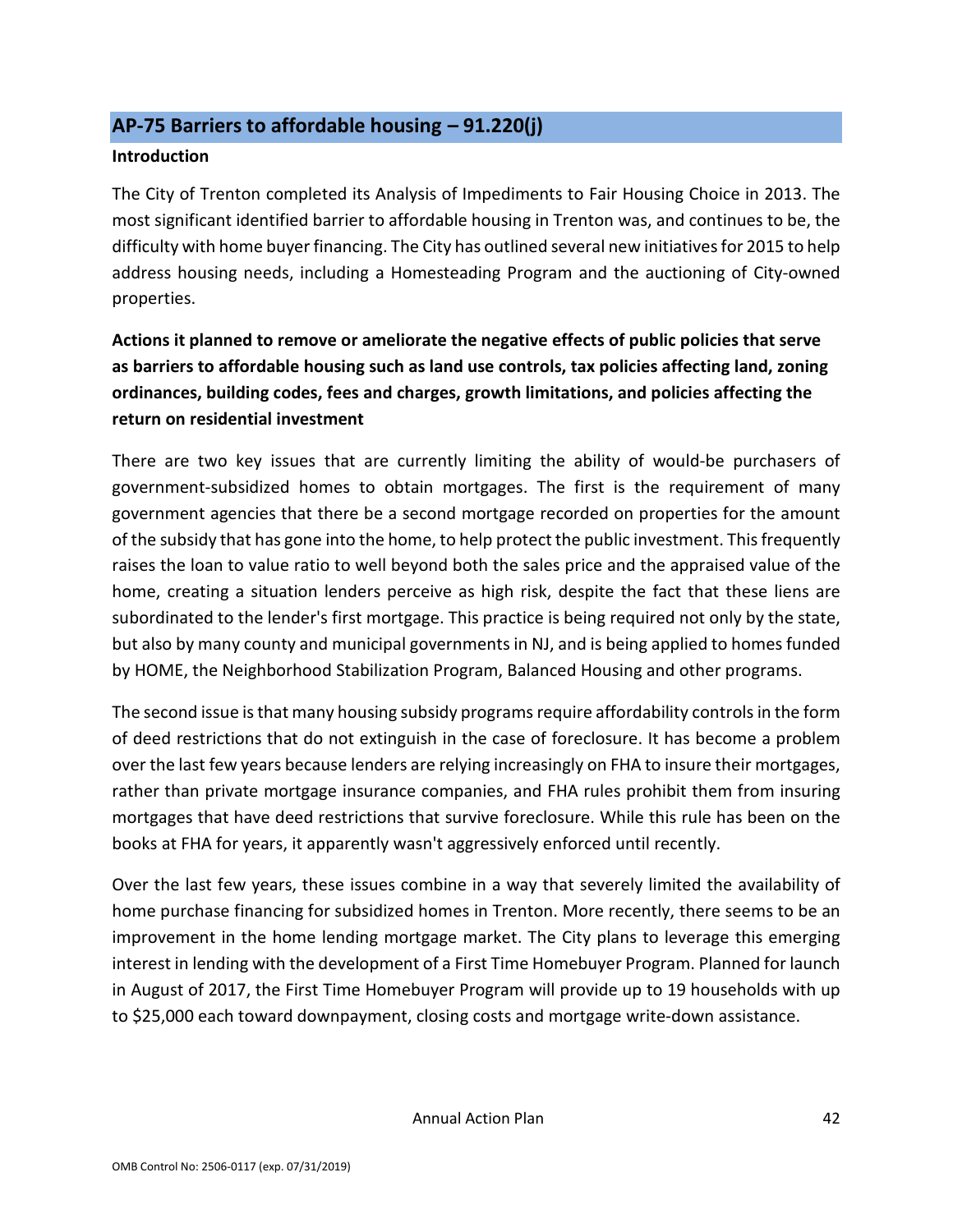### <span id="page-43-0"></span>**AP-85 Other Actions – 91.220(k)**

In FY 2018, the City of Trenton plans the following actions to help address the housing and community development needs of City residents, especially low/moderate income residents.

### **Actions planned to address obstacles to meeting underserved needs**

The chief obstacle to meeting underserved needs is a lack of, or inadequate, resources---both financial and human (staffing). The City of Trenton will continue to collaborate with human and social service agencies and the Continuum of Care to identify potential resources for meeting the service needs of City residents. The City will support the efforts of service agencies to maximize the use of available resources and to obtain additional resources whenever possible.

The City is focusing heavily on improving project management and greater system-wide efficiencies. The City will continue to improve staffing through additional training on CDBG, HOME, and ESG programs, providing the ability to maximize limited resources to address underserved needs.

### **Actions planned to foster and maintain affordable housing**

The City of Trenton will continue to create and maintain affordable housing. The City will continue to support its goals of maintaining and expanding affordable housing by utilizing its CDBG and HOME allocations to create new opportunities for affordable rental and homeownership and rehabilitate existing affordable units. The amount of funds allocated for these activities for FY18 is \$ 361,233 (CDBG) and \$740,178 (HOME).

### **Actions planned to reduce lead-based paint hazards**

In the Spring of 2016, the City received a 3-year Lead Hazard Reduction Demonstration Grant from the US Department of HUD in the amount of \$2.1M. Those funds will be leveraged with contributions from the CDBG program in the amount of \$131,998 per year for three years. The program is expected to remove lead hazards from 150 homes over the three year period. In addition, the City's Housing Rehabilitation Program includes provisions to test for and address any lead hazards found. That program expects to serve 30 households in the coming year.

#### **Actions planned to reduce the number of poverty-level families**

The resources that the City of Trenton has to reduce the number of persons with incomes below the poverty level are limited. The City will continue to pursue and support various economic development and housing activities in an effort to provide an environment that will attract or retain businesses or facilitate the expansion of existing businesses thereby securing employment and increased incomes for City residents.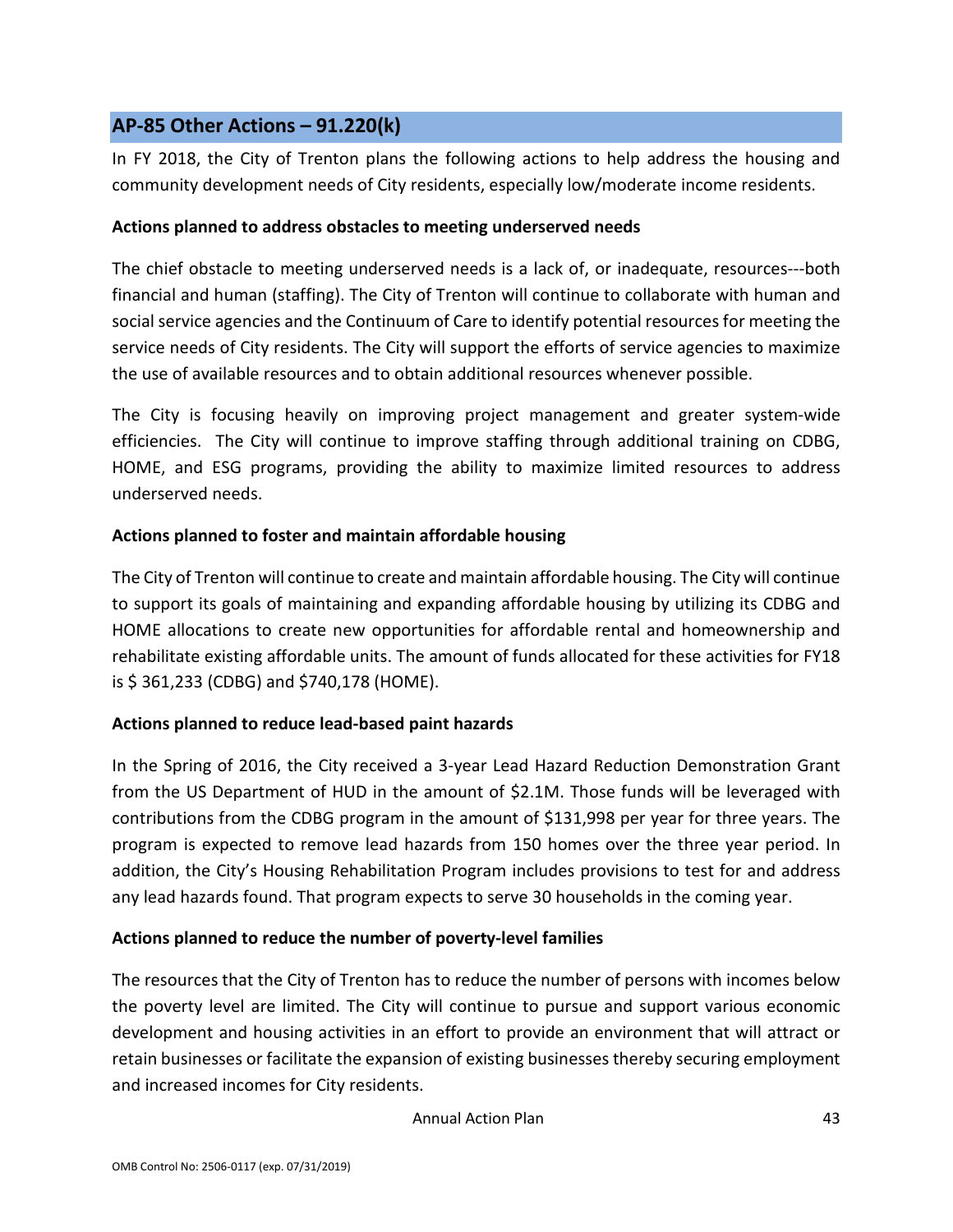### **Actions planned to develop institutional structure**

The City of Trenton relies on a network of public sector, private sector, and non-profit organizations to deliver needed housing and community development services to City residents, particularly the homeless and special needs populations. Many of the organizations in the network operate on a county or regional level.

The demand for services greatly exceeds the available resources. The City of Trenton will continue to collaborate with human and social service agencies and the Trenton/Mercer County Continuum of Care (CoC) to identify potential resources for meeting the service needs of City residents. The City will support the efforts of service agencies to obtain any available or future resources.

### **Actions planned to enhance coordination between public and private housing and social service agencies**

The Department of Housing and Economic Development (HE&D) is the lead agency responsible for administering the City's CDBG and HOME programs. HE&D works with the Department of Health and Human Services, and the Department of Public Works to coordinate activities undertaken in the Action Plan. The Department of Health and Human Services assists in the administration of the City's ESG program.

The Trenton/ Mercer CoC is a planning committee that reviews, evaluates, maintains and develops ongoing strategies to address quality of life issues for the residents of Mercer County who may be homeless or in jeopardy of homelessness. The CoC has developed a system-wide approach for implementation of the HEARTH Act which is to consolidate homeless assistance programs, codify the CoC planning process, and establish a goal of ensuring that families who become homeless return to permanent housing with 30 days.

The Mercer Alliance to End Homelessness and the Trenton/Mercer County CoC have all been partners in the development of this Action Plan.

In addition, the City of Trenton, Office of Adult and Family Services provides a number of services which address the needs of persons at-risk of homelessness or who are not homeless, disabled, mentally & physically ill and who require supportive housing. These services include: (a) rental assistance to families and individuals in order to prevent homelessness (b) intensive and comprehensive case management services and (c) referrals to other social services agencies that provide substance abuse treatment, mental health counseling, medical and dental services, educational and occupational training, referrals for emergency food, clothing and furniture, budget management, personal credit repair, home buying and foreclosure prevention.

The City continues to work with a host of social service providers including: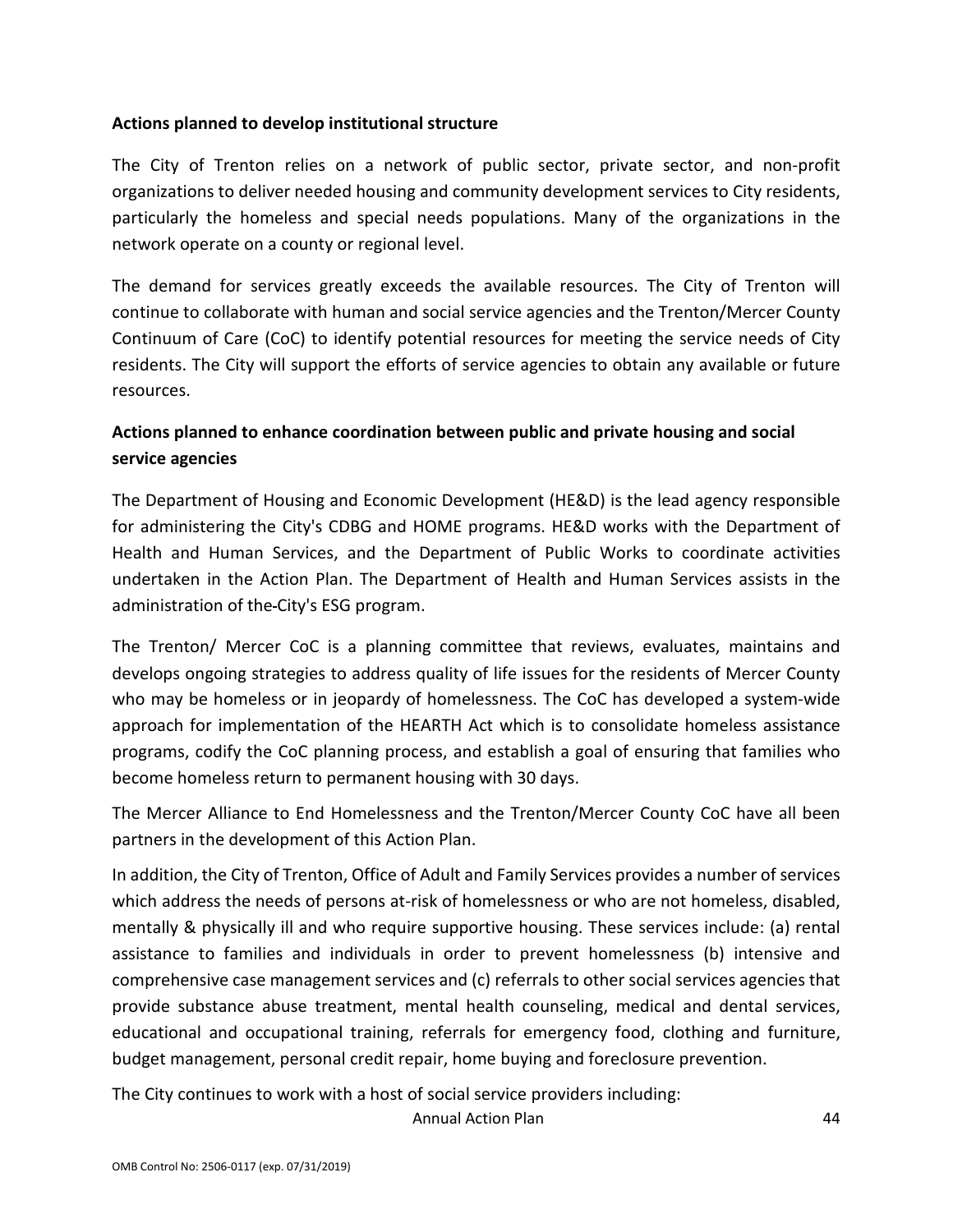- Homefront-provides emergency shelter , homelessness prevention and rapid rehousing to homeless and at-risk homeless families
- Anchor House-provides shelter, transitional housing, drop-in center, street outreach and rapid rehousing to youth
- Mercer Arc provides services for the developmentally disabled
- Family Guidance Center- operates a Consumer Credit Counseling component and representative payee services for recipients of Social Security Income (SSI) and Social Security Disability Income (SSDI)
- Oaks Integrated Care provides supportive services focus on mental health issues
- Mercer County Office on Aging provides supportive services, meals and other services to the ·elderly
- Trenton Treatment Center provides substance abuse counseling and treatment to drug and alcohol addicts
- Catholic Charities Diocese of Trenton mental health services including addiction focused treatment, residential services, and counseling services.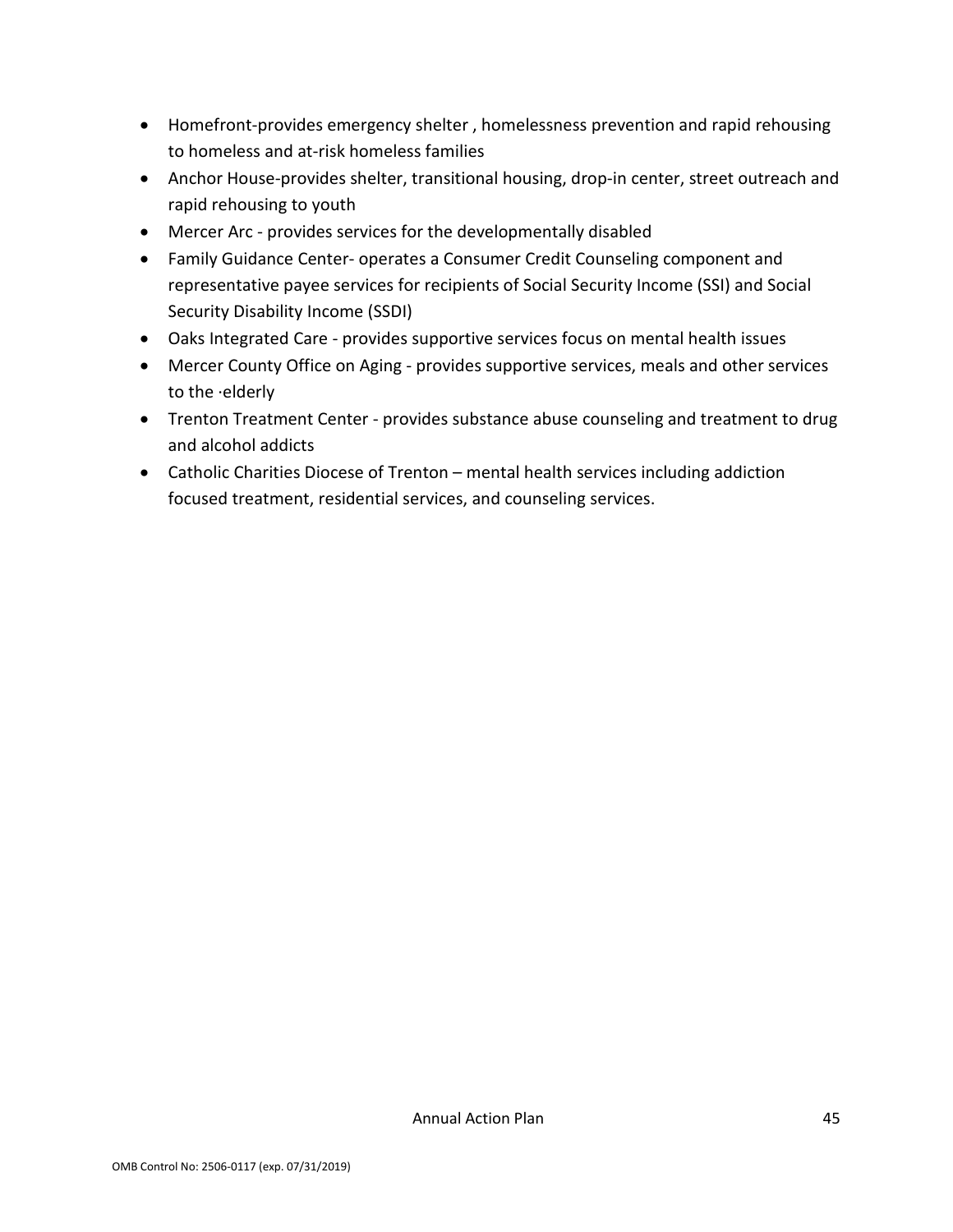# **Program Specific Requirements**

# <span id="page-46-0"></span>**AP-90 Program Specific Requirements – 91.220(l)(1,2,4)**

### **Introduction**

The following provides program specific information for the CDBG, HOME, and ESG programs.

### **Community Development Block Grant Program (CDBG) Reference 24 CFR 91.220(l)(1)**

Projects planned with all CDBG funds expected to be available during the year are identified in the Projects Table. The following identifies program income that is available for use that is included in projects to be carried out.

| 1. The total amount of program income that will have been received before<br>the start of the next program year and that has not yet been reprogrammed<br>2. The amount of proceeds from section 108 loan guarantees that will be<br>used during the year to address the priority needs and specific objectives | 0        |
|-----------------------------------------------------------------------------------------------------------------------------------------------------------------------------------------------------------------------------------------------------------------------------------------------------------------|----------|
| identified in the grantee's strategic plan                                                                                                                                                                                                                                                                      |          |
| 3. The amount of surplus funds from urban renewal settlements                                                                                                                                                                                                                                                   | 0        |
| 4. The amount of any grant funds returned to the line of credit for which the<br>planned use has not been included in a prior statement or plan.                                                                                                                                                                | $\Omega$ |
| 5. The amount of income from float-funded activities                                                                                                                                                                                                                                                            | 0        |
| <b>Total Program Income</b>                                                                                                                                                                                                                                                                                     | 0        |
| <b>Other CDBG Requirements</b>                                                                                                                                                                                                                                                                                  |          |

| 1. The amount of urgent need activities                                         | 0 |
|---------------------------------------------------------------------------------|---|
| 2. The estimated percentage of CDBG funds that will be used for activities that |   |
| benefit persons of low and moderate income. Overall Benefit - A consecutive     |   |
| period of one, two or three years may be used to determine that a minimum       |   |
| overall benefit of 70% of CDBG funds is used to benefit persons of low and      |   |

moderate income. Specify the years covered that include this Annual Action Plan. 100.00%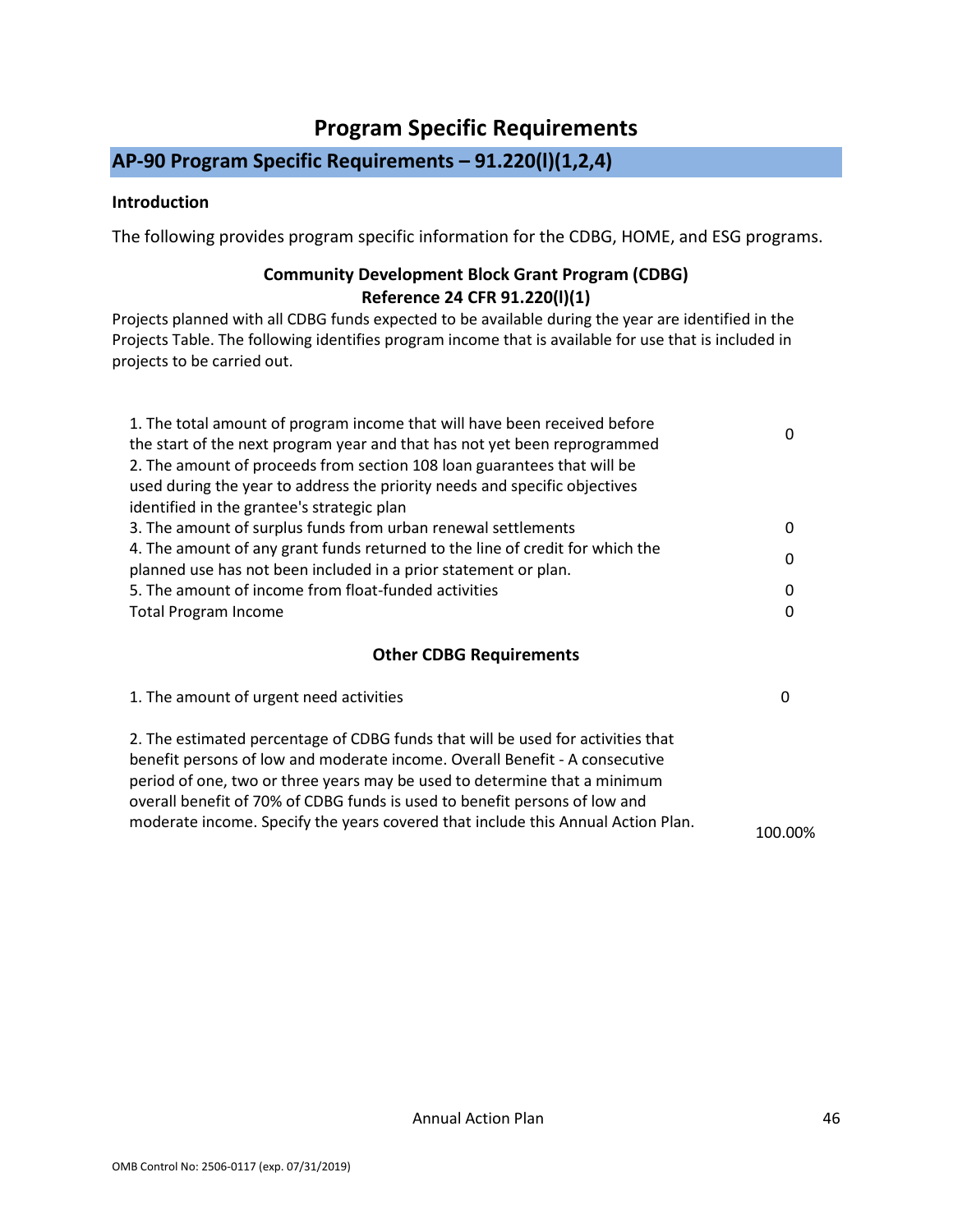### **HOME Investment Partnership Program (HOME) Reference 24 CFR 91.220(l)(2)**

1. A description of other forms of investment being used beyond those identified in Section 92.205 is as follows:

All HOME funds will be invested in a manner consistent with 24 CFR 92.205(b){l). Specifically, HOME funds are invested as construction financing for new construction and gut rehabilitation projects.

The City of Trenton HOME Program provides incentives to develop and support affordable rental housing and homeownership. New construction, reconstruction, or rehabilitation of non-luxury housing with suitable amenities, including real property acquisition, site improvements, conversion, demolition, and other expenses, including financing costs, are all considered eligible uses of HOME program funds. All HOME funded housing must be permanent.

2. A description of the guidelines that will be used for resale or recapture of HOME funds when used for homebuyer activities as required in 92.254, is as follows:

To promote affordable housing, the City of Trenton will work with a CHDO to fund the rehabilitation of a unit for sale to a low and moderate income household. The sale will be subject to resale restrictions. The buyer will enter into an Affordable Housing Agreement with the City which requires that the buyer occupy the unit as their principal residence, and that they sell their unit only to another income-eligible buyer. The future resale price will be based on the original purchase price, plus an annual return on equity utilizing the regional income limits established by the NJ Council on Affordable Housing (COAH) per N.J.A.C. 5:97- 9.3 as well as allowances for eligible capital improvements which may include any additions, exterior improvements such as windows, doors, solar panels, HVAC, or other energyefficiency improvement to the housing unit. Per COAH guidelines, the price of owneroccupied low and moderate-income units may increase annually based on the percentage increase in the regional median income limit for each housing region. In no event shall the maximum resale price be lower than the last recorded purchase price.

The City will utilize a resale restriction for rental properties as well. The rental housing must remain affordable for a period of 20 years and will be secured by a restrictive covenant on the property.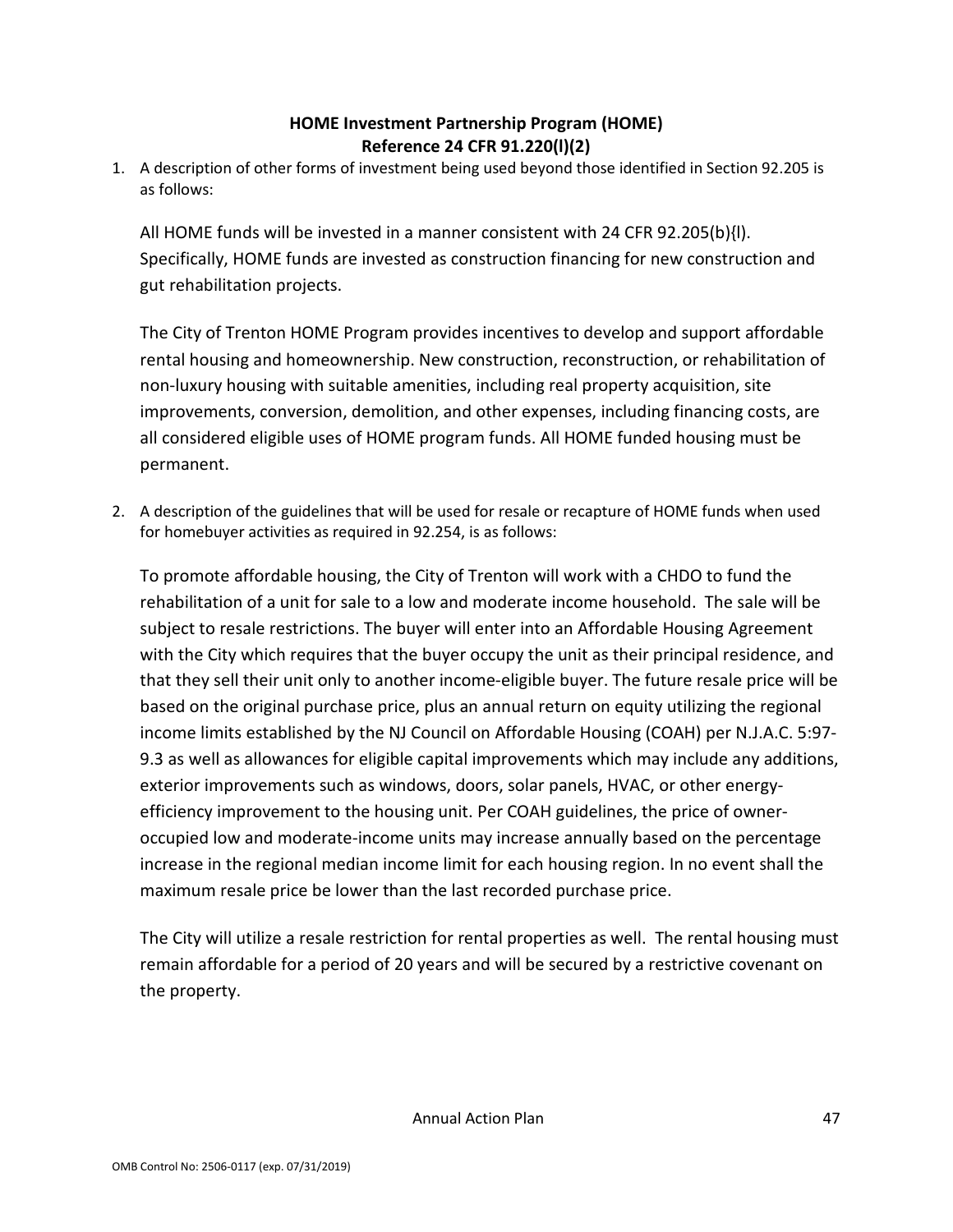3. A description of the guidelines for resale or recapture that ensures the affordability of units acquired with HOME funds? See 24 CFR 92.254(a)(4) are as follows:

The City utilizes a resale provision to ensure the long-term affordability of units. See above for additional detail.

4. Plans for using HOME funds to refinance existing debt secured by multifamily housing that is rehabilitated with HOME funds along with a description of the refinancing guidelines required that will be used under 24 CFR 92.206(b), are as follows:

The City of Trenton does not use HOME funds to refinance existing debt. There is a problem in that there is lack of capacity among the several certified Community Housing

Development Organizations (CHDOS) in the City which has resulted in a lack of projects. The City of Trenton will commit the statutory 15% CHDO set aside for several projects and to working with the CHDOs to build capacity.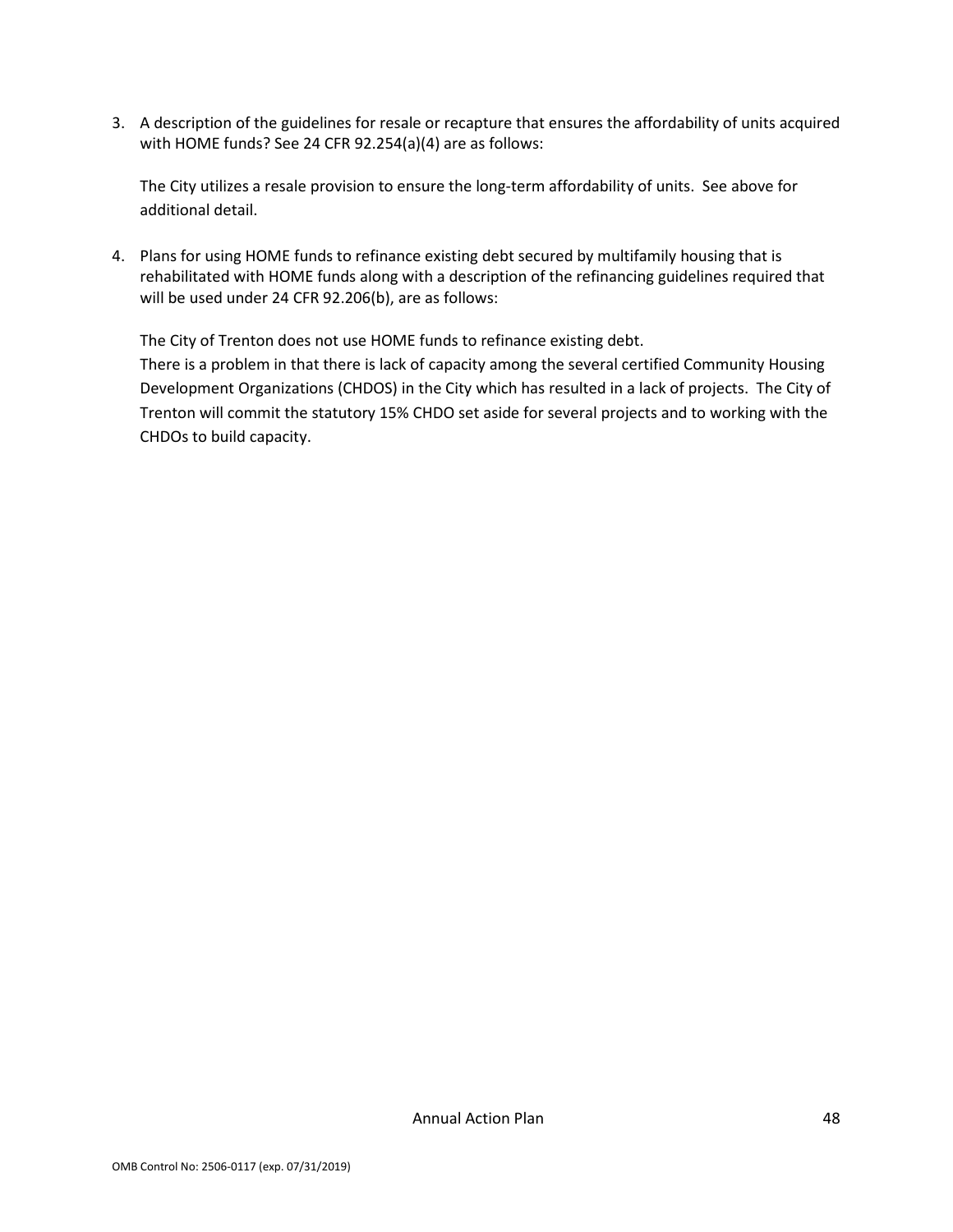### **Emergency Solutions Grant (ESG) Reference 91.220(l)(4)**

1. Include written standards for providing ESG assistance (may include as attachment)

The Department of Housing and Economic Development implements ESG-funded activities and supports subrecipients of ESG funds targeted to deal with health and human services issues. The Department of Health and Human Services hosts hot topics and other community-wide meetings to provide tools for applying for funding and highlighting performance and financial management expectations.

The City will continue to help sub-recipients reach their goals through the use of performance-based contracts and conducting reviews of monthly programmatic and fiscal reports. The contracts will continue to outline specific target timeframes for achieving specific goals and plans for addressing non-performance issues. Remote monitoring is conducted monthly reviewing Homeless Management Information System (HMIS), fiscal drawdowns and vacancy reports. On-site monitoring is conducted annually to review program files and to discuss performance issues and recommended solutions. Agencies received monitoring reports after completion of on-site monitoring visits outlining compliance, and any comments or findings. A review of the recommendations within a reasonable timeframe will determine if issues were resolved. Severe performance issues that are not reasonably addressed may jeopardize the sub-recipients future funding opportunities.

2. If the Continuum of Care has established centralized or coordinated assessment system that meets HUD requirements, describe that centralized or coordinated assessment system.

The Trenton/Mercer Continuum of Care, through a comprehensive Coordinated Assessment Process, targets and prioritizes the most vulnerable persons experiencing homelessness in the community. The CoC follows a two-part coordinated assessment process for families and individuals.

a. For homeless households with children, a centralized intake is in place at the Mercer County Board of Social Services that seeks to mediate/prevent homelessness whenever possible and reduce the length of time families are homeless through a rapid rehousing - a model that places a priority on moving a family experiencing homelessness into permanent housing as quickly as possible, ideally within 30 days of a family becoming homeless. A Universal screening Tool is used to identify and prioritize families for services with a primary goal of returning the family to permanent housing.

b. For individuals unaccompanied by children, CoC has developed a Coordinated Entry and Assessment System (CEASe) for individuals experiencing homelessness. This system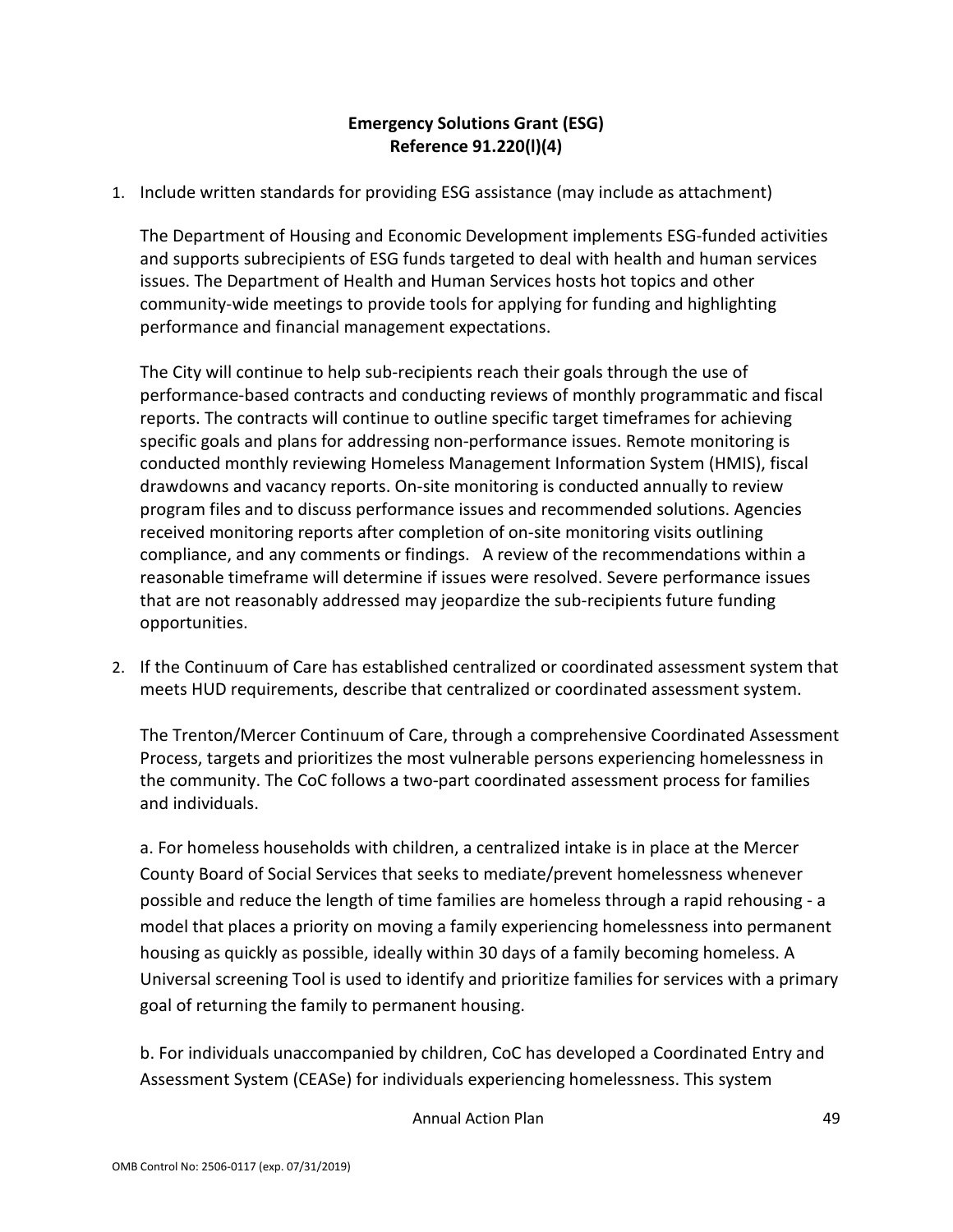operates as the point of entry to access housing and community services for homeless individuals. Through a coordinated assessment process, the needs of the homeless are identified and prioritized and a plan to move from homelessness to housing is developed. The goal of this system is to prioritize chronically homeless individuals and families with the longest history of homelessness and with the most severe service needs.

• During day time business hours, homeless individuals are directed to the Mercer County Board of Social Services. Screening and assessments are conducted to determine housing needs and eligibility to benefits (emergency assistance). For those persons who cannot be diverted from the system, emergency shelter referrals are provided.

• After business hours, homeless individuals are directed to the Rescue Mission Emergency Shelter where screening for housing need and shelter services are provided.

• Additional System Access Points are available within the system and weekly nightly hours are available.

• A screening tool is used to assess individuals for vulnerability risk factors and chronic homelessness.

See AP-25 Unique Appendices for the full description of the CoC Coordinated Assessment Process.

3. Identify the process for making sub-awards and describe how the ESG allocation available to private nonprofit organizations (including community and faith-based organizations).

Under Title I of the Housing and Community Development Act of 1974, as amended, cities such as Trenton receive formula-based entitlement grants from the US Department of Housing and Urban Development (HUD) each year. Among them is the Emergency Solutions Grant (ESG).

Nonprofit corporations and faith-based organizations are eligible to apply for ESG funds. Organization need not be located within the City limits of Trenton. However, the beneficiaries or participants of the program must be Trenton residents.

Eligible activities for ESG funds will be divided into two categories: 1) Rapid Re-Housing for Individuals; and 2) Operations, and Essential Services for Emergency Shelters. The City awards the Rapid Re-Housing for Individuals Program (including Street Outreach) to one (1) agency. Multiple awards may be made for Emergency Shelter projects.